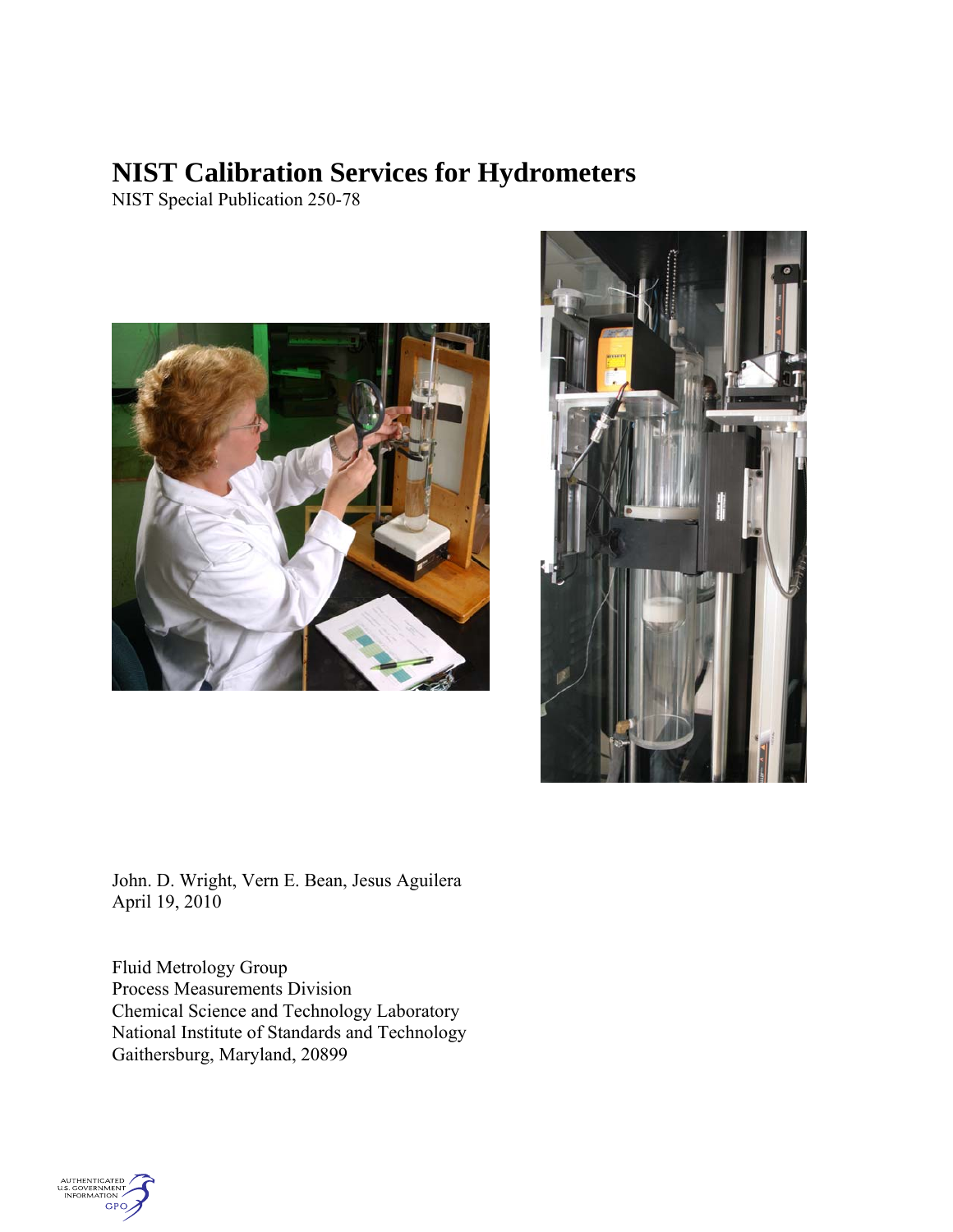## Table of Contents Page

|                          | .20 |
|--------------------------|-----|
|                          |     |
|                          |     |
|                          |     |
| Appendix D. Nomenclature | .32 |
|                          |     |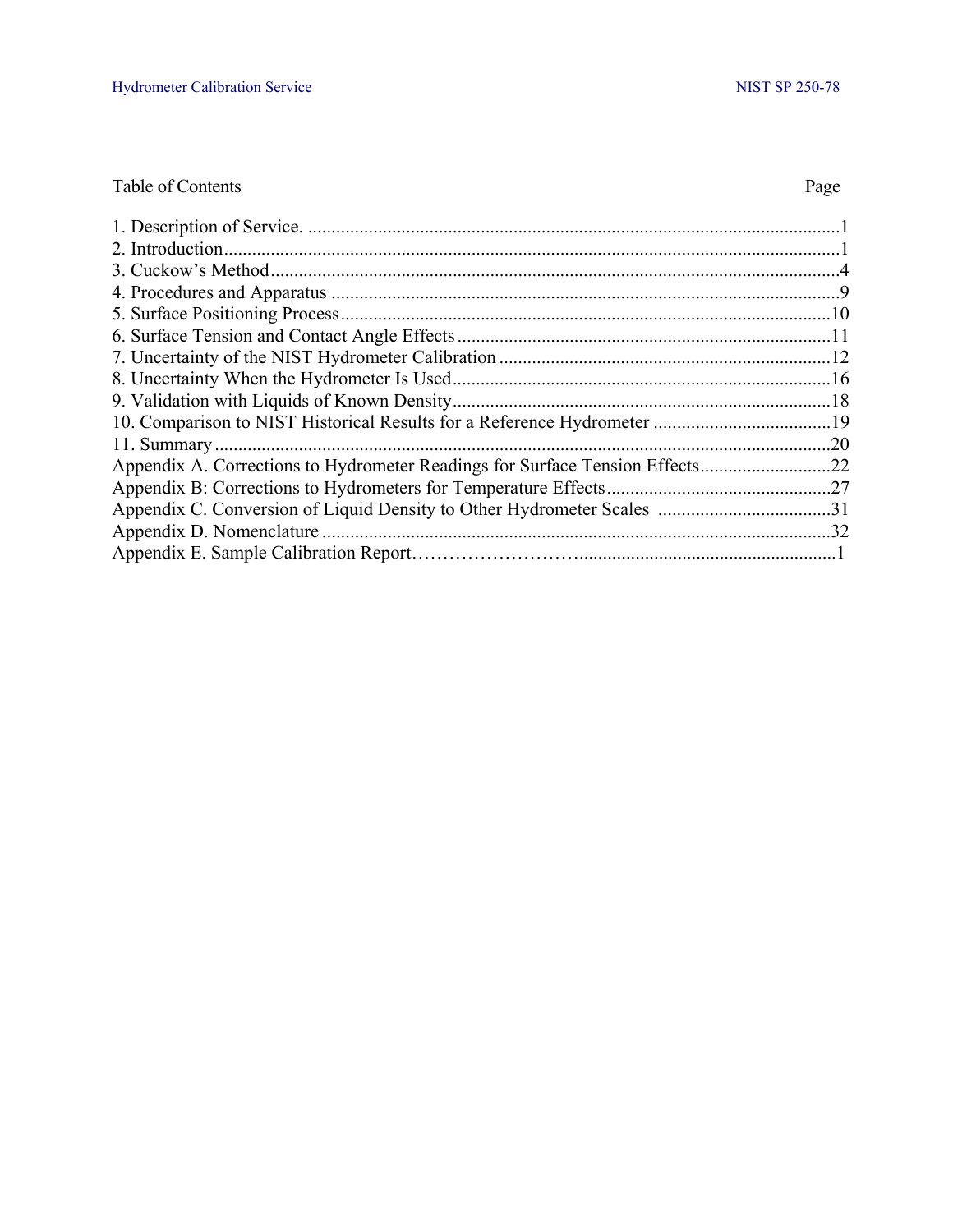## **1. Description of Service.**

The National Institute of Standards and Technology (NIST) provides calibration services for hydrometers used to measure liquid density. Hydrometers with scales for density, specific gravity, proof spirit for alcohol solutions, API degrees for petroleum measurements, degrees Baume heavy and degrees Baume light, and others are accepted for calibration. NIST calibrations are done by weighing the hydrometer while it is immersed to specified scale markings in a liquid of known density (tridecane). Normally a calibration is done at three points, at approximately 10 %, 50 %, and 90 % of the scale. The calibration report includes a simple equation for each calibration point that gives the user a correction to the hydrometer reading that accounts for the surface tension of the liquid in which the hydrometer is used. The calibration results have an expanded uncertainty (with coverage factor of 2) of 100 parts in  $10^6$  or less of the liquid density. The apparatus was validated by comparisons using liquids of known density: water, toluene, tridecane, and trichloroethylene. Results from these comparisons agreed within 40 parts in  $10^6$  or less (see Table 3). The new calibration method is consistent with earlier, manual calibrations performed by NIST using reference hydrometers (see Figure 5).

Calibration customers should consult the web address

http://ts.nist.gov/MeasurementServices/Calibrations/mechanical\_index.cfm to find the most current information regarding our calibration service, calibration fees, technical contacts, turn around times, and instrument submittal procedures. The instructions for domestic customers have the sub-headings: A) Customer Inquiries,

- B) Pre-arrangements and Scheduling,
- C) Purchase Orders,
- D) Shipping, Insurance, and Risk of Loss,
- E) Turnaround Time
- F) Customer Checklist.

There are also special instructions for foreign customers.

## **2. Introduction**

A hydrometer is a simple and inexpensive instrument for measuring the density of liquids. The typical hydrometer… "is a glass instrument consisting of a bulb weighted at the lower end and surmounted by a stem, small in diameter compared with the bulb, in which is enclosed a scale on which readings are taken"[1]. The instrument floats vertically in the liquid and the liquid density is measured by visually reading where the plane of the free surface of the liquid intersects the hydrometer scale (see Figure 1). Numerous standards documents are available that specify design and usage of hydrometers [2, 3, 4, 5].

Figure 1 illustrates the forces acting on a freely floating hydrometer. Two buoyant forces act in the upward direction, one due to the volume of the bulb and the portion of the stem below the

<sup>[1]</sup> Stott V 1938 *Hydrometers*, in *The Science of Petroleum*, ed A E Dunstan (London, Oxford University Press) vol III p 2322-7

<sup>[2]</sup> ISO 649-1 1981 *Laboratory Glassware – Density Hydrometers for General Purposes – Specification*.

<sup>[3]</sup> ISO 649-2 1981 *Laboratory Glassware - Density Hydrometers for General Purposes – Test Methods and Use*.

<sup>[4]</sup> ASTM E-100 2005 *Standard Specification for ASTM Hydrometers*, ASTM Standards 14.03. [5] ASTM E-126 2005 *Standard Test Method for Inspection and Verification of Hydrometers*, ASTM Standards 14.03.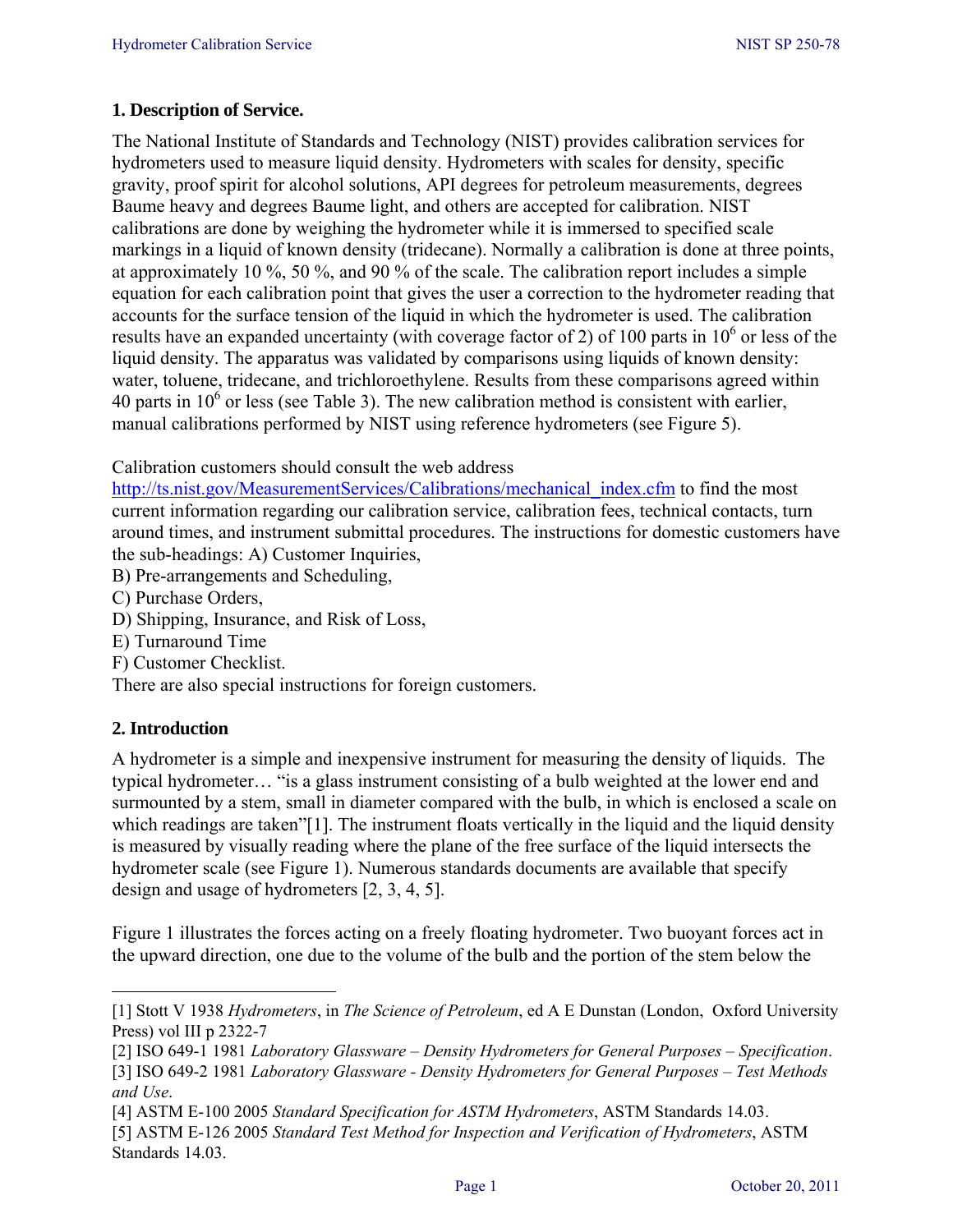liquid surface that are displacing liquid, the other due to the portion of the stem that is displacing air. Gravity acts in the downward direction. In the hydrometer's equilibrium position, the upward and downward forces are balanced. The equilibrium position is mainly dependent on the density of the liquid. Hydrometer manufacturers position scales inside the hydrometer stem so that users can read the liquid density from the surface-scale intersection. Inevitably, there are small errors in the positioning of the scale and the density measurements can be improved by adding corrections to the hydrometer readings. This document describes the calibration procedure that applies Cuckow's method [6] to determine these hydrometer corrections.

Forces due to the liquid-vapor surface tension and the contact angle between the liquid-vapor interface and the hydrometer stem complicate hydrometer density measurements (see Figure 1). Most liquids partially or completely wet clean glass. For such liquids, a curved liquid-vapor interface (meniscus) rises up the hydrometer stem and, in effect, pulls the hydrometer deeper into the liquid. (A few liquids, *e.g*. mercury, do not wet clean glass. For such liquids, the meniscus is depressed below the free surface and surface tension pulls the hydrometer upwards.) When aqueous solutions contact a, clean, glass hydrometer, the rising meniscus can alter the hydrometer's equilibrium position by as much as a 0.2 % reduction of the liquid's density. For hydrocarbon liquids the reduction of the apparent density can be as large as 0.1%. Hence, for most hydrometer applications, it is necessary to account for surface tension effects in order to obtain the desired density accuracy. The NIST hydrometer calibration service provides hydrometer corrections that are a function of the surface tension of the customer's liquid assuming that the contact angle between the meniscus and the stem is zero. [see Section 3, Equation (10).] Appendix D is a sample calibration report.



**Figure 1.** Schematic of a freely floating hydrometer with representations of the forces imposed on it. See Section 3 for nomenclature.

<sup>[6]</sup> Cuckow F W 1949 *A New Method of High Accuracy for the Calibration of Reference Standard Hydrometers*, J. Soc. Chem. Industry, **68**, 44-9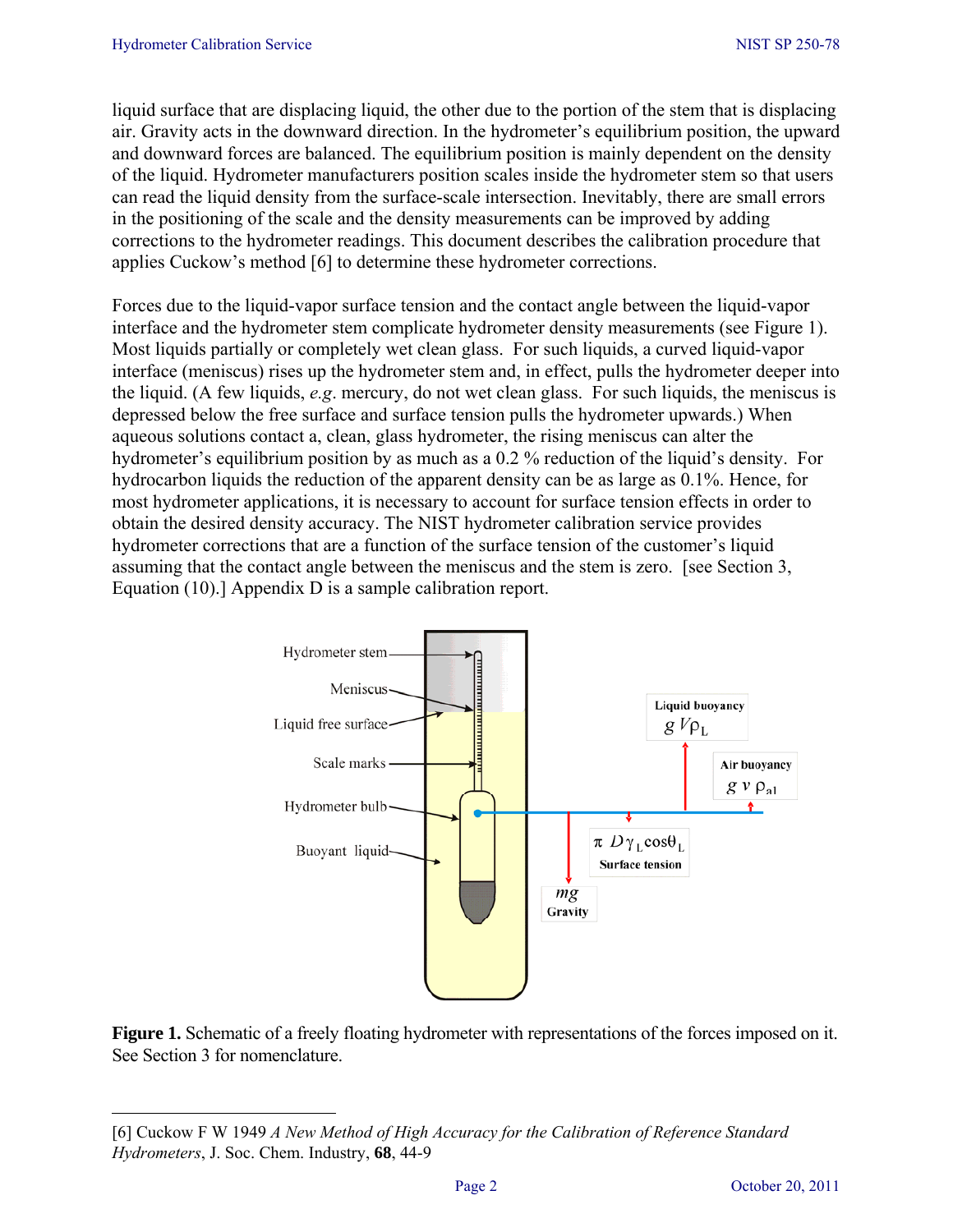Although hydrometers with SI units of  $g/cm<sup>3</sup>$  are desirable today, for historical reasons a number of other hydrometer units prevail. In the United States, the most common unit for hydrometers is specific gravity, the density of the measured liquid at a reference temperature relative to the density of distilled water at a reference temperature (i.e. specific gravity 60 °F / 60 °F<sup>+</sup>). This unit was developed because distilled water was a convenient reference material.

Hydrometers can be used to measure any liquid property that is a function of density simply by putting an appropriate scale in the hydrometer stem. Examples are percentage of ethyl alcohol, sugar, or sulfuric acid in water. Other scales include the Baume scale used by the sugar industry, and the American Petroleum Institute or API scale used by the petroleum industry. Conversions between the various scales are discussed in the literature [7] and in Appendix A of this document.

There are two primary methods for calibrating hydrometers. One method requires floating the hydrometer in several liquids of different densities, which are determined by applying Archimedes' principle to a sinker of known mass and volume. The second method (Cuckow's method) requires hydrostatic weighing, i.e. using a balance to measure the apparent mass<sup>\*</sup> of the hydrometer while it is immersed to several levels in a single liquid of known density. Cuckow's method has many advantages. It eliminates the inconvenience of storing a collection of liquids, such as aqueous solutions of acids and mixtures of volatile hydrocarbons. It permits the calibration of a hydrometer at specified scale marks without the inconvenience of preparing liquid mixtures to specified densities. In addition, Cuckow's method can be automated more easily. In the apparatus described here, we use tridecane as the liquid of known density because of six attributes:

- 1) commercially available in high purity,
- 2) a stable density that is low enough to calibrate most hydrometers without a sinker,
- 3) low vapor pressure,
- 4) non-hydroscopic (*i.e*., does not absorb water vapor from air),
- 5) a low, stable surface tension in contact with air,
- 6) low toxicity.

÷,

National standards laboratories are interested in automating the calibration of hydrometers in order to reduce uncertainties and reduce the labor involved thereby reducing cost to the customer [8, 9, 10]. The Fluid Metrology Group of NIST designed and built an automated, primary standard apparatus for the calibration of hydrometers using Cuckow's method and began using it for customer calibrations in 2007. The NIST apparatus suspends the customer's hydrometer from a balance and immerses it far enough into tridecane so that the hydrometer mark to be calibrated

specific gravity 60 °F / 60 °F is not an SI unit, but is still a widely found on hydrometers used in the United States.

<sup>[7]</sup> Hughes J C 1954 *Testing of Hydrometers*, National Bureau of Standards Circular 555, (Gaithersburg, National Institute of Standards and Technology)

<sup>∗</sup> Apparent mass is force divided by gravitational acceleration as measure by a balance.

<sup>[8]</sup> Jacques C 1999 *Calibration of Hydrometers – Procedures*, NRCC 42747, (Canada, National Research Council Canada)

<sup>[9]</sup> Lee Y J, Chang K H, and Oh C Y 2004 *Automatic Alignment Method for Calibration of Hydrometers*, Metrologia, **41,** S100-S104

<sup>[10]</sup> Lorefice S and Malengo A 2006 *Calibration of Hydrometers*, Meas. Sci. Technol., **17,** 2560-6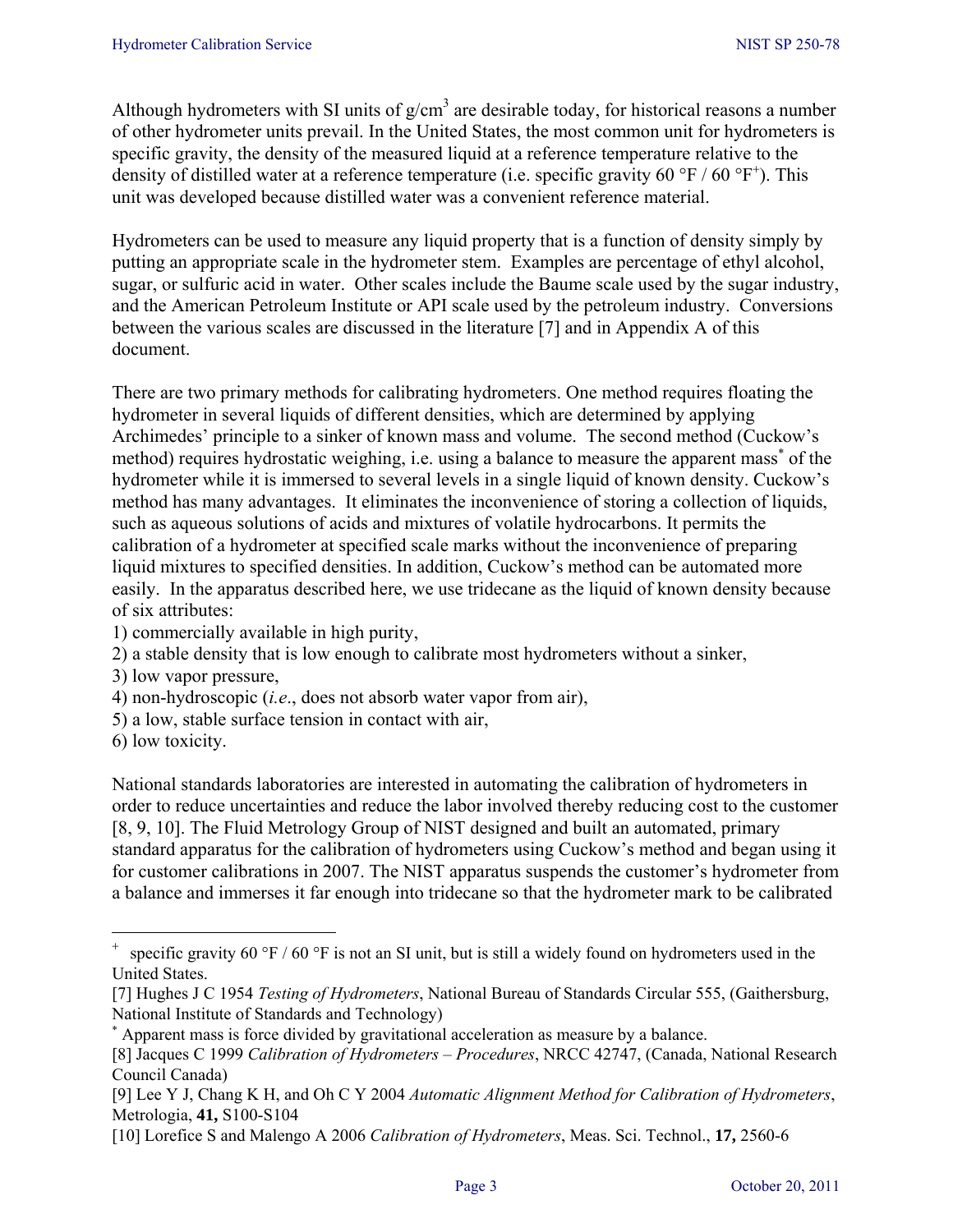is aligned with the free surface. The apparent mass of the hydrometer in this configuration is combined with its apparent mass in air to calculate the correction to the hydrometer scale as shown in Section 3. The automated NIST apparatus is shown schematically in Figure 2. The apparatus positions a horizontal laser light sheet on the hydrometer mark to be calibrated. Then it raises or lowers the thermostatted water bath until the free surface of the tridecane is aligned with the light sheet. A laser power meter indicates the correct alignment by a characteristic change in its reading. (See Section 5.)

The NIST apparatus achieves an expanded  $(k = 2)$  uncertainty of 100 parts in 10<sup>6</sup> or less for the calibration results. Customers can expect larger uncertainties when they use their hydrometer for liquid density measurements due to the effects of surface tension, contact angle, improper reading of the meniscus, and temperature.



**Figure 2.** A schematic diagram of the NIST apparatus that applies Cuckow's method.

## **3. Cuckow's Method**

The development of the data reduction equation presented here follows the work of Cuckow [6]. The derivation uses the force balance equations for the hydrometer in three circumstances: 1, suspended from a balance in air, 2. freely floating at a particular mark in a liquid of known surface tension and unknown density (*e.g*. the customer's liquid), and 3, suspended at the same mark in another liquid of known density and surface tension (*e.g*. tridecane at NIST). The force balance equations are combined with the assumption that the density of the surrounding air is equal in all three cases to obtain corrections for any calibration mark on the hydrometer scale. The hydrometer is considered to be an instrument to measure liquid density, marked in units of  $g/cm<sup>3</sup>$ , but corrections for other hydrometer scales can be determined as well.

We write an equation for the forces acting on a hydrometer for three cases:

- 1. floating freely in a liquid of density  $\rho_L$  at reference temperature  $T_0$ ,
- 2. suspended from a balance in air, and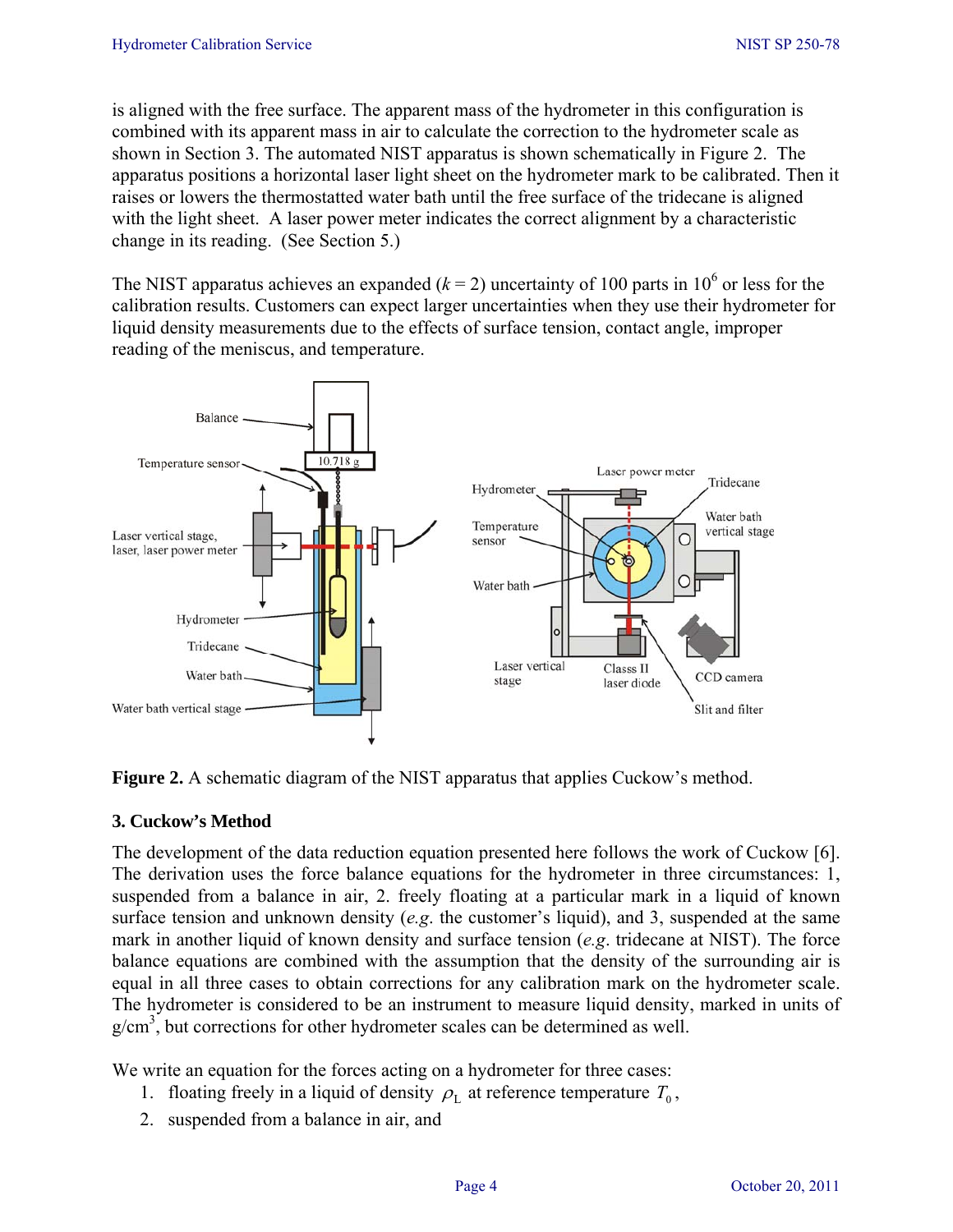3. suspended from a balance while immersed to the identical level as in Case 1, but in a liquid of known density  $\rho_T$  at temperature  $T_T$ . (Tridecane is the liquid of known density, hence the subscript "T".) Note that  $T<sub>T</sub>$  need not be equal to the hydrometer reference temperature  $T_0$ .

Solving the three equations simultaneously yields the data reduction equation.

Freely Floating: Assuming a rising meniscus, there are two downward forces acting on a hydrometer floating freely in a liquid: the force due to the surface tension of the liquid acting on the stem of the hydrometer and the force due to gravity. There are also two upward forces: the buoyant force due to the liquid displaced by the volume of the hydrometer below the liquid surface and the buoyant force of the air displaced by the volume of the hydrometer stem above the liquid surface. Equating the sum of upward forces to the sum of the downward forces, we have

$$
mg + \pi D\gamma_L \cos\theta_L = gV\rho_L + g\nu\rho_{a1}
$$
 (1)

where:

- *m* : mass of the hydrometer,
- *g* : local acceleration due to gravity,
- *D* : diameter of the hydrometer stem at the surface of the liquid,
- $\gamma_L$ : surface tension of the liquid in which the hydrometer is used,
- $\theta_{\rm L}$  : contact angle of the liquid on the hydrometer stem,
- $V$  : volume of the hydrometer below the liquid surface,
- $\rho_L$ : density of the liquid,
- $v$  : volume of the hydrometer stem above the liquid surface, and
- $\rho_{a1}$ : density of the air at the time the hydrometer scale was read.

For convenience, we introduce the symbol  $\Gamma_L = \pi D \gamma_L \cos \theta_L$  for the surface tension force on the stem from the liquid.

Suspended from a Balance in Air: There are two forces acting on a hydrometer when it is suspended in air: the downward force due to gravity and the upward buoyant force due to the air displaced by the volume of the hydrometer. The reading of the balance, multiplied by *g*, is the sum of these two forces,

$$
g\alpha O_2 = mg - g(V + v)[1 + \beta(T_2 - T_0)]\rho_{a2}
$$
 (2)

where:

- $\alpha$ : calibration coefficient for the balance,
- $O<sub>2</sub>$ : balance reading,
- $\beta$ : volumetric thermal expansion coefficient of the glass from which the hydrometer is made,
- $T<sub>2</sub>$ : air temperature at the time of weighing in air,
- $T_0$ : reference temperature (often it is15.556 °C or 60 °F), and
- $\rho_{a2}$ : air density at the time of weighing.

Suspended from a Balance While Partially Immersed: When the hydrometer is suspended while immersed in tridecane to the identical level as in the freely floating case, there are again two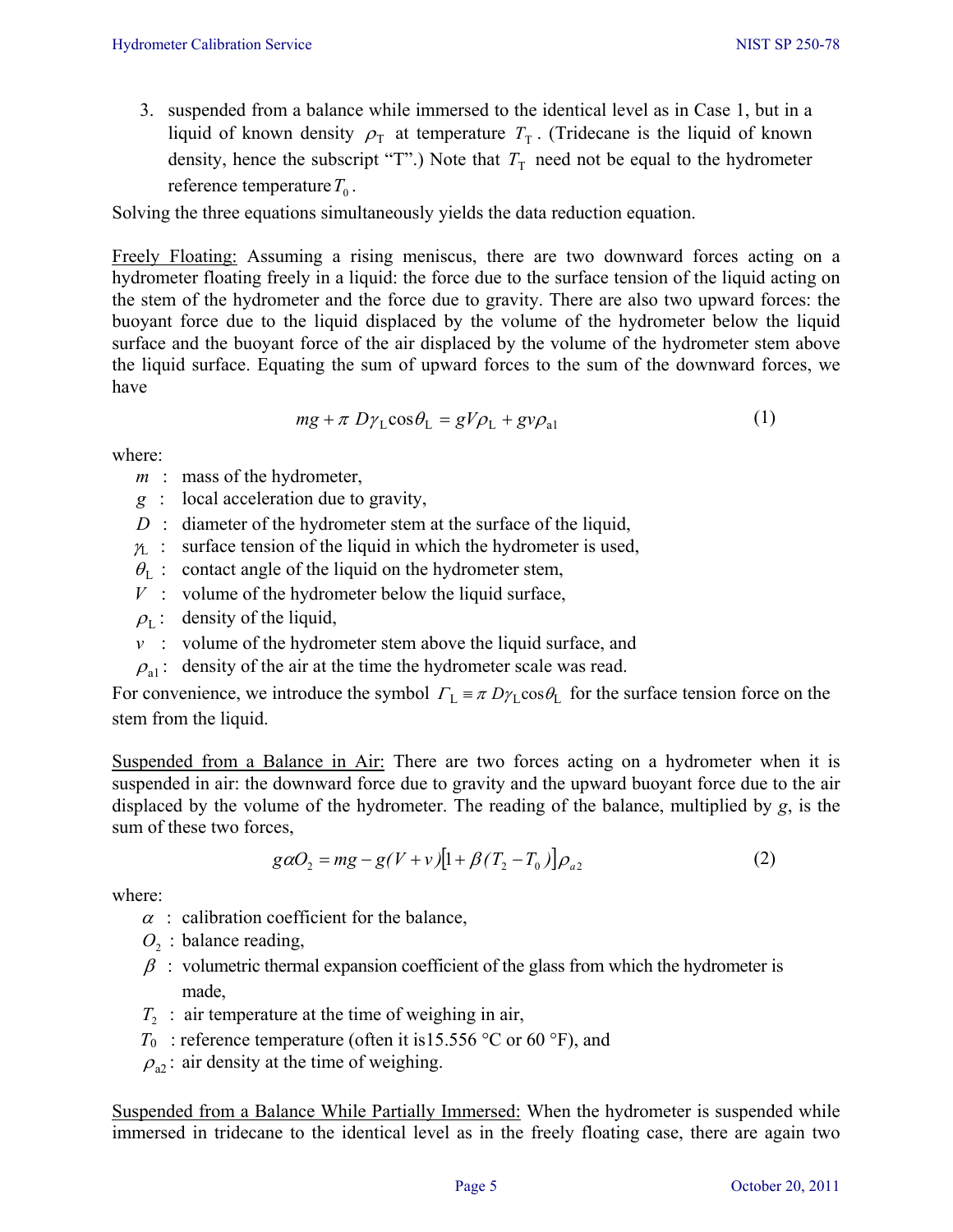downward forces: that due to gravity and that due to surface tension acting on the stem of the hydrometer. There are also two upward forces: the buoyant force due to the tridecane displaced by the volume *V* and the buoyant force due to the volume of air displaced by the volume *v*. The balance reading, multiplied by *g*, is the sum of all of these forces:

$$
g\alpha O_3 = mg + \pi D\gamma_{\text{T}}\cos\theta_{\text{T}} - gV\rho_{\text{T}}\left[1 + \beta(T_3 - T_0)\right] - g\nu\rho_{a3} \tag{3}
$$

where:

- $O_3$ : balance reading,
- $y_T$ : surface tension of tridecane,
- $\theta_{\rm T}$ : contact angle of the tridecane on the hydrometer stem,
- $T<sub>T</sub>$ : temperature of the tridecane,
- $\rho_{\rm T}$ : density of the tridecane, and
- $\rho_{33}$ : density of the air at the time of the hydrostatic weighing in tridecane.

The buoyant force for the portion of the hydrometer stem in air  $[gv\rho_{a3}\beta(T_{T}-T_{0})]$  is negligibly small and has been dropped from Equation (3). For convenience, we introduce the symbol  $\Gamma_{\rm T} \equiv \pi D \gamma_{\rm T} \cos \theta_{\rm T}$  for the surface tension force from tridecane.

Cuckow wrote: "The terms  $v\rho_{a1}$ ,  $v\rho_{a2}$ , and  $v\rho_{a3}$  in the three Equations (1), (2), and (3) represent the air buoyancies acting on the emergent stems of the hydrometer at various times. Variations in the density of the air surrounding the stems of hydrometers are neglected in normal hydrometry, the resultant changes in buoyant up thrust being too small to affect the hydrometer reading significantly. This procedure is equivalent to regarding terms of the form  $v_{\rho_{an}}$  as equal to a constant, say ' *k* '"[6]. Thus Cuckow justifies the simplifying assumption,

$$
\nu \rho_{a1} = \nu \rho_{a2} = \nu \rho_{a3} = k \tag{4}
$$

We checked this approximation by deriving the data reduction equation without making the simplifying assumption. We did assume  $\rho_{a2} = \rho_{a3}$  because both are measured during the hydrometer calibration. These measurements are separated by, at most, a few hours which normally results in negligibly small changes in air density. However,  $\rho_{a1}$  will be measured by the hydrometer user at some other time and place, thus it might differ from  $\rho_{a2}$  and  $\rho_{a3}$  by as much as 20 %, the reduction in air density from NIST (altitude 100 m) to an altitude of 2200 m [11]. Under these assumptions, we found Cuckow's approximation [Equation (4)] makes an error of less than 7 parts in  $10^6$ , which is negligible for most hydrometer measurements.

Data Reduction Equations: The steps to derive the data reduction equation are:

- 1. Substitute *k* for  $v\rho_{a1}$ ,  $v\rho_{a2}$ , and  $v\rho_{a3}$  in Equations (1), (2), and (3).
- 2. Solve Equation 1 for  $\rho_L$ . The result is,

<sup>[11]</sup> The altitude of Los Alamos National Laboratory is 2200 m. Variations of air density as large as 3 % result from weather. Jaeger, K. B., and Davis, R. S., *A Primer for Mass Metrology*, National Bureau of Standards (U.S.), NBS Special Publication 700-1, Industrial Measurement Series, 1984, 79 p.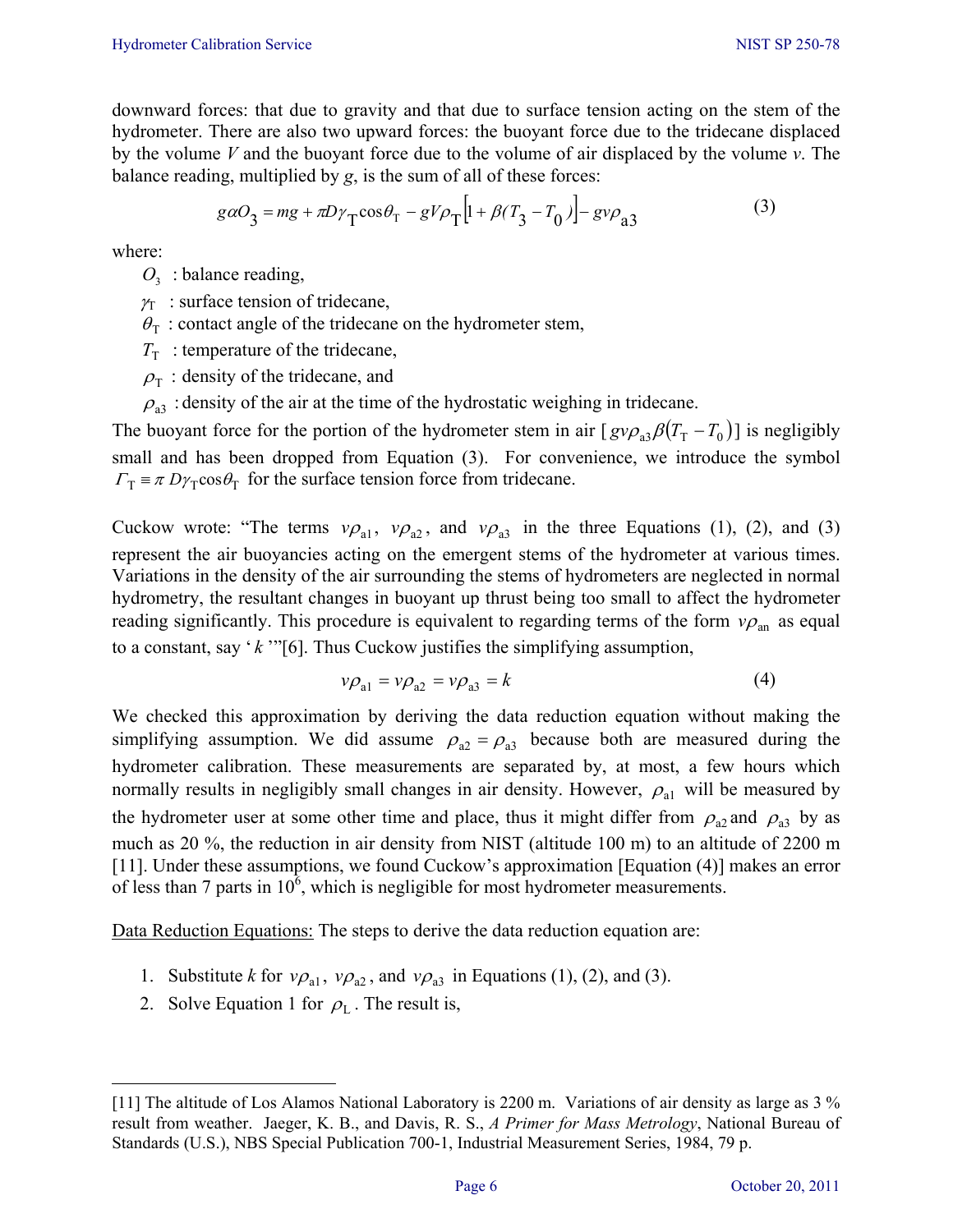$$
\rho_L = \frac{1}{V} \left( m - k + \frac{\Gamma_L}{g} \right) \tag{5}
$$

3. Solve Equation (2) for *m* − *k* and substitute it into Equation (5). The results are,

$$
m - k = \alpha O_2 + V \rho_{a2} [1 + \beta (T_2 - T_0)] \tag{6}
$$

$$
\rho_L = \frac{1}{V} \left( \alpha O_2 + \frac{\Gamma_L}{g} \right) + \rho_{a2} \tag{7}
$$

where  $\rho_{a2}\beta(T_2 - T_0)$  is negligibly small and is not used.

4. Solve Equation (3) for *m* − *k* , substitute the result into Equation (6) and solve the resulting equation for *V* ,

$$
V = \frac{\alpha (O_2 - O_3) + \Gamma_{\rm T}/g}{\rho_{\rm T} [1 + \beta (\Gamma_{\rm T} - T_0)] - \rho_{\rm a2}}
$$
(8)

where  $\rho_{a2}\beta(T_T - T_0)$  is negligibly small and has been dropped.

5. Substitute Equation (8) into Equation (7) to obtain the final result,

$$
\rho_{\rm L} = \frac{\{\rho_{\rm T}\left[1+\beta(T_{\rm T}-T_0)\right]-\rho_{\rm a2}\}\left(\alpha O_2 + \Gamma_{\rm L}/g\right)}{\alpha (O_2-O_3) + \Gamma_{\rm T}/g} + \rho_{\rm a2} \tag{9}
$$

When calibrating a hydrometer for use in liquids that are less dense than tridecane, a stainless steel weight is added to cause the hydrometer to sink. The weight is a ring of known mass and volume placed over the stem, resting on the top of the bulb. It is submerged in the tridecane during the hydrometer calibration. When the weight is used, Equation (3) must be modified to include the two forces acting on it: the force due to gravity and the buoyant force due to the tridecane it displaced. The modified equation is denoted as Equation (3').

$$
g\alpha O_3 = mg + m_s g + \Gamma_T - g \left\{ V \left[ 1 + \beta (T_T - T_0) \right] - V_s [1 + \beta_s (T_T - T_0)] \right\} \rho_T - g \nu \rho_{a3}
$$
\n(3')

where:

 $m<sub>s</sub>$ : mass of the stainless steel weight

 $V_s$ : volume of the stainless steel weight, and

 $\beta$ <sub>s</sub>: volumetric thermal expansion coefficient of the stainless steel weight.

The data reduction equation when the stainless steel weight is used is,

$$
\rho_{L} = \frac{\{\rho_{T} [1 + \beta(T_{T} - T_{0})] - \rho_{a2}\} (\alpha O_{2} + \Gamma_{L}/g)}{\alpha O_{2} - \alpha O_{3} + \Gamma_{T}/g + m_{s} - V_{s}\rho_{T} [1 + \beta_{s}(T_{T} - T_{0})]} + \rho_{a2}
$$
\n(9')

The hydrometers most commonly calibrated at NIST are designed to measure specific gravity of a liquid at 60 °F referenced to water at 60 °F (a sp gr 60 °F / 60 °F hydrometer). For this situation, *T*<sub>0</sub> in Equation (9) or (9') is set to 15.556 °C (60 °F) and  $\rho$ <sub>L</sub> is divided by the density of distilled water at  $T_0$ , 0.999016 g/cm<sup>3</sup> to obtain the true scale reading.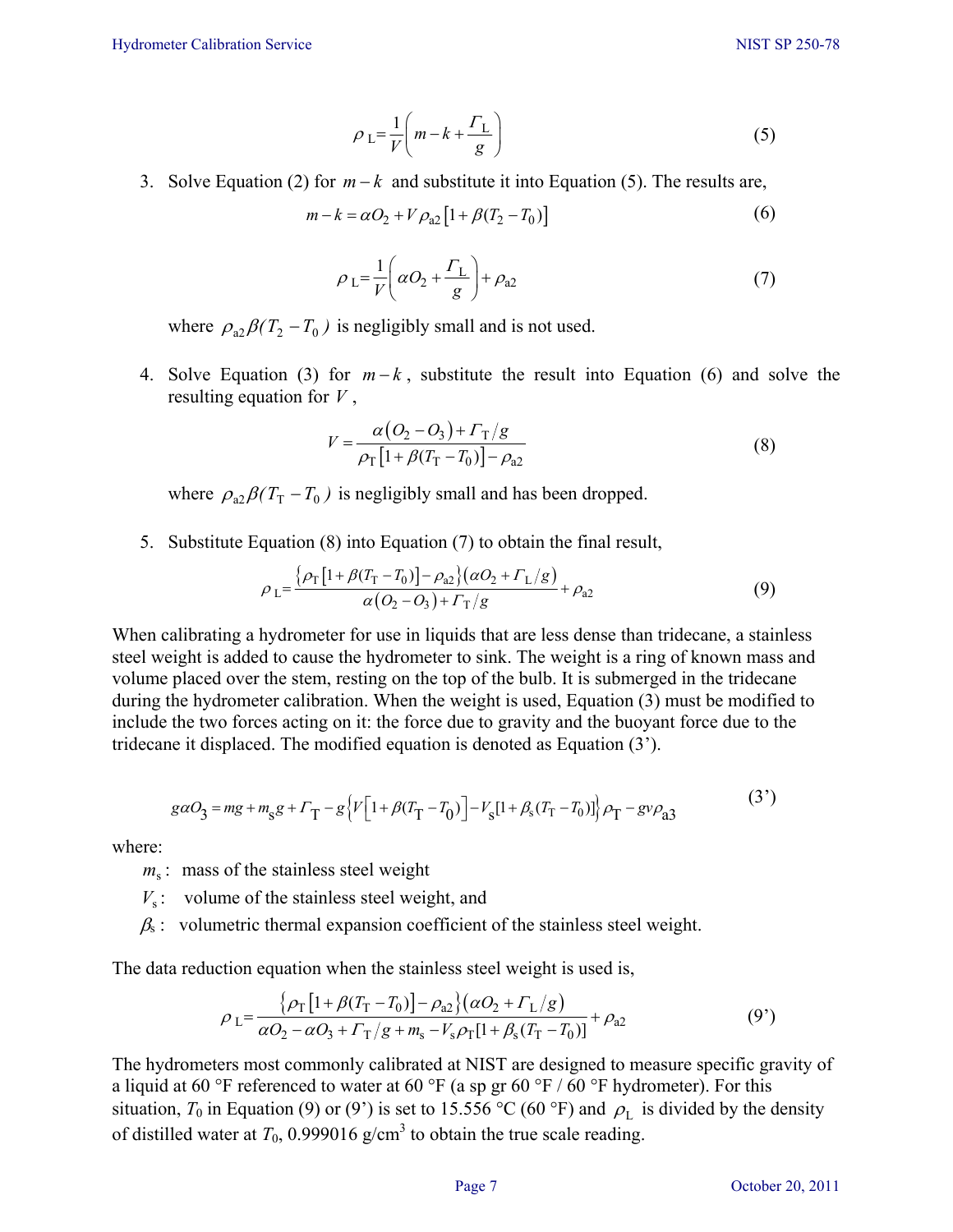Equations (9) and (9') include forces due to surface tension, those due to the calibration liquid (tridecane) as well as those due to the liquid in which the hydrometer is used by the customer. For liquids that wet glass, surface tension causes a meniscus to rise on the stem of a hydrometer and the force of the meniscus pulls the hydrometer deeper into the liquid, causing the hydrometer reading to be too low. Typically, surface tension forces on hydrometers effect density measurements by about 0.2 % for aqueous solutions and about 0.1 % for hydrocarbon liquids.

The hydrometer thermal expansion term in Equations (9) and (9') correct for differences in temperature between the calibration at NIST and the reference temperature of the hydrometer (the temperature at which the hydrometer is designed to be used).

NIST's balance is calibrated with stainless steel masses and it has an internal algorithm that assumes a nominal air density  $\rho_{a2}$  so that the balance indicates a buoyancy-corrected mass. The force balances used to derive Equation (1) use the apparent mass (*i.e*., the indication of an ideal balance before buoyancy corrections are made). To obtain the apparent mass, the NIST balance readings  $O_2$  and  $O_3$  are multiplied by  $\alpha = (1 - \rho_{a2}/\rho_s) = 0.99985$  where  $\rho_s$  is the density of stainless steel calibration masses.

If desired by a calibration customer, NIST will report a value of, expressed in units specified, for each hydrometer scale mark that was calibrated where the value of  $\rho_L$  is based on a customer-provided value for the surface tension  $\gamma_L$  and the assumption that the contact angle  $\theta_L$ of the customer's liquid is zero when the calibrated hydrometer is used. Since the value of the customer's surface tension is not always known at the time of NIST's calibration (perhaps because the hydrometer will be applied in several liquids with different surface tensions) the result of the calibration is also reported as an equation that gives a correction to be added to each calibrated scale mark:

$$
C_{\rm L} = A + B\gamma_{\rm L}\cos\theta_{\rm L} \tag{10}
$$

where

$$
A = \frac{\{\rho_{\rm T}[1 + \beta(T_{\rm T} - T_0)] - \rho_{a2}\}\,\alpha O_2}{\alpha O_2 - \alpha O_3 + \Gamma_{\rm T}/g + m_{\rm s} - V_{\rm s}[1 + \beta_{\rm s}(T_{\rm T} - T_0)]\rho_{\rm T}} + \rho_{a2} - R
$$
\n(11)

where *R* is the hydrometer reading at the calibrated scale mark and

$$
B = (A + R - \rho_{a2}) \frac{\pi D}{\alpha O_2 g} \quad . \tag{12}
$$

NIST calibration customers can use Equation (10) to calculate hydrometer corrections for a particular liquid under test. The values of *A* and *B* are the output of a NIST calibration. (See Appendix D for a sample report). In Section 7 of this paper, we will give the uncertainty contributed to  $C_L$  via *A* and *B*. In Section 8 of this paper we will analyze the uncertainties that arise during usage of a hydrometer by a NIST calibration customer. For example, the values of surface tension and contact angle in Equation (10) depend on the liquid under test and the cleanliness of the hydrometer when it is used and are not included in the NIST calibration uncertainty. Surface tension effects are discussed in Section 6 and in Appendix B.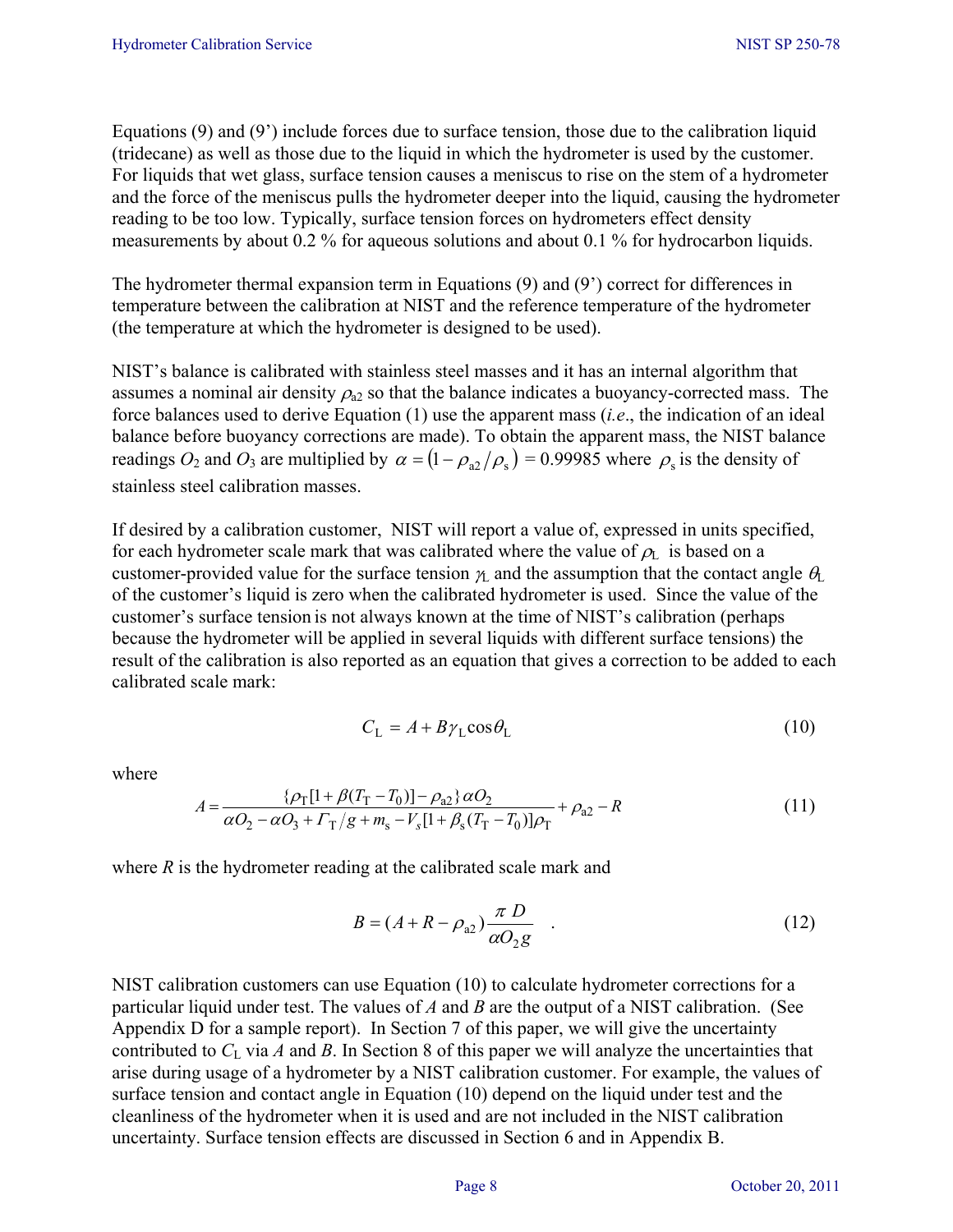## **4. Procedures and Apparatus**

Each hydrometer is cleaned by a thorough rinse with ethanol and it is dried with a clean, paper towel before it is calibrated in tridecane by Cuckow's method.

Hydrometer calibration by Cuckow's method requires that the hydrometer be weighed in air and weighed while immersed to the selected scale marks in a liquid of known density, in our case, tridecane. In brief, the automated Cuckow's method procedures are:

- 1. Hang the hydrometer from a hook on the underside of the pan of the balance so that the stem intersects the free surface of the tridecane.
- 2. With the tridecane surface below the scale mark to be calibrated, center a horizontal sheet of laser light on that selected scale mark.
- 3. Raise the tridecane surface 3 mm above the scale mark and then lower it until the laser power meter mounted opposite the laser indicates a sharp decrease in the laser light intensity due to the tridecane surface being in the same plane as the scale mark to be calibrated (the "surface positioning process" shown in Figures 3 and 4).
- 4. Stop the travel of the tridecane surface, pause for the balance readings to stabilize, and record the tridecane temperature, the reading of the balance, and the reading of the encoder that monitors the travel of the tridecane surface.

The weighing of the hydrometer suspended in tridecane is done with an analytical balance located on top of a cabinet of square cross section, approximately 0.5 m on an edge and 1.5 m high (see Figure 2). The balance has a capacity of 205 g and a resolution of 0.0001 g. The hydrometer is hung by a chain from the underside of the pan of the balance, which is centered over a hole in the top plate of the cabinet so as to be directly above the 100 mm diameter tube containing the tridecane. This tube is mounted vertically in a cylindrical, temperature controlled bath, which is mounted on a vertical stage such that the bath-and-tube can be raised and lowered by a motor under computer control. A linear encoder (5 µm resolution) is attached to the vertical stage to monitor the position of the tridecane surface. Although the linear encoder measurements are not needed for density calculations, they are useful for calculating the repeatability of the surface positioning process. An external bath pumps temperature controlled water through the cylinder surrounding the tube of tridecane. A thermometer well mounted within the tridecane supports a calibrated thermistor to measure the temperature.

A CCD camera provides an image of the hydrometer scale on the computer monitor upon which cursors are placed to indicate the scale marks to be calibrated. A self-leveling class II laser (a laser diode mounted on a magnetically dampened pendulum) is located on its own vertical stage with a motor under computer control. The thickness of the laser light sheet  $(0.2 \text{ mm})$  is defined by a 50 mm long optical slit with a polarizing filter, located between the laser and the bath-andtube. A laser power meter is mounted on the opposite side of the bath-and-tube from the laser which detects when the tridecane surface and the scale mark to be calibrated are in the same plane by indicating a sharp decrease in the intensity of the laser light. The laser power meter output (in Ω) is acquired by the computer and used along with the bath-and-tube vertical stage by the surface positioning process. A computer program controls the number of replications at each mark and then moves the entire process onto the next mark to be calibrated. The automated hydrometer calibrator is capable of applying Cuckow's method at any number of scale marks on the hydrometer scale without operator intervention. It will operate unattended overnight.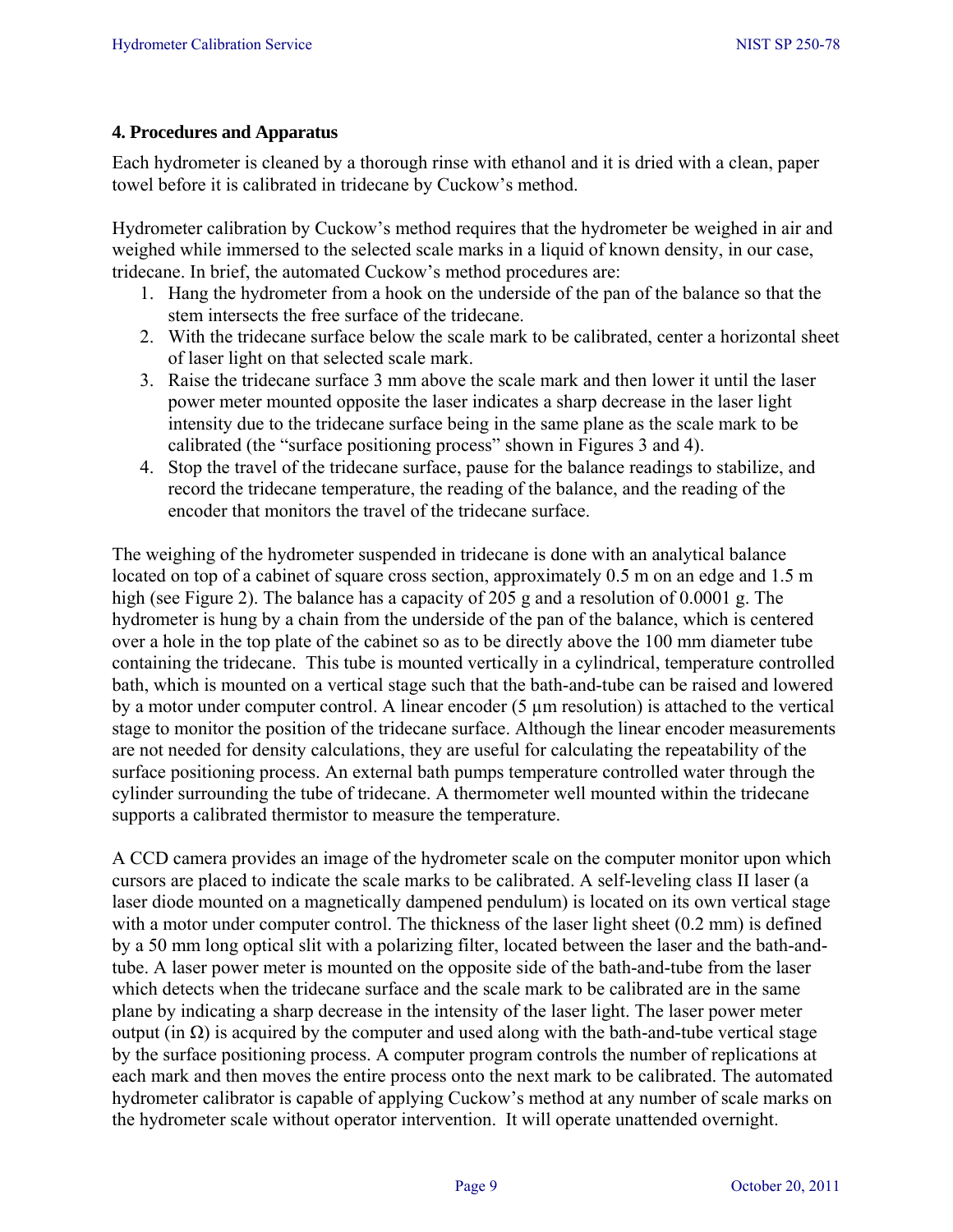

**Figure 3.** Surface positioning process

The apparatus can be operated in a semi-automatic mode wherein the operator centers the laser sheet on the scale mark to be calibrated by turning the lead screw by hand while looking directly at the scale or by looking at the CCD camera image of the scale on the computer monitor. Then the automatic features move the tridecane surface, determine when the tridecane surface is at the scale mark to be calibrated, and records the required data. The semi-automatic mode is faster than the fully automatic mode.

One of NIST's check standard hydrometers is calibrated immediately before each customer calibration. The tolerance of the check standard is  $10^{-4}$  of the density. The check standard ensures that the entire calibration system (which includes the balance, the density of the tridecane, the surface tension of the tridecane, *etc*.) is operating within its expected range.

#### **5. Surface Positioning Process**

In the NIST apparatus, the laser light sheet is centered on the hydrometer scale mark to be calibrated and the tridecane surface is aligned with the center of the laser light sheet by lowering the tridecane and looking for the decrease in intensity of the laser light measured by the laser power meter. A plot of the laser light intensity versus elevation of the tridecane surface is shown in Figure 4. Figure 4 actually shows traces for three measurements at the same calibration mark to demonstrate the repeatability of the surface positioning process. The tridecane surface is raised above the mark to be calibrated by 3 mm and then lowered until the light intensity is at the half way point of the transition to ensure a stable and reproducible meniscus on the hydrometer stem. In Figure 4, at elevations from 51 mm to 54.8 mm the laser power meter outputs approximately 3000  $\Omega$ . At these elevations the laser sheet is passing through the walls of the tube and the bath, the water in the bath, and through air above the tridecane surface. At about 55 mm the light intensity moves through the transition and the power meter output rises from 3000  $\Omega$  to 4500 Ω. At tridecane elevations of 55.4 mm and above, the power meter registers the highest intensity (4500 Ω). At these elevations the laser sheet is passing through the container walls, the water, and the tridecane. The three traces for the descending surface end at an elevation of about 55.2 where the surface positioning process has determined that the light intensity is at the midpoint of the transition. At this point the tridecane surface is aligned with the scale mark to be calibrated and after a 40 s wait for stabilization of the balance, its readings along with the tridecane temperature are recorded to a computer data file for later processing. The vertical stage changing the tridecane surface elevation is operated at a slow speed (0.5 mm/min) so that the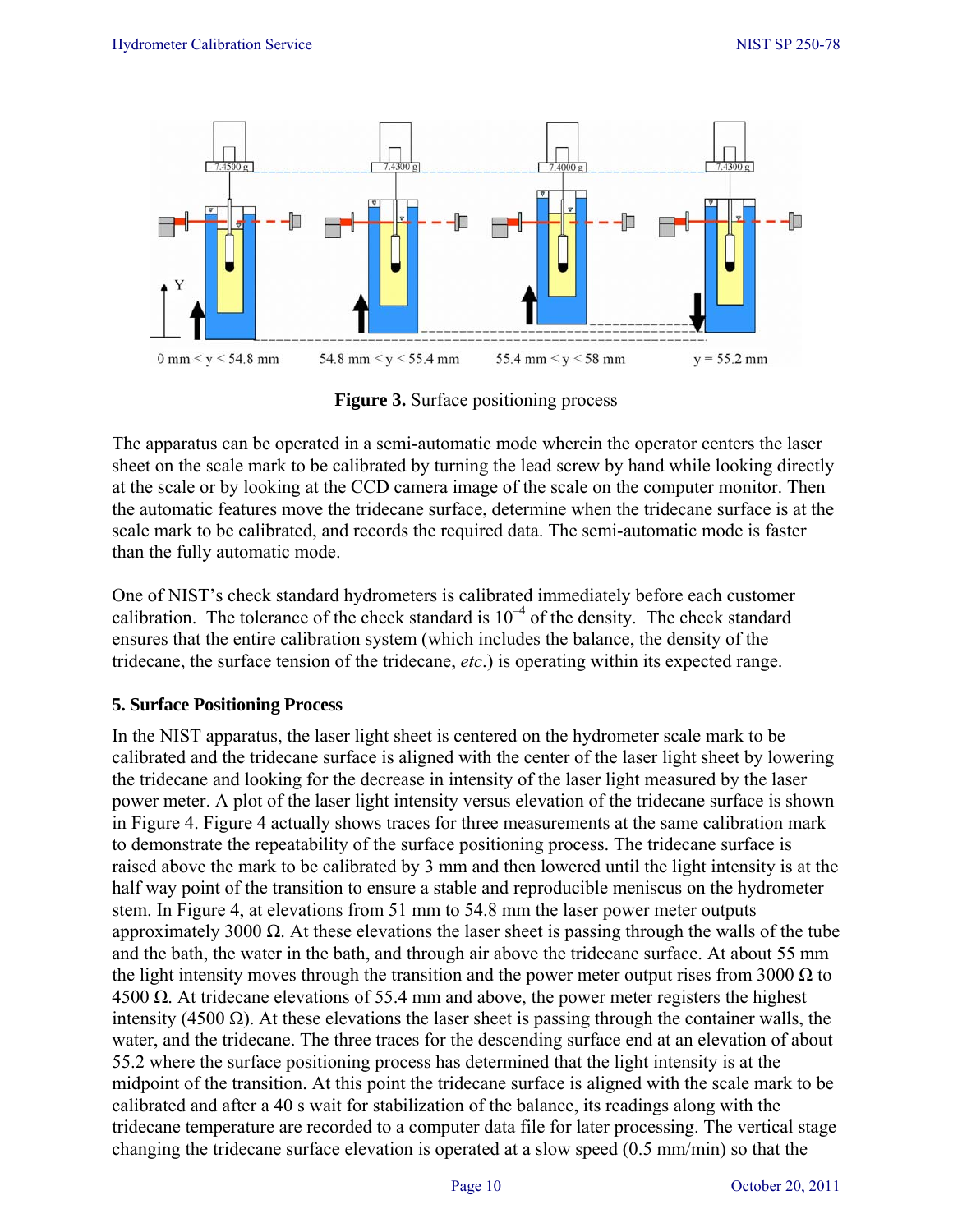

surface does not over run the desired position due to computer processing or actuation delays.

**Figure 4.** Laser power meter output versus the elevation of the liquid tridecane surface. As the liquid surface traverses the laser light sheet, the power meter registers the transition that we use in the surface positioning process.

The shape of the light intensity transition is caused by 1) the lens behavior of the tridecane filled cylinder, 2) the vertical intensity profile of the laser light sheet, and 3) refraction and reflection of the light sheet by the tridecane meniscus. The large change in intensity is due to the vessel of tridecane acting as a cylindrical lens, focusing the light onto the power meter window. The width of the transition (about 0.2 mm) is due to the width of the laser light sheet. As the tridecane is raised and a larger portion of the light sheet passes through the liquid lens, the power meter readings increase. Therefore, at the midpoint of the transition, the middle of the laser light sheet is aligned with the bottom of the meniscus. Since we align the middle of the light sheet with the hydrometer mark to be calibrated, the bottom of the meniscus is aligned with the hydrometer mark to be calibrated.

The decrease in intensity seen between 51 mm and 55 mm in Figure 4 is caused by refraction and reflection of the laser light by the tridecane meniscus inside the cylinder. The angle formed by the tridecane at the cylinder wall refracts or reflects (depending on the angle of the meniscus surface) the laser light away from the power meter window. The hysteresis in the power meter output between the rising versus descending tridecane surface is caused by the non-zero contact angle on the cylinder and hydrometer.

#### **6. Surface Tension and Contact Angle Effects**

Surface tension and contact angle effects are the primary reason for our selecting tridecane as the liquid of known density. The surface tension of tridecane is 25 mN/m at 20 °C. This is approximately 1/3 of the surface tension of water at 20 °C, consequently, surface tension and contact angle effects are approximately 1/3 of those for water. The surface tension of tridecane (and hydrocarbon liquids in general) has a weak sensitivity to contaminants. We found that the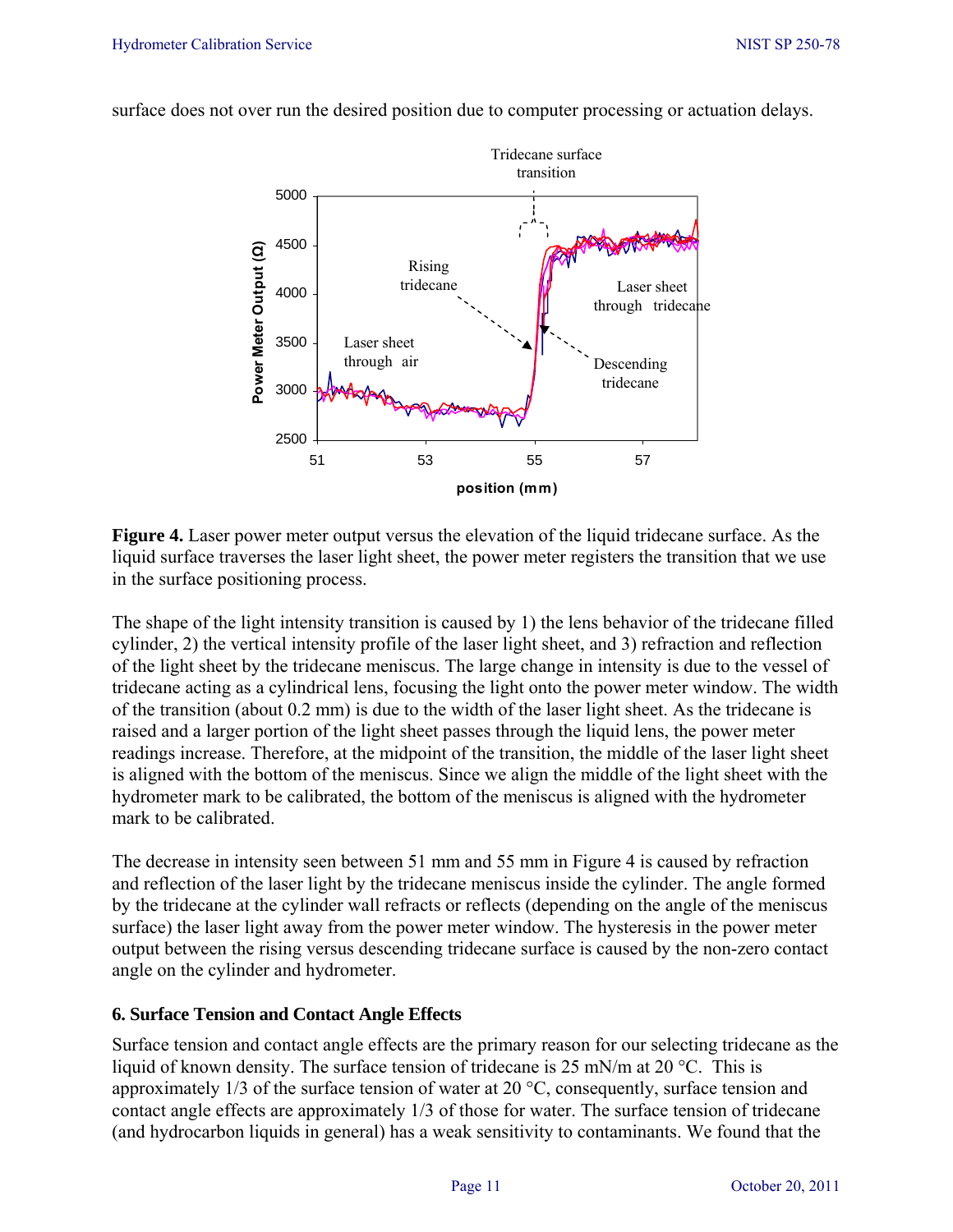contact angle measured by the sessile drop method is effectively zero following a simple rinse with ethanol and drying with a clean paper towel.

Initially we used distilled water as the liquid of known density in our apparatus. We had difficulty obtaining reliable results due to the sensitivity of water's surface tension and contact angle to contaminants on the water's surface or on the hydrometer stem. Water has large surface tension, 73 mN/m at 20 °C; however, trace contamination by detergents or hydrocarbons will reduce its surface tension by as much as 10 mN/m. An error in surface tension of 10 mN/m leads to errors of 150 parts in  $10^6$  for 1 g/cm<sup>3</sup> hydrometer.

The contact angle formed by the water with the glass hydrometer stem is also sensitive to contamination that leads to unreliable results. The force due to surface tension on the glass hydrometer stem is  $\pi D\gamma cos\theta$  where  $\theta$  is the contact angle of the liquid with the hydrometer stem [12]. Derivations of the equations for Cuckow's method generally assume that the contact angle is exactly zero, so that the surface tension force is  $\pi D\gamma$ . This assumption is made because it is particularly difficult to measure the contact angle against a curved surface such as a hydrometer stem and because the stem is assumed to be cleaned well enough that the contact angle is effectively zero. However, we have found that many glass cleaning procedures do not result in an effectively zero contact angle and that even if the stem is clean, it will not remain clean enough over a period of hours in our laboratory. In particular, glass cleaned with solvents, finished with ethanol, and air dried does not achieve an effectively zero contact angle. We note that if a hydrometer is cleaned with chromic-sulfuric acid, rinsed with water, air dried, and used immediately, the contact angle is less than 10°, which is close enough to zero. However, the stem will not remain clean for long unless carefully protected from contamination, such as oil droplets in air.

## **7. Uncertainty of the NIST Hydrometer Calibration**

We analyzed the uncertainty of a density measurement caused by the NIST hydrometer calibration results  $[A \text{ and } B \text{ in } \text{Equation (2)}]$  following the method of propagation of uncertainties [13, 14, 15]. This involved obtaining normalized sensitivity coefficients,  $S_i = (1/\rho_L)(\partial \rho_L / \partial x_i)$ , by partial differentiation. We also obtained standard uncertainties  $(dx<sub>i</sub>)$  for the calibration inputs from experiments with the instruments in the apparatus. We examined a number of cases and found that the calibration results from our apparatus normally have an expanded uncertainty (coverage factor  $k = 2$ ) of 100 parts in 10<sup>6</sup> or less. In the following section, we consider uncertainty components that arise during application of the hydrometer (temperature effects, the customer's surface tension and contact angle) and find that they can lead to uncertainties of 370 parts in  $10^6$  ( $k = 2$ ), or larger.

<sup>[12]</sup> Adamson A W and Gast A P 1997 *Physical Chemistry of Surfaces*, 6<sup>th</sup> ed., (New York, John Wiley and Sons)

<sup>[13]</sup> International Organization for Standardization 1996 *Guide to the Expression of Uncertainty in Measurement*, (Switzerland, International Organization for Standardization)

<sup>[14]</sup> Taylor B N and Kuyatt C E 1994 *Guidelines for Evaluating and Expressing the Uncertainty of NIST Measurement Results*, NIST Technical Note 1297, (Gaithersburg, National Institute of Standards and Technology)

<sup>[15]</sup> Coleman H W and Steele W G 1999 *Experimentation and Uncertainty Analysis for Engineers*, 2nd ed (New York, John Wiley and Sons)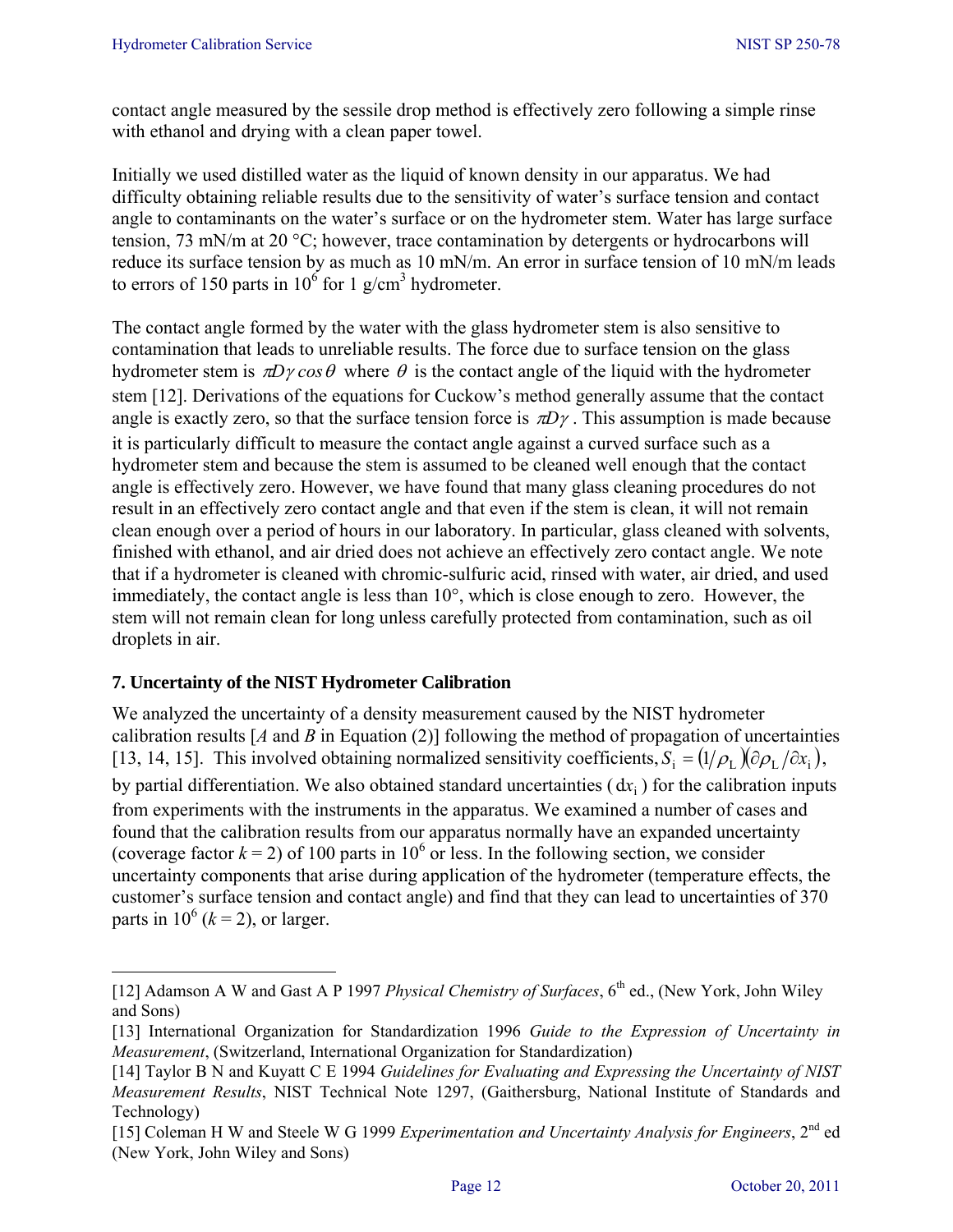Table 1 gives an uncertainty analysis for a hydrometer that we used to measure the density of water. This hydrometer is similar in design to those that we receive for calibration. It has a span of 0.05 g/cm<sup>3</sup> and each scale increment is 1.3 mm long and represents 0.0005 g/cm<sup>3</sup>. The uncertainty analysis in Table 1 includes only the components related to the calibration at NIST using NIST apparatus. Table 1 has columns for: 1) the input quantities to Equation  $(1)$ , 2) symbols  $x_i$  for each input quantity, 3) their values, 4) the values of the standard uncertainties ( $k =$ 1), 5) the units for each quantity, 6) the normalized sensitivity coefficients, 7) the values for the sensitivity coefficients, and 8) the product of the normalized sensitivity coefficient and the standard uncertainty, expressed as parts in  $10<sup>6</sup>$ . The following numbered paragraphs correspond to the numbered  $k = 1$  uncertainty components listed in Table 1 and explain their origin.

- 1. We measured the density of the tridecane used in our apparatus by applying Arcimedes' principle to a spherical stainless steel sinker of known mass and known volume at temperatures between 15 °C and 23 °C. The standard uncertainty of the Archimedes apparatus is 5 parts in  $10<sup>6</sup>$ . The standard deviation of the density data from a linear function of the temperature was 2 parts in  $10<sup>6</sup>$ . The uncertainty of the temperature of the tridecane in the hydrometer calibration apparatus is 0.008 K. This contributes to the tridecane density uncertainty through the thermal expansion coefficient  $\beta_{\text{F}} = 710 \times 10^{-6} \text{ K}^{-1}$ . Taking the RSS of the components listed above gives a standard uncertainty of the tridecane density of  $7 \times 10^{-6}$  $g/cm<sup>3</sup>$  or 9 parts in 10<sup>6</sup>. (We also checked the tridecane density using a vibrating tube densimeter that had been calibrated with air and distilled water. The densimeter results agreed with the Archimedes' apparatus results within 37 parts in  $10<sup>6</sup>$ , within the uncertainty of the densimeter.)
- 2. Hydrometers are made from a variety of glasses, including borosilicate glass and soda-lime glass. The volumetric thermal expansion coefficient of these glasses varies from  $9 \times 10^{-6}$  K<sup>-1</sup> to  $26 \times 10^{-6}$  K<sup>-1</sup>. Unless a reliable value is specified, this component has a relatively large standard uncertainty and contributes significantly to the expanded uncertainty of the NIST calibration. This component can be reduced to negligible levels by operating the apparatus at the hydrometer reference temperature. In this example we have operated the apparatus at 20 °C and used a reference temperature of 15.56 °C (60 °F) to illustrate that the component is significant (22 parts in  $10^6$  here).
- 3. The temperature of the tridecane was spatially surveyed and monitored with a thermister. The tridecane temperature within the tube was uniform within 0.003 K and stable within 0.005 K during the 3 hour interval necessary to calibrate a hydrometer. The results of three annual calibrations of this thermister are consistent within 0.005 K. The root-sum-square (RSS) of these temperature components is 0.008 K; we will use this value as the standard uncertainty of the temperature of the tridecane.
- 5. and 6. Zero drift of the balance is the primary source of uncertainty for the apparent masss measurement (0.3 mg). Zero readings are checked before and after hydrometer calibrations and zero readings in error by more than 3 mg trigger re-testing. Repeatability, resolution (0.1 mg), linearity (checked periodically with calibration masses), and the uncertainty of calibration masses are negligible in comparison. For the dry hydrometer measurement, the balance's resolution and linearity are the most significant components and the standard uncertainty is 0.15 mg.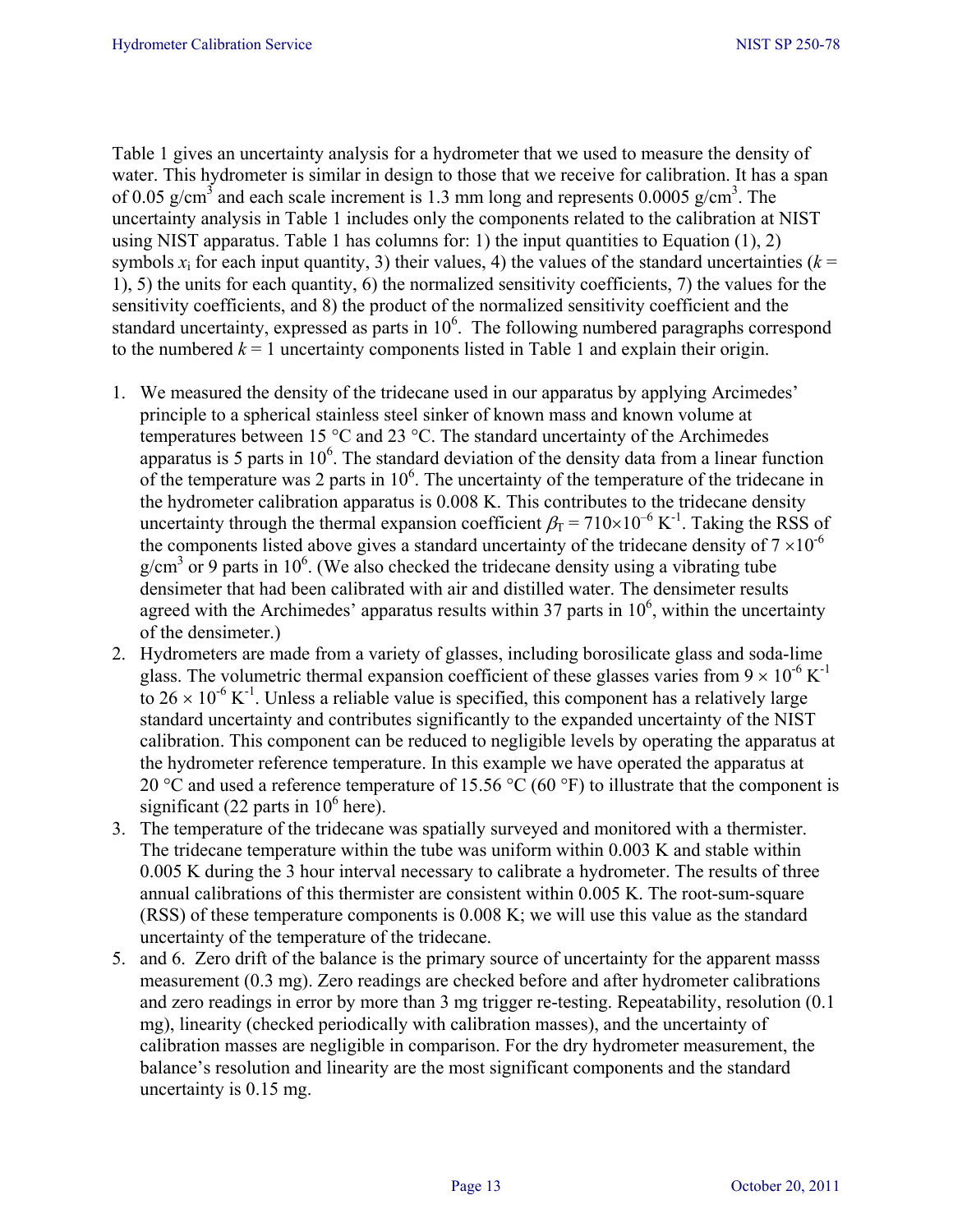| Quantity                                        | $x_i$            | $x_i$<br>Value       | $dx_i$<br>Value      | units             | $S_i$                                                                                                                                                                       | $S_i$<br>Value        | $10^6 S_i$<br>$dx_i$ |
|-------------------------------------------------|------------------|----------------------|----------------------|-------------------|-----------------------------------------------------------------------------------------------------------------------------------------------------------------------------|-----------------------|----------------------|
| 1) Density of<br>tridecane                      | $\rho_{\rm T}$   | 0.756                | $7 \times 10^{-6}$   | g/cm <sup>3</sup> | $O_2 - O_3 + m_s$<br>$\overline{\rho_{\rm T}(O_2-O_3+m_{\rm s}-\rho_{\rm T}V_{\rm s}})$                                                                                     | 1.32                  | 9                    |
| 2) Hydrometer<br>volume thermal<br>expansion    | $\beta$          | $2.5 \times 10^{-5}$ | $5 \times 10^{-6}$   | 1/K               | $T_{\rm T}-T_0$                                                                                                                                                             | 4.44                  | 22                   |
| 3) Temperature of<br>tridecane                  | $T_{\rm T}$      | 20.0                 | 0.008                | $\rm ^{\circ}C$   | $\frac{\beta (O_2 - O_3 + m_s - \rho_T V_s) + \beta_s V_s \rho_T}{O_2 - O_3 + m_s - V_s \rho_T}$                                                                            | $2.5 \times 10^{-5}$  | $\boldsymbol{0}$     |
| 4) Density of air                               | $\rho_{a2}$      | $1.2 \times 10^{-3}$ | $1 \times 10^{-5}$   | g/cm <sup>3</sup> | $\frac{-O_3 + m_s - \rho_{\rm T} V_{\rm s}}{\rho_{\rm T} O_2}$                                                                                                              | $-0.32$               | $-3$                 |
| 5) Hydrometer<br>apparent mass<br>in air        | O <sub>2</sub>   | 48                   | 0.00015              | ${\sf g}$         | $\frac{-O_3 + m_s - \rho_T V_s}{O_2(O_2 - O_3 + m_s - \rho_T V_s)}$                                                                                                         | $-6.6 \times 10^{-3}$ | $-1$                 |
| 6) Hydrometer<br>apparent mass<br>in tridecane  | $O_3$            | 11.6                 | 0.0003               | g                 | $\frac{1}{O_2 - O_3 + m_s - \rho_\text{T} V_s}$                                                                                                                             | $2.8 \times 10^{-2}$  | 8                    |
| 7) Stem diameter                                | $\overline{D}$   | 0.5                  | 0.001                | cm                | $\frac{\pi}{g} \left[ \frac{\gamma_{\rm L} \cos(\theta_{\rm L})}{O_2} - \frac{\gamma_{\rm T} \cos(\theta_{\rm T})}{O_2 - O_3 + m_{\rm s} - \rho_{\rm T} V_{\rm s}} \right]$ | $-2.3 \times 10^{-3}$ | $\overline{2}$       |
| 8) Surface tension<br>of tridecane              | $\gamma_{\rm T}$ | 25                   | 0.5                  | mN/m              | $\pi Dcos(\theta_T)$<br>$\frac{1}{g(O_2 - O_3 + m_s - \rho_T V_s)}$                                                                                                         | $-4.4 \times 10^{-5}$ | $-22$                |
| 9) Contact angle<br>in tridecane                | $cos(\theta_T)$  | $\mathbf{1}$         | 0.015                |                   | $\frac{\pi D\gamma_{\text{T}}}{g(O_2-O_3+m_s-\rho_{\text{T}}V_s)}$                                                                                                          | $-1.1 \times 10^{-3}$ | $-17$                |
| 10) Acceleration<br>due to gravity              | g                | 980                  | $1 \times 10^{-2}$   | cm/s <sup>2</sup> | $\frac{\pi D}{g^2} \left[ \frac{\gamma_L \cos(\theta_L)}{O_2} - \frac{\gamma_T \cos(\theta_T)}{O_2 - O_3 + m_s - \rho_T V_s} \right]$                                       | $-1.2\times10^{-6}$   | $\boldsymbol{0}$     |
| 11) Mass of sinker                              | $m_{\rm s}$      | $\boldsymbol{0}$     | $0^*$                | g                 | $\frac{-1}{Q_2 - Q_3 + m_s - \rho_T V_s}$                                                                                                                                   | $-2.8 \times 10^{-2}$ | $\boldsymbol{0}$     |
| 12) Volume of<br>sinker                         | $V_{\rm s}$      | $\boldsymbol{0}$     | $0^*$                | $\text{cm}^3$     | $\frac{1}{O_2 - O_3 + m_s - \rho_{\rm T} V_{\rm s}}$                                                                                                                        | $2.8 \times 10^{-2}$  | $\boldsymbol{0}$     |
| 13) Thermal<br>expansion of<br>sinker volume    | $\beta_{\rm s}$  | $\boldsymbol{0}$     | $0^*$                | 1/K               | $\rho_{\rm T} V_{\rm s} (T_{\rm T} - T_0)$<br>$O_2 - O_3 + m_s - \rho_{\rm T} V_s$                                                                                          | 0.74                  | $\boldsymbol{0}$     |
| 14) Laser<br>positioning                        |                  |                      | $8.3 \times 10^{-3}$ | cm                | $\frac{1}{\rho_L} \frac{\partial \rho_L}{\partial \ell}$                                                                                                                    | $3.7 \times 10^{-3}$  | 31                   |
| 15) Surface<br>positioning                      |                  |                      | $2 \times 10^{-3}$   | $\,\mathrm{cm}$   | $\frac{1}{\rho_{\rm L}}\frac{\partial \rho_{\rm L}}{\partial \ \ell}$                                                                                                       | $3.7 \times 10^{-3}$  | $7\phantom{.0}$      |
| 16) Repeatability                               |                  | $\mathbf{1}$         | $1 \times 10^{-5}$   | g/cm <sup>3</sup> |                                                                                                                                                                             | $\mathbf{1}$          | 10                   |
| <b>Expanded Uncertainty of NIST Calibration</b> |                  |                      |                      |                   |                                                                                                                                                                             | RSSx2                 | <b>101</b>           |

**Table 1.** Uncertainty analysis for a hydrometer calibrated with the NIST Cuckow's apparatus. See Table 2 for extra components that arise during hydrometer usage.

∗ Sinker not used for the hydrometer used in this example.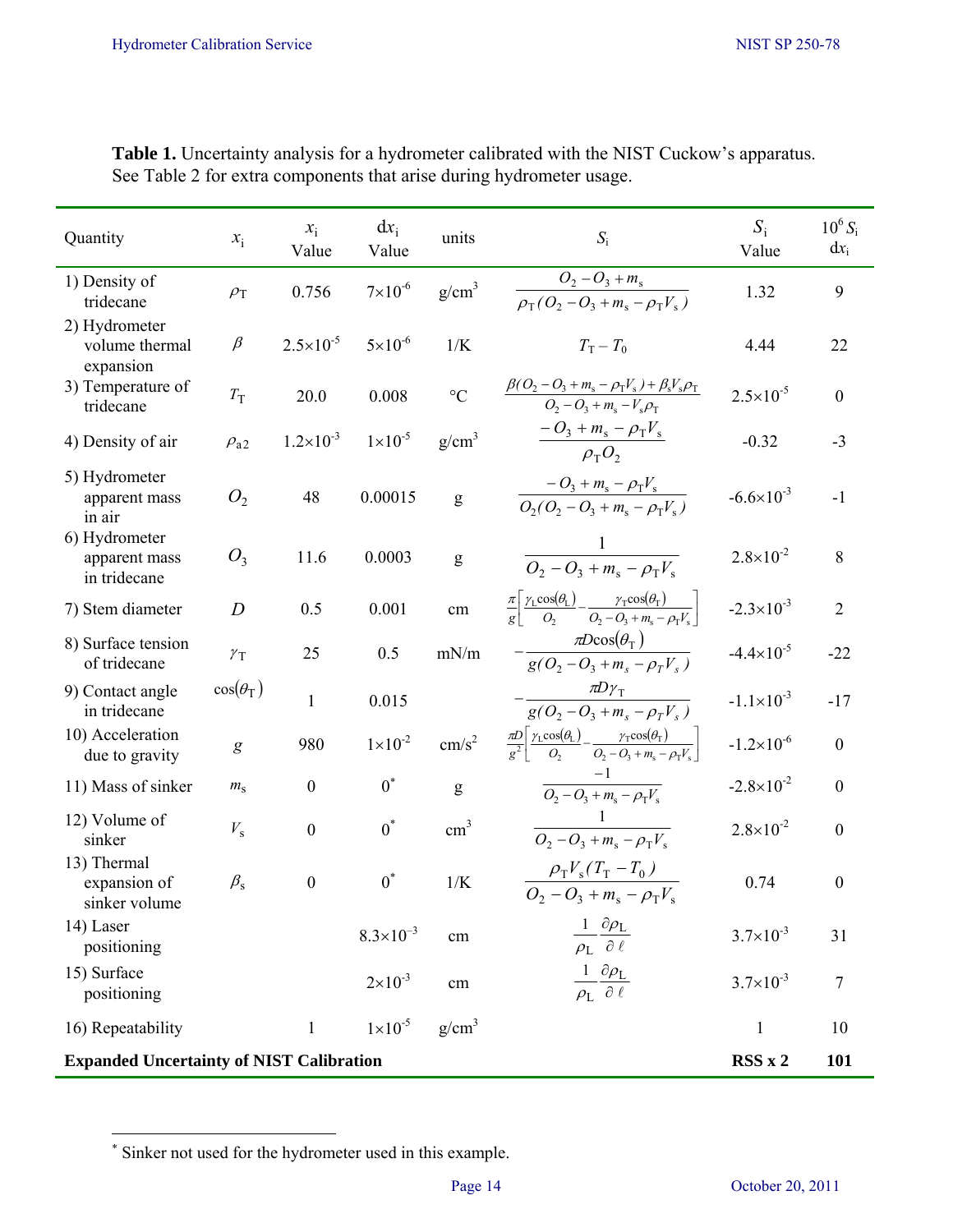- 8. We measured the surface tension of our tridecane with a DuNouy tensiometer and our measurements differed from literature values [16] by 1 mN/m or less. We have taken 0.5 mN/m as the standard uncertainty.
- 9. Our experiments showed that the contact angle for tridecane-air interface on glass is small after the glass is rinsed in ethanol and dried with a paper towel. Our calculations assume the contact angle is zero, but we will use a standard uncertainty of 10° for our uncertainty analysis. It is convenient to express the uncertainty in terms of  $\cos(\theta_{\rm r})$  and  $\cos(\theta_{\rm r})$  rather than  $\theta_{\rm T}$  and  $\theta_{\rm I}$ .
- 10. The acceleration of gravity *g* at the apparatus is 980.1018 cm/s<sup>2</sup> with a standard uncertainty of 10 parts in  $10^6$  or less. [17]
- 11. , 12., and 13. The sinker is needed only when calibrating hydrometers for liquids less dense than tridecane  $( $0.76 \text{ g/cm}^3$ ). When the sinker is used, the sinker uncertainty components are$ all less than 6 parts in  $10^6$ , which is negligible compared to other components.
- 14. The largest uncertainty component is one that is not explicitly found in Equation (1): the alignment of the laser light sheet with the hydrometer stem mark. The uncertainty for this component depends on the pixel resolution of the camera system that we use during alignment. The standard uncertainty is one half of the pixel dimension  $(0.016/2 = 0.08$  mm). The normalized sensitivity coefficient for this component is  $(1/\rho_L)(\partial \rho_L/\partial \ell)$  where  $\ell$  is the length along the hydrometer stem. For a hydrometer of the design used in this example  $(1.3 \text{ mm scale increments represent } 0.0005 \text{ g/cm}^3)$ , 0.08 mm length uncertainty corresponds to 31 parts in  $10<sup>6</sup>$  density uncertainty. This uncertainty value is not changed when the laser is aligned with the scale mark by the operator instead of by the computer. We have calibrated the same stem mark repeatedly, manually moving the laser light sheet off and back onto the mark each time, and we have found the standard deviation of the calibration results to be 20 parts in  $10^6$ .
- 15. We also include a component due to alignment of the tridecane surface with the laser light sheet by the surface positioning process. The process reliably locates the midpoint of the power meter transition within 10 % of the transition. The slope of the transition (see Figure 4) allows us to translate the 10 % uncertainty into a length and then a density uncertainty for the hydrometer stem design (7 parts in  $10<sup>6</sup>$ ). This value is confirmed by repeatability measurements: when we leave the laser light sheet in a fixed position and use the surface positioning process repeatedly, the liquid surface position (as measured by the linear encoder) has a standard deviation of  $0.016$  mm, 6 parts in  $10^6$  for density.
- 16. All of the uncertainty components discussed up to now are of type B. For a customer calibration, we include the standard deviation of repeated measurements made at the same scale mark in the uncertainty analysis (type A). In our experience, this is always less than 10 parts in 10<sup>6</sup> and we have included a component of this size in Table 1.

Taking the root-sum-square of the components and multiplying by 2 gives an expanded, approximately 95 % confidence level uncertainty. The result is 101 parts in  $10^6$  ( $k = 2$ ) for a hydrometer of the design type we calibrate most often.

<sup>[16]</sup> Jasper J J, Kerr E R, and Gregorich F 1953 *The Orthobaric Surface Tensions and Thermodynamic Properties of the Liquid Surfaces of the n-Alkanes, C5 to C 28*, J Am Chem Soc, **75**, 5252-5254

<sup>[17]</sup> Tate D R 1967 *Acceleration Due to Gravity at the National Bureau of Standards*, J. of Res. of the National Bureau of Standards-C, Engineering and Instrumentation, **72C**, No. 1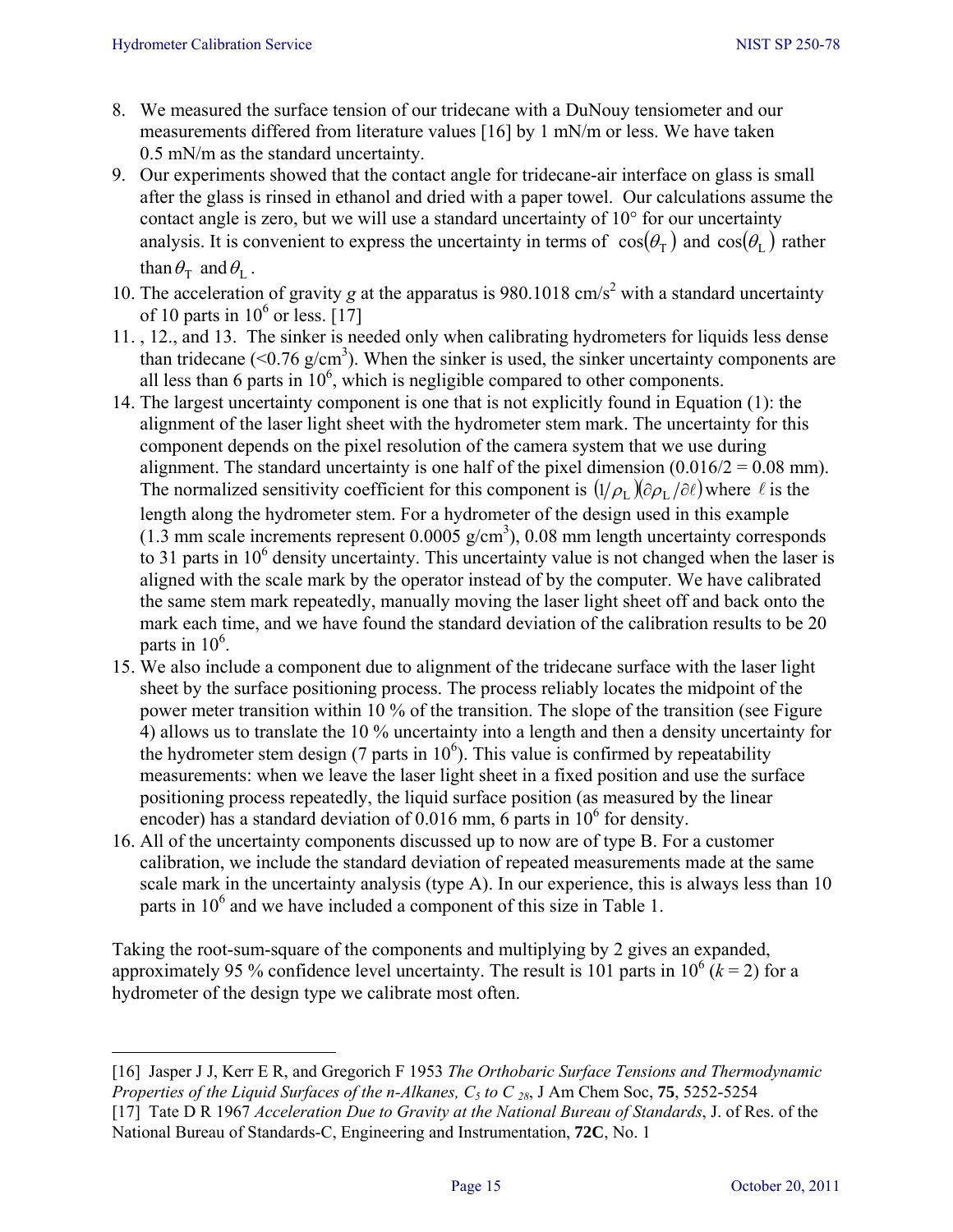In this example, the laser positioning component is the largest contributor. This component is analogous to the ability to "read" the position of the liquid surface on the hydrometer scale and we can do this with our apparatus with standard uncertainty of 0.08 mm. This length corresponds to different density uncertainties depending on the design of the hydrometer under test. For a high resolution hydrometer, this component can drop to less than half the value in Table 1. Then, the dominant uncertainty components of our apparatus become surface tension, contact angle, and the hydrometer thermal expansion coefficient, and the expanded uncertainty of the calibration result falls below 100 parts in  $10^6$  ( $k = 2$ ).

### **8. Uncertainty When the Hydrometer Is Used**

Table 2 shows uncertainty analyses for hydrometers used to measure the density of water and two hydrocarbon liquids (trichloroethylene and toluene). The table gives sample magnitudes for illustration, but users' values may be quite different. The examples are given to show hydrometer users that uncertainties other than the NIST calibration must be considered and that those extra uncertainties are significant.

Surface tension and contact angle are needed when Equations (1) or (2) are used to calculate the density of a liquid. The uncertainty of these values is dependent on the liquid under test. For hydrocarbon liquids, handbook surface tension values are available and uncertainties of 1 mN/m are reasonable. Simple cleaning procedures will give contact angles of nearly zero with standard uncertainty of 10° for hydrocarbons on glass. For water and aqueous solutions, only certain cleaning procedures will give contact angles less than 20° (for instance chromic-sulfuric acid, water rinsed, air dried) and unless these procedures are used, large uncertainties must be assumed. This problem is compounded by the large values of surface tension for aqueous solutions and their large uncertainties since they are sensitive to contamination.

Uncertainty due to thermometer calibration and temperature non-uniformity of the liquid sample in which the hydrometer is floated can be large. The sensitivity coefficient is proportional to the volumetric thermal expansion coefficient of the liquid under test, about  $200 \times 10^{-6}$  K<sup>-1</sup> for aqueous solutions, about  $1000 \times 10^{-6}$  K<sup>-1</sup> for most hydrocarbons, and  $1670 \times 10^{-6}$  K<sup>-1</sup> for trichloroethylene. The temperature uncertainty used in Table 2 is half the measurement resolution recommended in an ISO hydrometer procedure and one tenth of the allowed difference between before and after temperature measurements [18].

 [18] International Organization for Standardization 1981 *ISO 649/2 Laboratory Glassware – Density Hydrometers for General Purposes – Part 2: Test Methods and Use*, (Switzerland, International Organization for Standardization)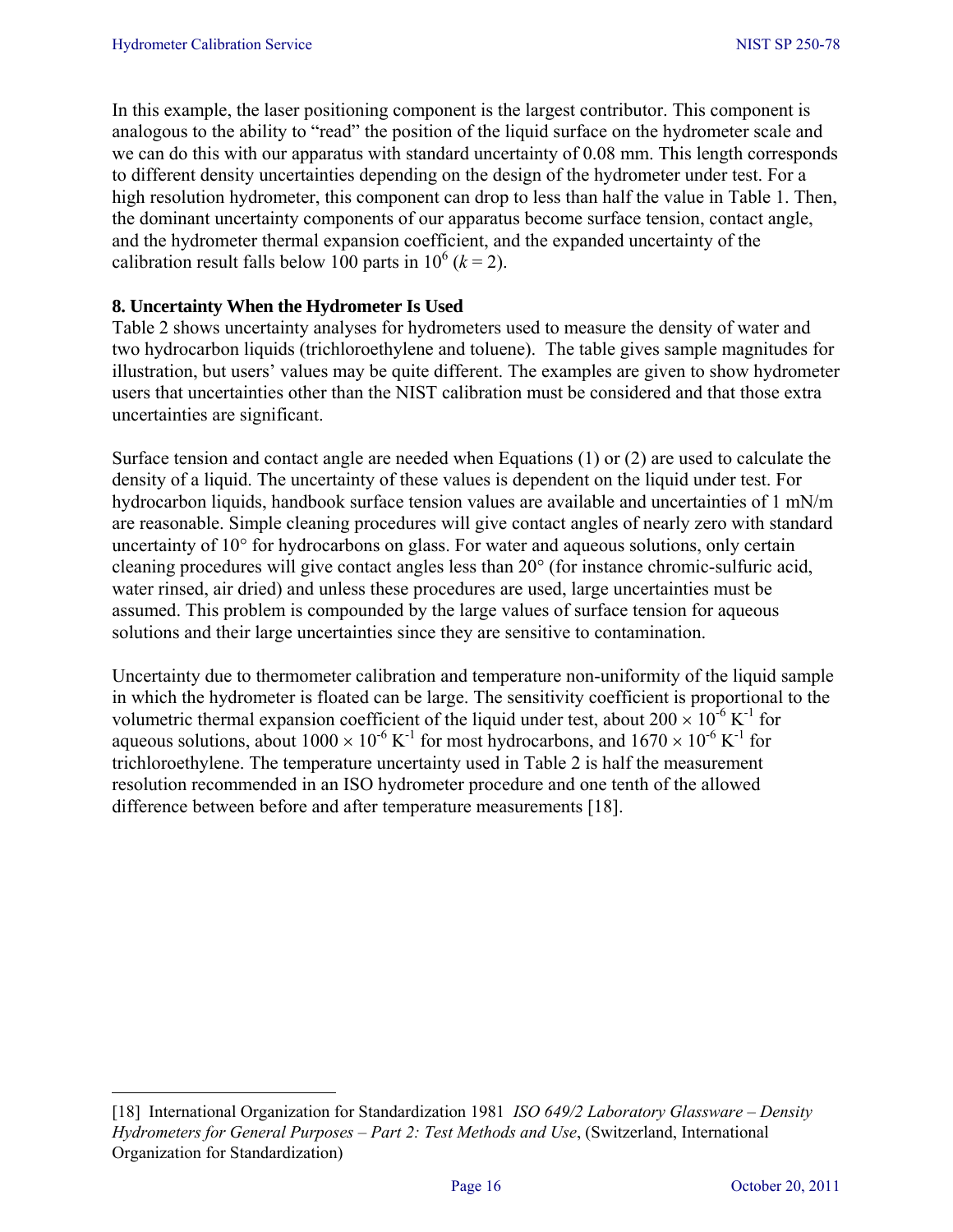| Liquid<br>under test                                      |                        |                        |                                                           | Water           |                    |                      | Trichloroethylene           |                 |                    | Toluene              |                             |                   |                    |                      |                             |
|-----------------------------------------------------------|------------------------|------------------------|-----------------------------------------------------------|-----------------|--------------------|----------------------|-----------------------------|-----------------|--------------------|----------------------|-----------------------------|-------------------|--------------------|----------------------|-----------------------------|
| Quantity                                                  | $x_i$                  | units                  | $S_i$                                                     | $\mathcal{X}_i$ | $dx_i$             | $S_i$                | $10^6 \times$<br>$S_i dx_i$ | $\mathcal{X}_1$ | $dx_i$             | $S_i$                | $10^6 \times$<br>$S_i dx_i$ | $\mathcal{X}_{i}$ | $dx_i$             | $S_i$                | $10^6 \times$<br>$S_i dx_i$ |
| <b>NIST</b><br>calibration                                | A, B                   |                        |                                                           |                 |                    |                      | 50                          |                 |                    |                      | 44                          |                   |                    |                      | 39                          |
| User<br>surface<br>tension                                | $\gamma_L$             | mN/<br>m               | $\pi Dcos(\theta_{\rm L})$<br>gO <sub>2</sub>             | 68              | 2.5                | $3.1 \times 10^{-5}$ | 78                          | 29              |                    | $3.1 \times 10^{-5}$ | 17                          | 28                | $\mathbf{1}$       | $2.7 \times 10^{-5}$ | 27                          |
| User<br>contact<br>angle                                  | $\cos(\theta_{\rm L})$ |                        | $\underline{\pi}D\gamma_L$<br>gO <sub>2</sub>             | 0.94            | 0.045              | $2.3 \times 10^{-3}$ | $-102$                      |                 | 0.015              | $5 \times 10^{-4}$   | 8                           |                   | 0.015              | $5 \times 10^{-4}$   | 12                          |
| $T$ effects                                               | $T_{\rm L}$            | $\rm ^{\circ}C$        | $\underline{\partial \rho_L}$<br>$\rho_L$ $\partial \ell$ | 20              | 0.1                | $2 \times 10^{-4}$   | 20                          | 20              | 0.1                | $1.7\times10^{-3}$   | 167                         | 20                | 0.1                | $9 \times 10^{-4}$   | 92                          |
| Resolution                                                | $\rho_L$               | g/cm<br>$\overline{3}$ |                                                           | 1.0             | $1 \times 10^{-4}$ |                      | 100                         | 1.46            | $1 \times 10^{-4}$ |                      | 68                          | 0.87              | $5 \times 10^{-5}$ |                      | 58                          |
| <b>Expanded Uncertainty of Hydrometer</b><br><b>Usage</b> |                        |                        |                                                           |                 |                    | $RSS \times 2$       | 344                         |                 |                    | $RSS \times 2$       | 373                         |                   |                    | $RSS \times 2$       | 238                         |

## **Table 2.** Uncertainty for hydrometer density measurements in water, trichloroethylene, and toluene.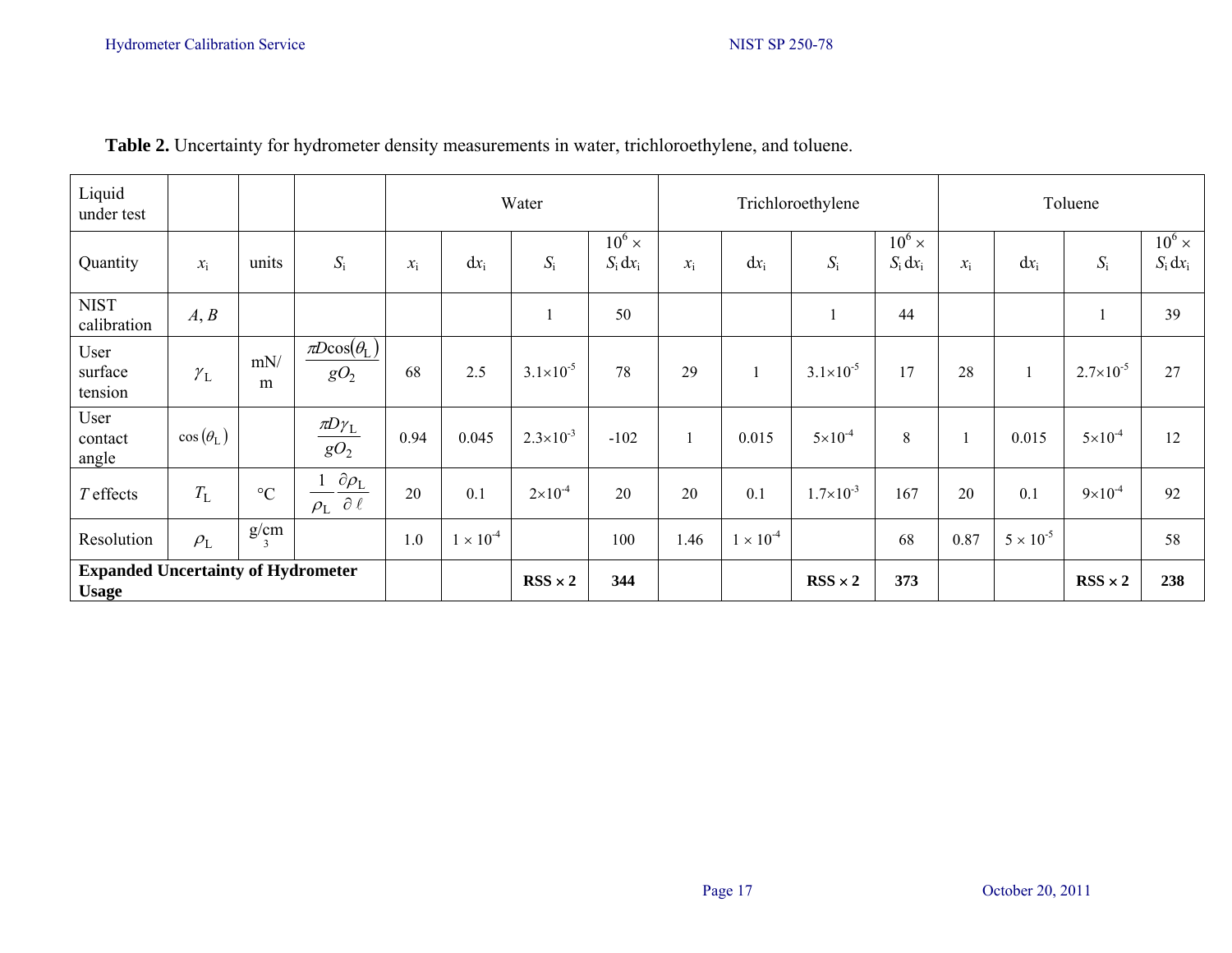#### Hydrometer Calibration Service NIST SP 250-78

Two additional uncertainty components deserve mention: the density of air and the gravitational constant. Cuckow's derivation assumes that the air density buoying the emergent stem is equal during calibration and usage. We examined the case where a hydrometer was calibrated at sea level and used at an elevation of 2000 m and found that Cuckow's approximation introduced an error of less than 10 parts in  $10^6$ , negligible relative to the uncertainties in Table 2. We also note that the two instances of *g* found in Equation (1) may differ since calibration and usage may occur at different latitudes or altitudes. A difference in *g* of 0.25 % leads to an error of less than 10 parts in  $10^6$ .

For water, the dominant uncertainty contributors are the surface tension and contact angle. For trichloroethylene, temperature effects dominate all others due to a large thermal expansion coefficient. In the example for a hydrometer used in toluene, the hydrometer scale has twice the resolution of the prior examples. This allows lower uncertainty from our apparatus (77 parts in  $10^6$ ,  $k = 2$ ) and during usage (238 parts in  $10^6$ ,  $k = 2$ ).

#### **9. Validation with Liquids of Known Density**

The performance of the apparatus was validated with a two step process. First we freely floated a hydrometer in a liquid of known density. We stirred the liquid, measured its temperature, floated the hydrometer and read it by eye, removed the hydrometer, stirred the liquid, and measured the temperature of the liquid again. We then used our apparatus and Equation (1) to calculate the density represented by the same stem scale mark read on the freely floating hydrometer. We performed the validation tests in four liquids; tridecane, toluene, water, and trichloroethylene. The results of the validation tests are listed in Table 3. The densities based on temperature measurements and from the Cuckow's apparatus all agree within  $0.00003$  g/cm<sup>3</sup> (40 parts in  $10^6$ ).

| Liquid            | Density from         | Density from | Difference | Difference         |
|-------------------|----------------------|--------------|------------|--------------------|
|                   | equation of state    | Cuckow's     | $(g/cm^3)$ | (parts in $10^6$ ) |
|                   | (g/cm <sup>3</sup> ) | apparatus    |            |                    |
|                   |                      | $(g/cm^3)$   |            |                    |
| Tridecane         | 0.75695              | 0.75692      | $-0.00003$ | $-40$              |
| Toluene           | 0.86779              | 0.86778      | $-0.00001$ | $-12$              |
| Water             | 0.99825              | 0.99824      | $-0.00001$ | $-10$              |
| Trichloroethylene | 1.46550              | 1.46551      | $+0.00001$ | $+6$               |

**Table 3.** Summary of validation tests using liquids of known density.

The density as a function of temperature (at atmospheric pressure) for tridecane and trichloroethylene were determined by Archimedes' principle as described earlier (standard uncertainty 5 parts in  $10<sup>6</sup>$ ). (The same tridecane was used for the freely floating measurements and the Cuckow's apparatus measurements). The density as a function of temperature for the toluene sample was measured with a vibrating tube densimeter (standard uncertainty 15 parts in 10<sup>6</sup>). The density of the water was calculated using the equation of Patterson and Morris [1]. We

<sup>[1]</sup> Patterson J B and Morris E C 1994 *Measurement of Absolute Water Density, 1*°*C to 40*°*C*, Metrologia,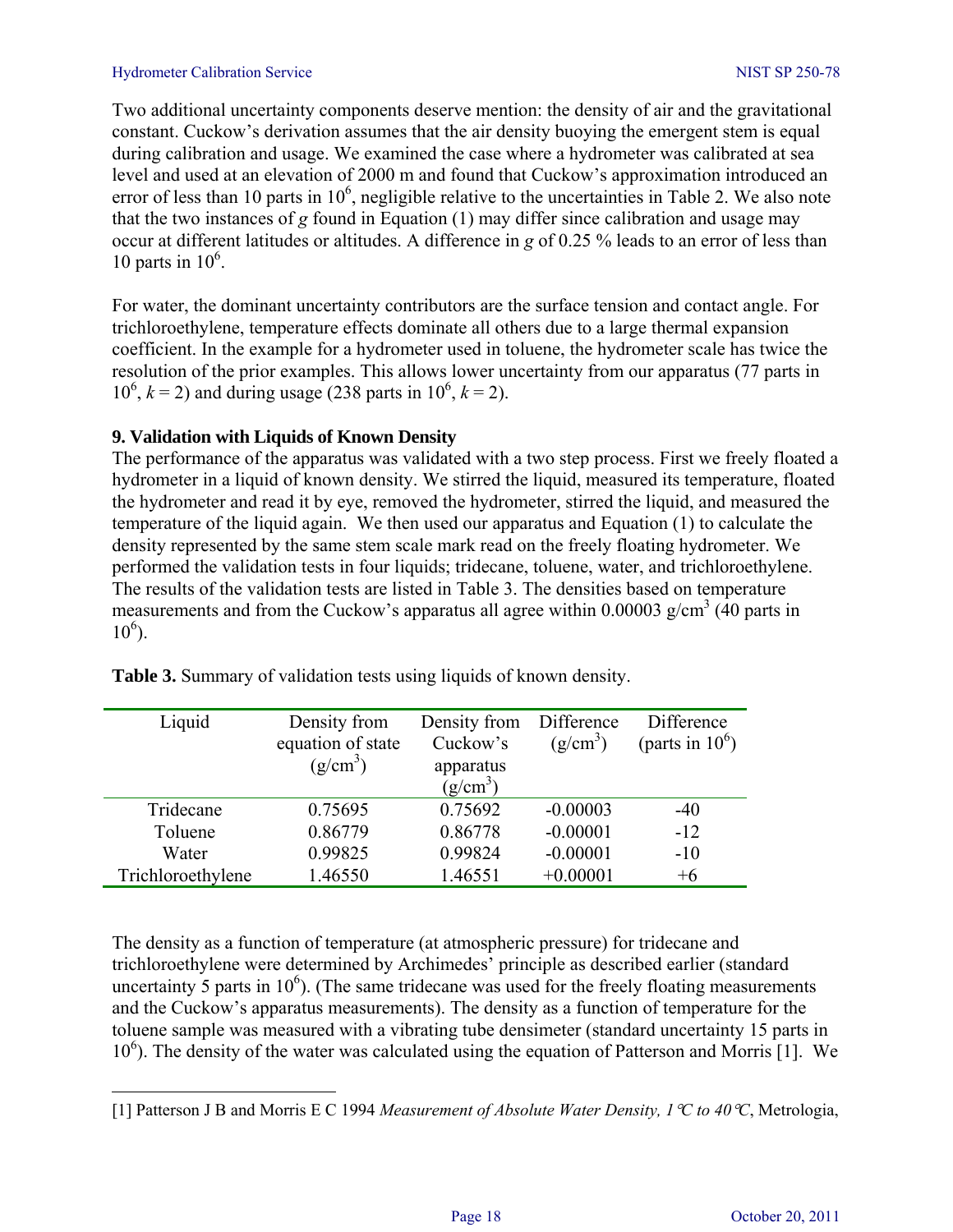compared the Archimedes' apparatus and vibrating tube densimeter measurements of the density of our distilled water to the equation of Patterson and Morris and found agreement within 10 parts in  $10<sup>6</sup>$ . Therefore the standard uncertainty of the density as a function of temperature equations for the liquids used in the validation experiments is always less than 15 parts in  $10<sup>6</sup>$ .

The validation experiments apply hydrometers in much the same way that our calibration customers do. As a result, the validation experiments are subject to the same uncertainty concerns for the freely floating test that are listed in Tables 2 and 3, *i*.*e*., the Cuckow's apparatus results, surface tension, contact angle, temperature, and resolution, as well as the density as a function of temperature uncertainties given above. We used chromic sulfuric acid to clean the hydrometer stems for the freely floating experiments and this is critical to obtaining low uncertainty for the water validation experiment. The density agreement found in the validation experiments (40 parts in  $10<sup>6</sup>$ ) is well within our expectations based on an uncertainty analysis  $(373 \text{ parts in } 10^6)$  for the experiment.

#### **10. Comparison to NIST Historical Results for a Reference Hydrometer**

NIST has a collection of reference hydrometers that have been used to calibrate customers' hydrometers by the comparison method. The reference hydrometers have been calibrated by placing them in liquids of known density, said density determined by measuring the apparent mass of sinkers of known mass and volume (Archimedes' principle). We have records of the calibration of one of these reference hydrometers (KNEK 260) by Bowman and Gallagher [2] (measured in 1956, published in 1969). We calibrated KNEK 260 in our Cuckow's apparatus at three different tridecane temperatures and the results, along with those of Bowman and Gallagher are shown in Figure 5. The old and new calibrations agree within 160 parts in  $10^6$  over the range of density tested.

The three sets of data from our apparatus differ by as much as 40 parts in  $10<sup>6</sup>$ , and appear to be a function of test temperature. We believe the apparent temperature dependence is due to a small error in the value  $\beta$  = 23 × 10<sup>-6</sup> / K. that Bowman and Gallagher used for the volumetric thermal expansion coefficient of the KNEK 260 hydrometer. If we replace the Bowman and Gallagher value of β with the value  $\beta$  = 19 × 10<sup>-6</sup> / K, the temperature dependence vanishes.

 **31**, 277-88

<sup>[2]</sup> Gallagher W H and Bowman H A 1969 *An Improved High-Precision Calibration Procedure for Reference Standard Hydrometers*, J. of Res. of the National Bureau of Standards-C, Engineering and Instrumentation, **73C**, Nos. 3 and 4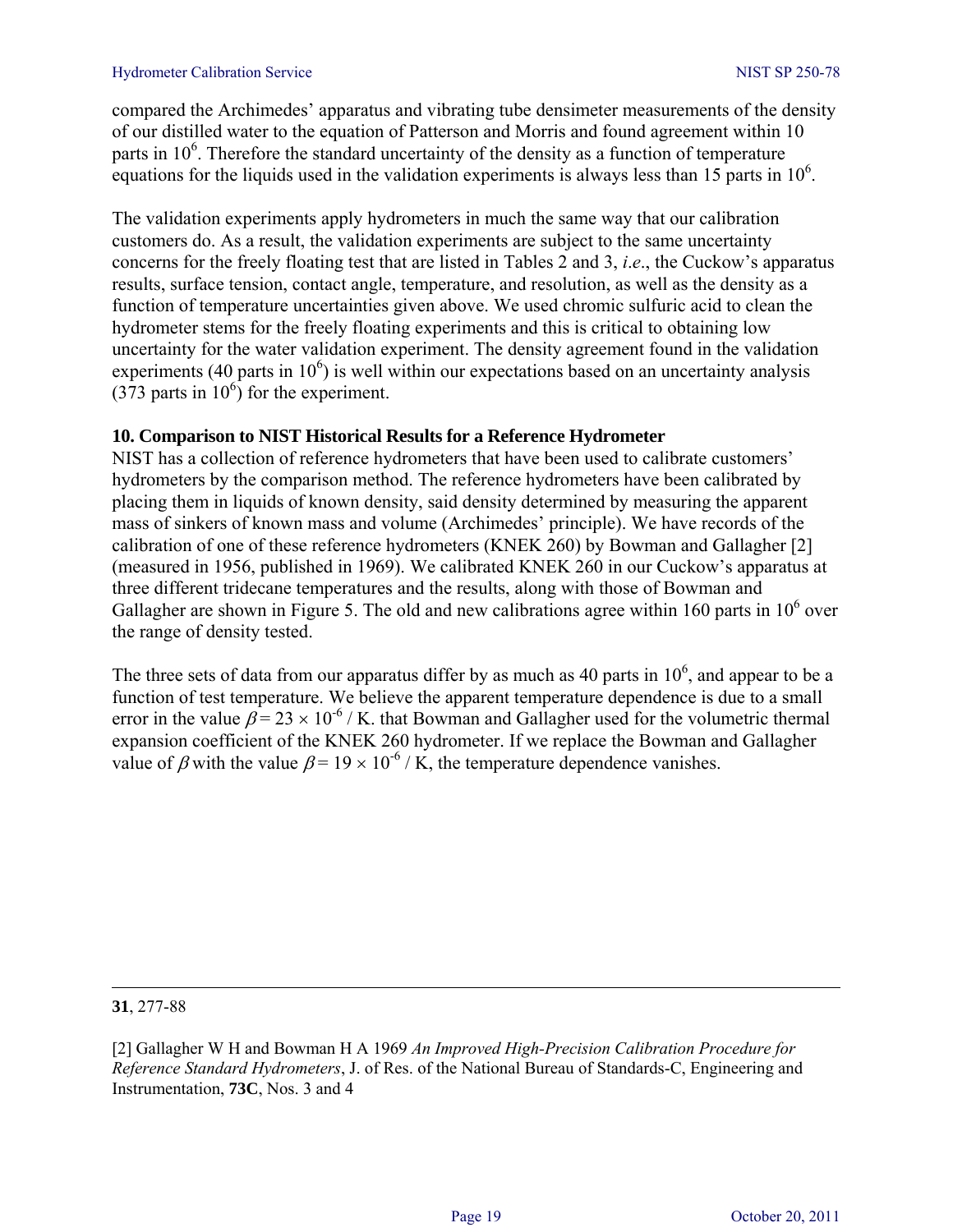

**Figure 5.** Corrections for hydrometer KNEK 260 from our apparatus (used at three tridecane temperatures) and from Bowman and Gallagher, 1969. Uncertainty bars are 100 parts in  $10<sup>6</sup>$ from Table 1.

#### **11. Summary**

We constructed and validated an automated standard that calibrates hydrometers by Cuckow's method. The advantages of the automated hydrometer calibrator include:

- 1. It can calibrate any number of hydrometer scale marks with any number of replications while unattended by an operator. Thus a hydrometer can be calibrated overnight.
- 2. Any location on the hydrometer scale can be calibrated. This is superior to the comparison method of calibration where the location on the scale of the calibration is dictated by the density of the liquid used for the calibration.
- 3. Only one calibrating fluid is used and it is user-friendly. In the comparison method, several mixtures of sulfuric acid/water and volatile organic solvent/oil mixtures are required.

Calibration results from the new standard will be presented in the format of Equation (10). To obtain the best results, customers must know the surface tension of the test liquid. Ignoring the surface tension term completely (i.e., assuming  $B\gamma_L \cos \theta_L = 0$ ) will lead to errors of about 0.002 g/cm<sup>3</sup> for aqueous solutions and about 0.001 g/cm<sup>3</sup> for hydrocarbon liquids. Handbook values are available for many liquids and the NIST Fluid Metrology Group can assist customers that need help determining the surface tension of the liquid they are working with.

We selected tridecane as the liquid of known density in our Cuckow's apparatus since it has relatively low surface tension (25 N/m) that is not sensitive to contamination, and it forms a contact angle less than 10° with the glass hydrometer stem even with a simple ethanol cleaning process. It has a low vapor pressure, so we do not lose liquid due to evaporation at an unacceptable rate. It is a single component fluid of high purity: the liquid that remains will maintain a constant density as some of it evaporates.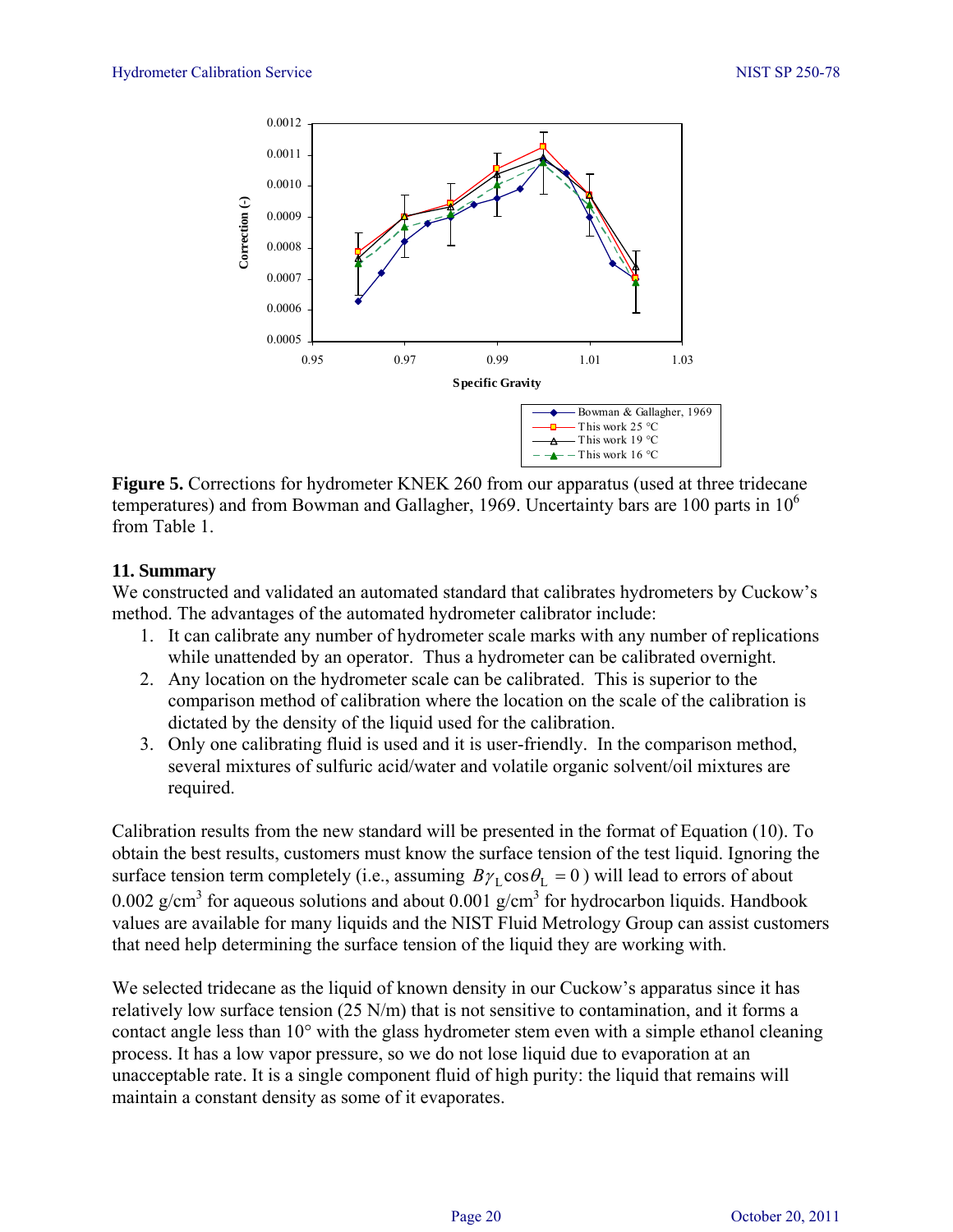The uncertainty of the calibration at NIST is 100 parts in  $10^6$  for a typical hydrometer design. Usage of a hydrometer to measure an unknown liquid density introduces several significant uncertainty components (surface tension, contact angle, temperature effects, and resolution) that lead to uncertainties of 370 parts in  $10<sup>6</sup>$  or more unless great care is taken. This is particularly true for aqueous solutions or liquids with large thermal expansion coefficients.

We validated our automated Cuckow's apparatus using four liquids of known density and found agreement of 40 parts in  $10<sup>6</sup>$  or less, well within our uncertainty specifications. We compared the results of our apparatus with historic calibrations of one of our reference hydrometers (KNEK 260). KNEK 260 is one of the hydrometers we use as a working standard to perform comparison method calibrations of customer hydrometers. We found that the old and new calibrations agree within 160 parts in  $10<sup>6</sup>$ , indicating that changing to our new calibration method should not introduce any significant discontinuity in the results of calibrations performed by NIST. We tested KNEK 260 at tridecane temperatures ranging from 16 °C to 25 °C and obtained consistent results within our uncertainty for the thermal expansion coefficient of the hydrometer.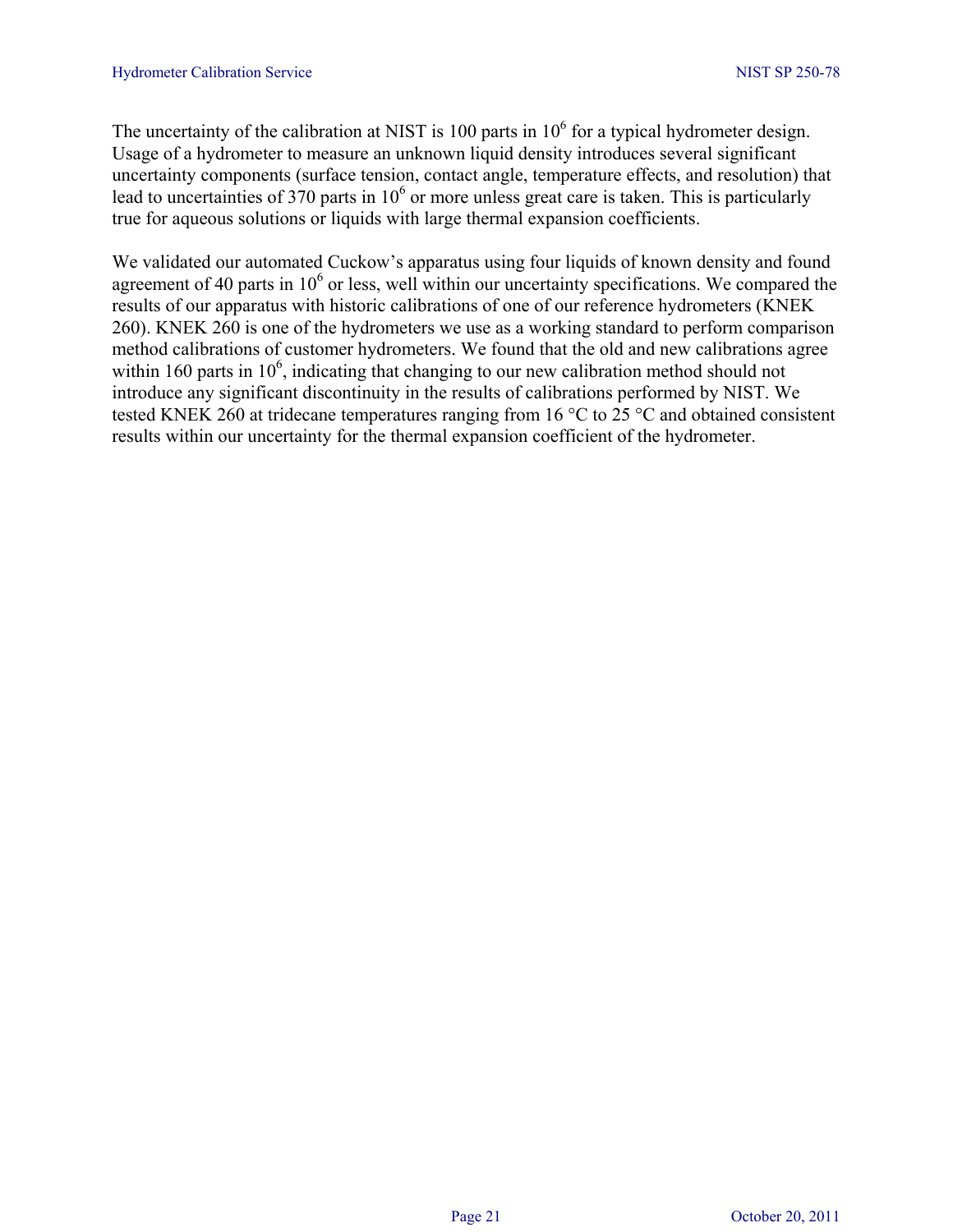#### **Appendix A. Corrections to Hydrometer Readings for Surface Tension Effects**

A hydrometer floating in a liquid is subject to the forces shown in Figure A1: liquid buoyancy, air buoyancy, gravity, and surface tension effects.



Figure A1. Schematic of a freely floating hydrometer with representations of the forces imposed on it.

Hence, while primarily a function of liquid density  $\rho_L$ , hydrometer readings are also dependent on the liquid surface tension  $\gamma_L$  and the contact angle between the liquid surface and the hydrometer stem  $\theta_L$ . Most liquids partially or completely wet clean glass. For such liquids, a curved liquid-vapor interface (meniscus) rises up the hydrometer stem and, in effect, pulls the hydrometer deeper into the liquid.

Expressed in units of density, the effect of surface tension on the reading of a hydrometer is:

$$
c_{\gamma} = \frac{\pi D \gamma_{\text{L}} \cos \theta_{\text{L}}}{g V} \approx \frac{\pi D \gamma_{\text{L}} \rho_{\text{mid}}}{g m}, \tag{A1}
$$

where *D* is the hydrometer stem diameter, *V* is the volume of the submerged portion of the hydrometer, *g* is the gravitational constant,  $\gamma_L$  is the surface tension of the liquid being measured, and  $\theta_{\rm L}$  is the contact angle of the liquid on the hydrometer stem (normally assumed to be zero). For most applications, the second, approximate expression in Equation 1 suffices: the contact angle is assumed to be zero and the submerged volume is approximated by the mass of the hydrometer *m* divided by the density represented by the mid-range of the hydrometer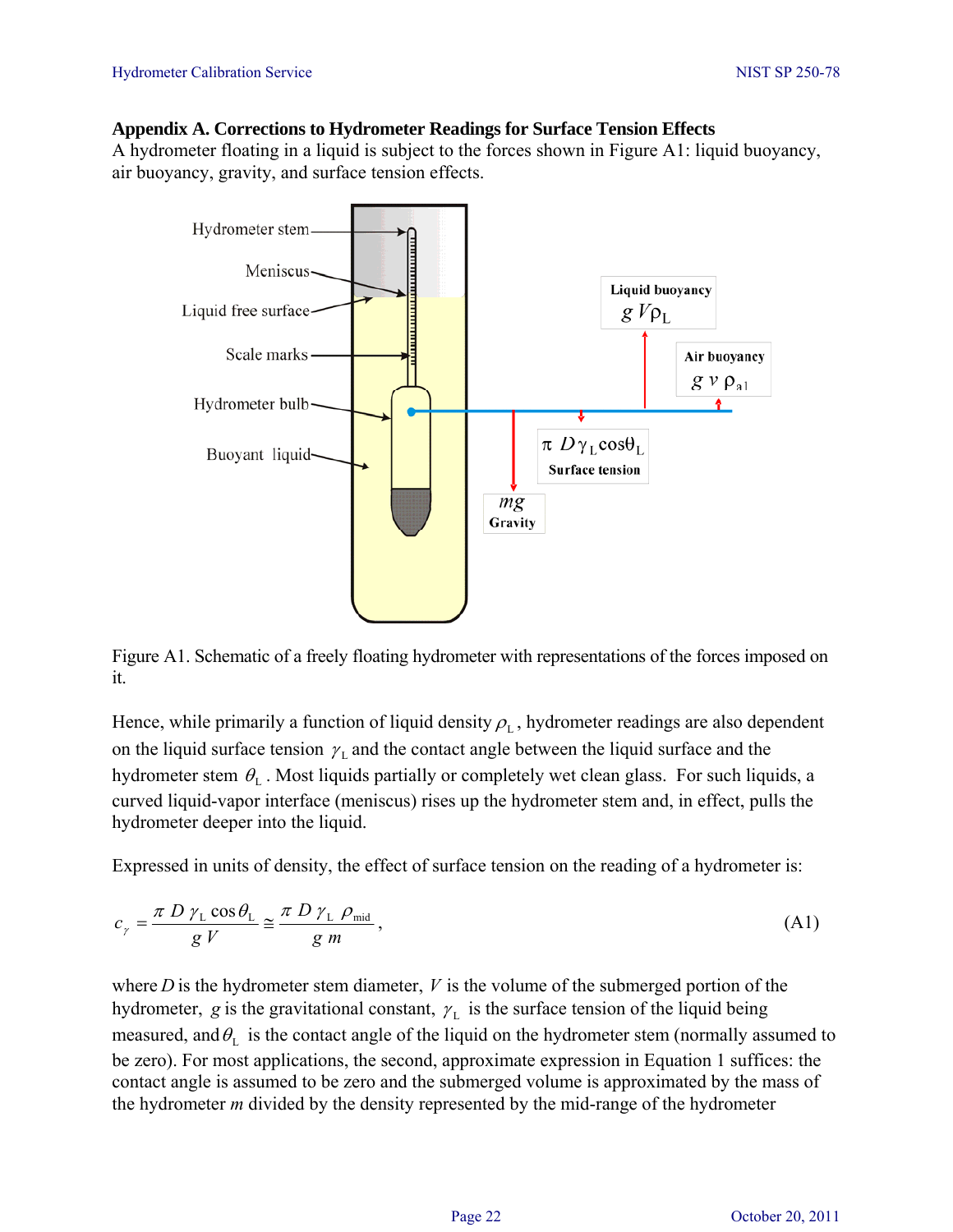scale,  $\rho_{\rm mid}$ .

When aqueous solutions contact a clean, glass hydrometer, the rising meniscus can alter the hydrometer's equilibrium position by the equivalent of up to 0.2 % reduction of the liquid density. For hydrocarbon liquids, the reduction of the apparent density can be as large as 0.1%. To determine whether on not surface tension corrections are significant for a particular hydrometer application, we can use Equation A1 to calculate the effect of a 1 dyne/cm surface tension change. For a typical hydrometer (submerged volume 50 cm<sup>3</sup>, stem diameter 0.5 cm), a 1 dyne/cm surface tension change causes a reading change of  $3.2 \times 10^{-5}$  g/cm<sup>3</sup>. Aqueous solutions are particularly susceptible to surface tension changes due to contaminants. Distilled water has a surface tension of approximately 73 mN/m while distilled water contaminated with oil has a surface tension of approximately 60 mN/m. Hence a hydrometer that was calibrated for distilled water will read high by  $0.0004$  g/cm<sup>3</sup> in water contaminated with oil. Distilled water contaminated with soap will have a surface tension of approximately 30 mN/m and a hydrometer calibrated for the surface tension of distilled water will read high by  $0.0013$  g/cm<sup>3</sup>. These calculations assume that the contact angle is zero during hydrometer calibration and usage. If the contact angle is zero during calibration (well cleaned) and non-zero during usage (contaminated), the density errors will be worse than the estimates given above.

In the following case studies, the liquid density  $\rho$  is the hydrometer reading *R*, plus a hydrometer correction *C*:

$$
\rho = R + C = R + cs + cγ.
$$
\n(A2)

As shown in Equation A2, the hydrometer correction can be broken into two parts. The quantity  $c<sub>s</sub>$  is the scale correction, an offset due to vertical misplacement of the hydrometer scale within the stem. It would be the correction to the hydrometer for a liquid with zero surface tension. The quantity  $c<sub>y</sub>$  is the portion of the hydrometer correction that can be attributed to surface tension effects as given in Equation A1.

The effects of surface tension for the following four cases will be covered:

1) hydrometer calibrated by hydrostatic weighing and used to measure a liquid density,

2) hydrometer calibrated in a liquid of known density and used to measure the density of a liquid with a different surface tension,

3) calibrations by the comparison method, and

4) hydrometer calibrated by the comparison method and used to measure the density of a liquid with a different surface tension.

Hydrometer Calibrated by Hydrostatic Weighing and Used to Measure a Liquid Density Calibration results from hydrostatic weighing (Cuckow's method<sup>3</sup>) are given as a correction to the hydrometer reading in the following form:

<sup>3</sup> Cuckow F W 1949 *A New Method of High Accuracy for the Calibration of Reference Standard Hydrometers*, J. Soc. Chem. Industry, **68**, 44-9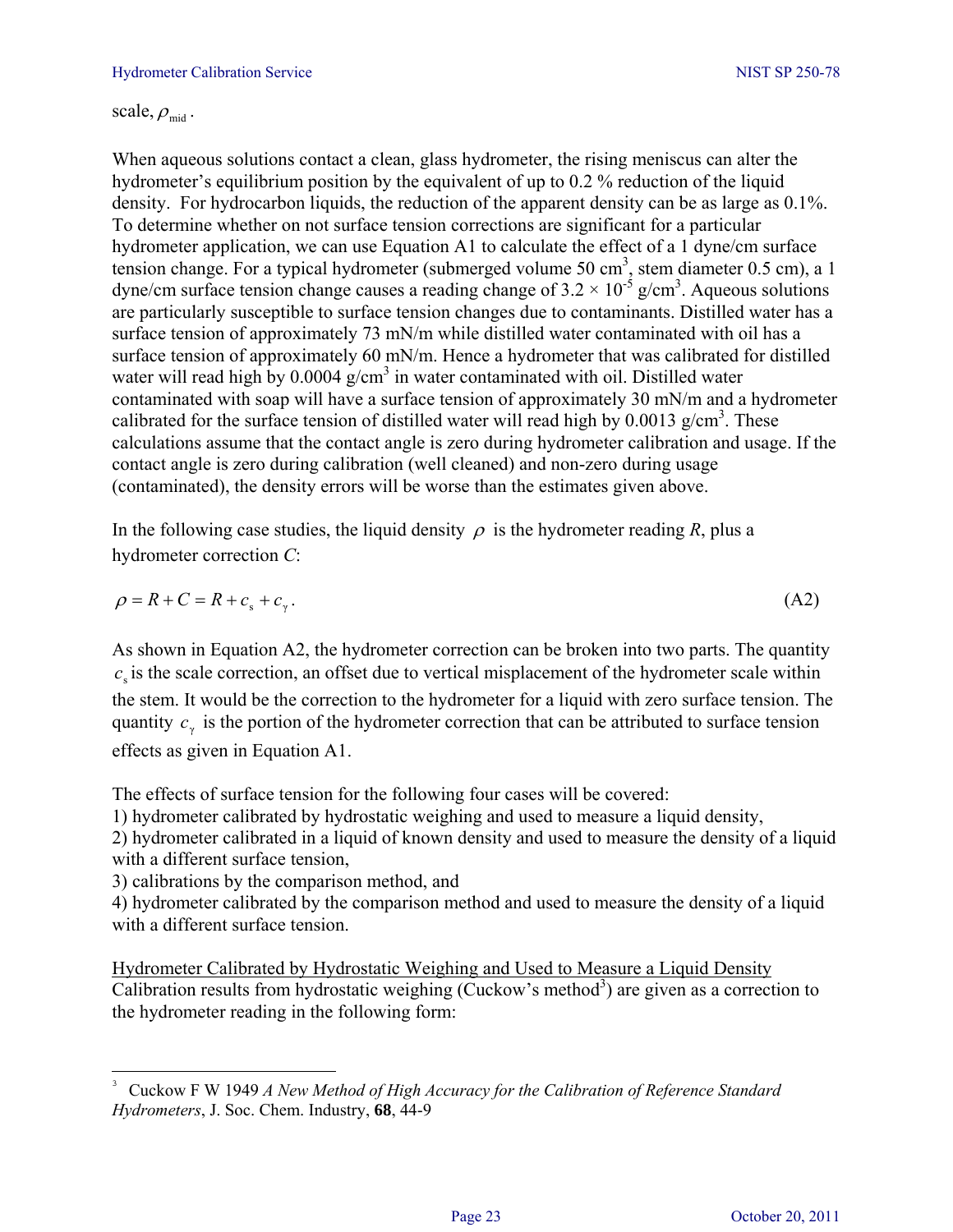$$
C_{\rm L} = c_{\rm s} + B\gamma_{\rm L}\cos\theta_{\rm L} \tag{A3}
$$

where  $c_s$  and *B* are the calibration outputs,  $\gamma_L$  is the surface tension (in mN/m) and  $\theta_L$  is the contact angle for the liquid under test.  $c_{\rm s}$  has the same units as the hydrometer scale and *B* has the units of the hydrometer scale units divided by mN/m.

## *Example A1:*

*Given:* A hydrometer is used in a liquid with surface tension of 26 mN/m and the reading is 1.025 g/cm<sup>3</sup>. The values of  $c_s$  and *B* for the 1.025 position on the hydrometer are 0.0010 g/cm<sup>3</sup> and  $3 \times 10^{-5}$  [(g/cm<sup>3</sup>)/(mN/m)]. What is the liquid density according to the hydrometer? Assume the hydrometer is well cleaned and that the contact angle is zero.

*Solution:* Using Equation A3, the hydrometer correction is:

 $C_{\rm L} = c_{\rm s} + B\gamma_{\rm L} \cos\theta_{\rm L} = 0.0010 \left( g/cm^3 \right) + 3 \times 10^{-5} \left[ \left( g/cm^3 / (\text{dynes/cm}) \right) 26 \left( \text{dynes/cm} \right) \cos \left( 0^\circ \right) \right]$  $C_{\rm L} = 0.0018 \, (\text{g/cm}^3)$ , and using Equation A2 ( $C = C_{\rm L}$ ), the liquid density is:

 $\rho = R + C_{\text{L}} = 1.025 \text{ (g/cm}^3) + 0.0018 \text{ (g/cm}^3) = 1.0268 \text{ (g/cm}^3)$ 

## Hydrometer Calibrated in a Liquid of Known Density and Used to Measure the Density of a Liquid with a Different Surface Tension

A hydrometer can be calibrated by floating it in a reference liquid of known density, reading the hydrometer, and calculating the hydrometer correction using a rearranged version of Equation A2. One method of determining the reference liquid density is by Archimedes' principle using a sinker of known volume and mass. Alternatively, one could use literature density values for high purity liquids.

Surface tension affects the hydrometer reading during the calibration, but if the hydrometer is subsequently used to measure the density of liquid with the same surface tension, the hydrometer correction remains valid. However, if the hydrometer is used to measure the density of a liquid with a different surface tension, the change in a density measurement is:

$$
\Delta c_{\gamma} = \frac{\pi D}{g V} (\gamma_{\rm L} - \gamma_{\rm R})
$$
\n(A4)

where  $\gamma_L$  is the surface tension of the liquid being measured, and  $\gamma_R$  is the surface tension of the reference liquid used to calibrate the hydrometer. A contact angle of zero for both liquids is assumed in Equation A4. As given in Equation A1, a reasonable approximation to the submerged volume is the hydrometer mass divided by the liquid density represented by the mid-range of the hydrometer scale.

Once the change in surface tension correction  $\Delta c$  has been calculated, it is added to the hydrometer reading and the correction determined in the reference liquid to obtain the density of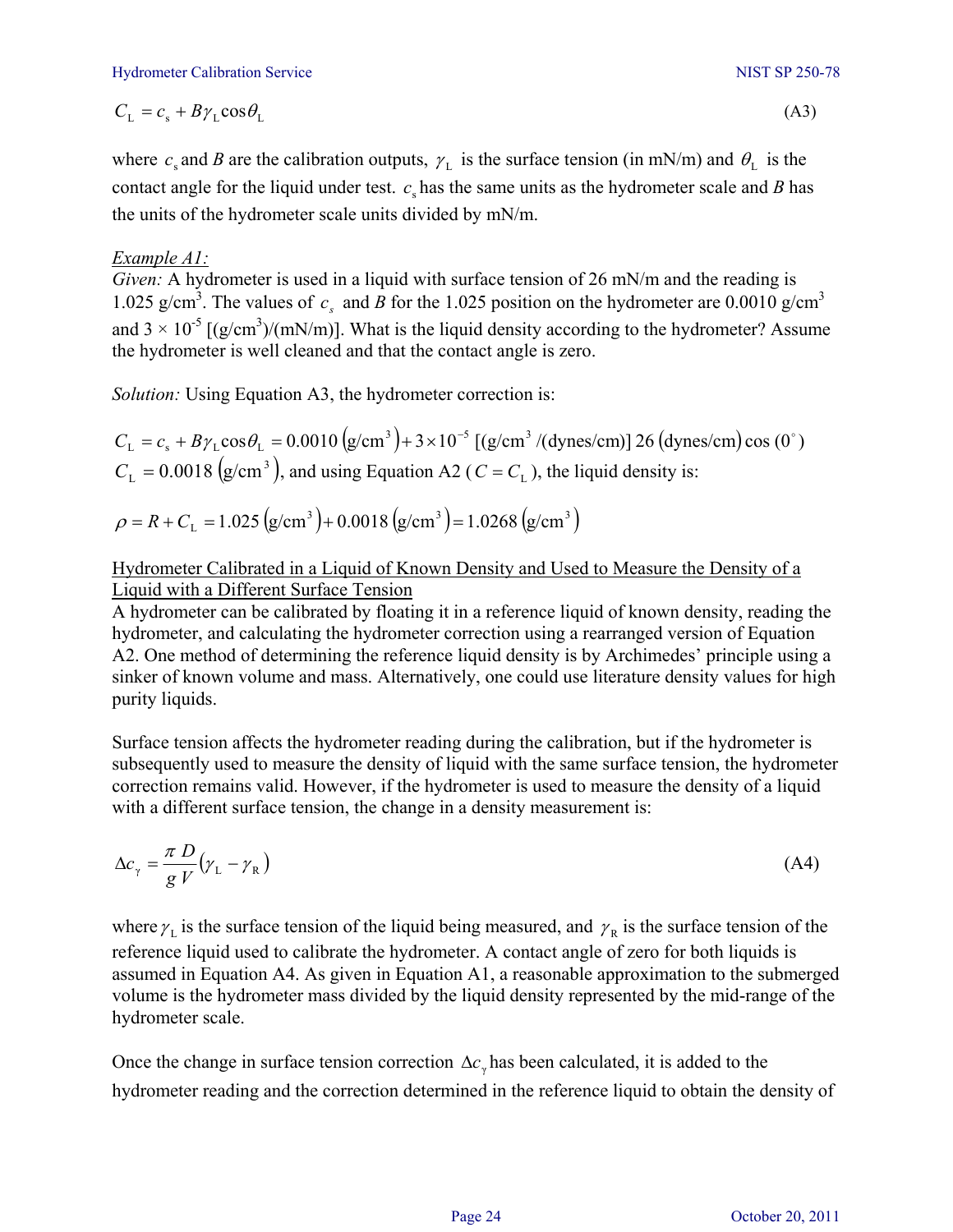#### Hydrometer Calibration Service NIST SP 250-78

the liquid under test:

$$
\rho = R + C_{R} + \Delta c_{\gamma} = R + (c_{s} + c_{\gamma R}) + (c_{\gamma L} - c_{\gamma R}) = R + c_{s} + c_{\gamma L} = R + C_{L}
$$
\n(A5)

Note that Equations A4 and A5 are in density units and for hydrometers with any units other than density (i.e. specific gravity, percent alcohol, API, Baumé), hydrometer readings and the change in surface tension correction must be put into consistent units before they can be added (see Example A2).

#### *Example A2:*

*Given:* A specific gravity 60/60 °F hydrometer with a range of 0.95 to 1.0 was calibrated in distilled water and the hydrometer correction was found to be +0.0010 at a reading of 0.9995. The hydrometer is subsequently used to measure the density of an oil and the hydrometer reading is also 0.9995. The surface tensions of the water and of the oil are 75 mN/m and 25 mN/m, respectively. The hydrometer weighs 50 g and its stem diameter is 0.5 cm. What is the specific gravity of the oil?

*Solution:* Calculate an approximate submerged volume for the hydrometer using its mass, the mid-range of the hydrometer stem, and the density of water at 60 °F:

$$
V = \frac{m}{\rho_{\text{mid}}} = \frac{m}{(\text{sp gr }60/60_{\text{mid}})\rho_{H2O}(60 \text{°F})} = \frac{50 \text{ g}}{0.975 (0.999016 \text{ g/cm}^3)} = 51.33 \text{ cm}^3
$$

Use Equation A4 to determine the change in hydrometer reading (in density units) caused by the surface tension difference. Note that 1 dyne/cm  $\equiv 1$  g/s<sup>2</sup>:

$$
\Delta c_{\gamma} = \frac{\pi D}{g V} (\gamma_{L} - \gamma_{R}) = \frac{\pi (0.5 \text{ cm})}{51.33 \text{ cm}^{3} (980.665 \text{ cm/s}^{2})} (25 \text{ g/s}^{2} - 75 \text{ g/s}^{2}) = -0.0016 \text{ g/cm}^{3}
$$

Apply the hydrometer correction determined with the reference liquid  $C_R$  to the hydrometer reading *R* and calculate the density represented by the mark, absent surface tension corrections:

$$
\rho_{R+C_R} = \rho_{H2O} (60 \text{ }^{\circ} \text{F}) (R + C_R) = 0.999016 \text{ g/cm}^3 (0.9995 + 0.0010) = 0.9995 \text{ g/cm}^3
$$

Calculate the corrected oil density using the surface tension correction:

$$
\rho = \rho_{R+C_R} + \Delta c_{\gamma} = 0.9995 \text{ g/cm}^3 + (-0.0016 \text{ g/cm}^3) = 0.9979 \text{ g/cm}^3
$$

Calculate the specific gravity of the oil:

sp gr 60/60 °F = 
$$
\frac{\rho}{\rho_{\text{H2O}}(60 \text{ °F})}
$$
 =  $\frac{0.9979 \text{ g/cm}^3}{0.999016 \text{ g/cm}^3}$  = 0.9989

Calibrations by the Comparison Method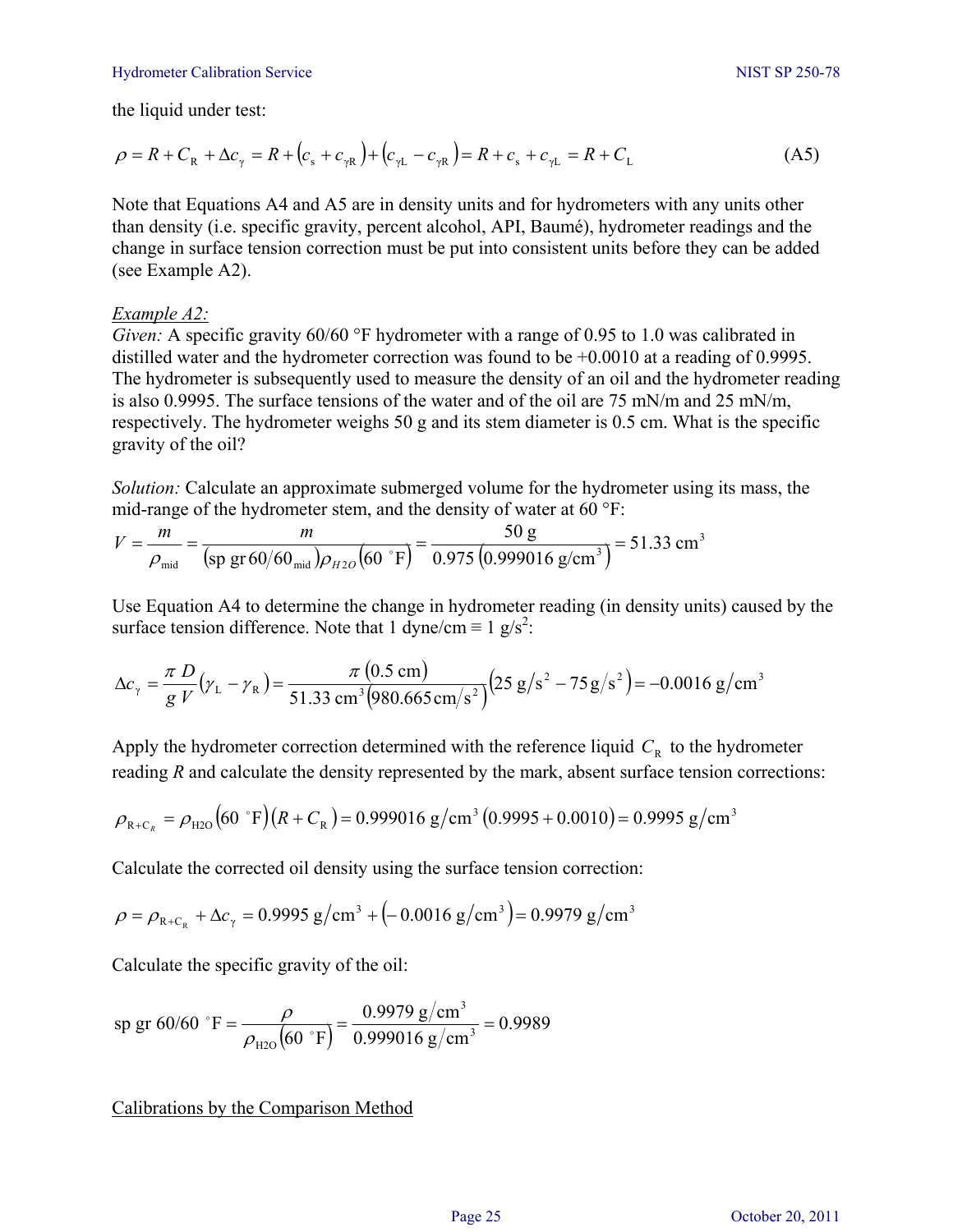#### Hydrometer Calibration Service NIST SP 250-78

Hydrometers are often calibrated by comparing them to reference hydrometers floating in the same liquid. If the hydrometers have the same stem diameter and are well cleaned (i.e. same contact angle), the surface tension effects are the same for both hydrometers and surface tension corrections are unnecessary. However, it is important to note that it may be necessary to apply a surface tension correction to the reference hydrometer. For instance, if the correction for the reference hydrometer was determined using a liquid of one surface tension and then it was used in the comparison method in a liquid with a different surface tension, a procedure like that of Example A2 would be necessary to obtain correct measurements from the reference hydrometer. Similarly, the hydrometer correction determined by the comparison method for the hydrometer under test is valid if it is subsequently used in a liquid with the same surface tension, but if different liquids are used during calibration and subsequent usage, surface tension corrections based on Equation A4 are necessary (see Example A4). Hence, the surface tension of the liquids used during calibrations performed by the comparison method should be specified so that surface tension corrections can be made when the hydrometer under test is used later.

#### Hydrometer Calibrated by the Comparison Method and Used to Measure the Density of a Liquid with a Different Surface Tension

In this circumstance it is necessary to know the surface tension of the liquid used to determine the hydrometer correction, the surface tension of the liquid that is being tested, the hydrometer mass, and the stem diameter. Equation A4 gives the effect of surface tension on the hydrometer reading in units of density. As for Example A2, if the hydrometer units are something other than density units (i.e. specific gravity, percent alcohol, API gravity), hydrometer readings and the change in surface tension correction must be put into consistent units before they can be added.

#### *Example A3:*

*Given:* A 1.0000 to 1.0500 sp gr 60/60 °F hydrometer was calibrated by the comparison method and at a reading of 1.0350 its correction is -0.0008. The surface tension of the liquid used during calibration was 68 mN/m. The hydrometer mass is 50 g and its stem diameter is 0.5 cm. The hydrometer is being used to measure the density of a liquid with a surface tension of 33 mN/m and the reading of the hydrometer in the liquid under test is 1.0350. What is the specific gravity of the liquid under test?

Solution: Using the same approach shown in Example A2, the approximate submerged volume of the hydrometer is:

$$
V = \frac{m}{\rho_{\text{mid}}} = \frac{m}{\left(\text{sp gr } 60/\text{60} \text{ }^{\circ}\text{F}_{\text{mid}}\right)\rho_{\text{H2O}}\left(60 \text{ }^{\circ}\text{F}\right)} = \frac{50 \text{ g}}{1.025 \left(0.999016 \text{ g/cm}^3\right)} = 48.83 \text{ cm}^3
$$

Using Equation A4, the change in surface tension correction is:

$$
\Delta c_{\gamma} = \frac{\pi D}{g V} (\gamma_{L} - \gamma_{R}) = \frac{\pi (0.5 \text{ cm})}{48.83 \text{ cm}^{3} (980.665 \text{ cm/s}^{2})} (33 \text{ g/s}^{2} - 68 \text{ g/s}^{2}) = -0.0011 \text{ g/cm}^{3}
$$

Apply the hydrometer correction  $(C_R)$  to the hydrometer reading  $(R)$  measured in the liquid under test and calculate the density represented by the mark, absent surface tension corrections: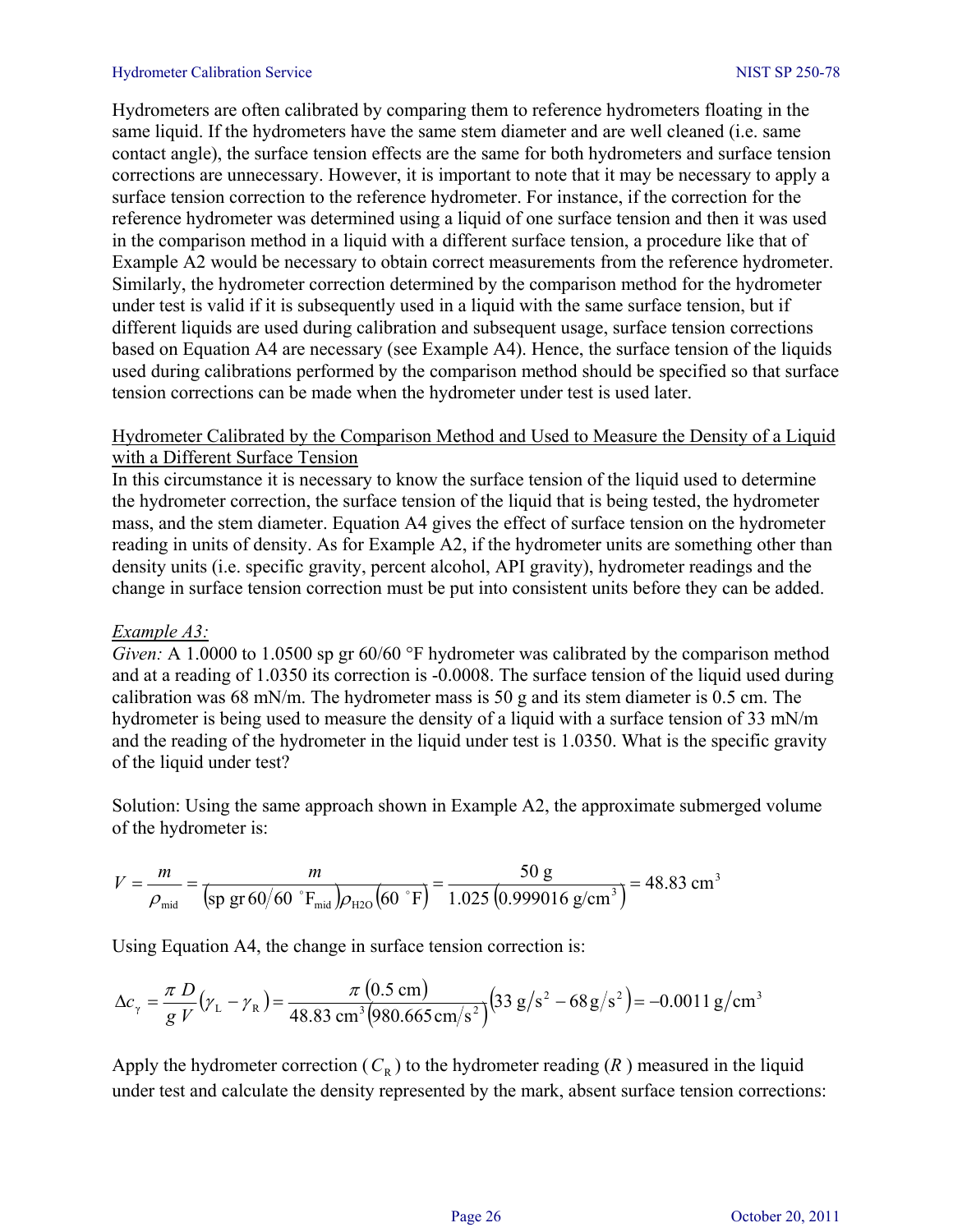$$
\rho_{R+C_R} = \rho_{H2O} (60 \text{ }^{\circ} \text{F}) (R + C_R) = 0.999016 \text{ g/cm}^3 (1.0350 - 0.0008) = 1.0332 \text{ g/cm}^3
$$

Calculate the corrected density for the liquid under test using the surface tension correction:

$$
\rho = \rho_{R+C_R} + \Delta c_{\gamma} = 1.0332 \text{ g/cm}^3 + (-0.0011 \text{ g/cm}^3) = 1.0321 \text{ g/cm}^3
$$

Calculate the specific gravity of the liquid under test:

sp gr 60/60 °F = 
$$
\frac{\rho}{\rho_{\text{H2O}}(60 \text{ °F})}
$$
 =  $\frac{1.0321 \text{ g/cm}^3}{0.999016 \text{ g/cm}^3}$  = 1.0331

#### **Appendix B: Corrections to Hydrometers for Temperature Effects**

Liquid temperature can affect hydrometer density measurements in two ways: 1) thermal expansion for the hydrometer material (generally glass) and 2) thermal expansion of the liquid under test. Hydrometers that read in density units need only be corrected for the volumetric thermal expansion of the hydrometer glass ( $\beta$ ), nominally 26 parts in 10<sup>6</sup> for each 1 °C temperature change. But consider a specific gravity hydrometer labeled with the sp gr 60 / 60 °F unit. This hydrometer is designed to give the density of the liquid under test at 60 °F relative to the density of water at 60 °F. Instructions for using such a hydrometer call for the liquid and the hydrometer to be uniformly at 60 °F during the measurement. If the liquid under test is not actually at 60 °F, corrections for thermal expansion of the hydrometer glass and of the liquid are necessary to obtain specific gravity at the reference temperature conditions. This is also true for API and Baumé hydrometers. The volumetric thermal expansion coefficient for the liquid must be known for the particular liquid under test. Volumetric expansion coefficients for common liquids are: water and aqueous solutions  $\approx 200 \times 10^{-6}$  / °C, oils  $\approx 800 \times 10^{-6}$  / °C, so temperature corrections due to the liquid are normally much more significant than those for the glass.

#### Temperature Corrections for Density Hydrometers

The corrections to be applied to a hydrometer, when used at temperatures other than its standard temperature, may be obtained as follows. Assume *R* to be the reading of a density hydrometer indicating density correctly when floating in a liquid at temperature  $T_0$ , the standard temperature for the instrument. Then

$$
m = R V \tag{B1}
$$

where *m* is the mass of the hydrometer and *V* is the submerged volume of the hydrometer.

Now assume the hydrometer to be again reading *R*, while floating in a liquid at temperature *T* ′ . Let  $c_{\tau'}$  be the correction which must be added to *R* in order to give the density of the second liquid in  $g/cm^3$  at  $T'$ . In this case, we have:

$$
m = (R + c_{\text{T'}}) V [1 + \beta_{\text{g}} (T' - T_0)] \tag{B2}
$$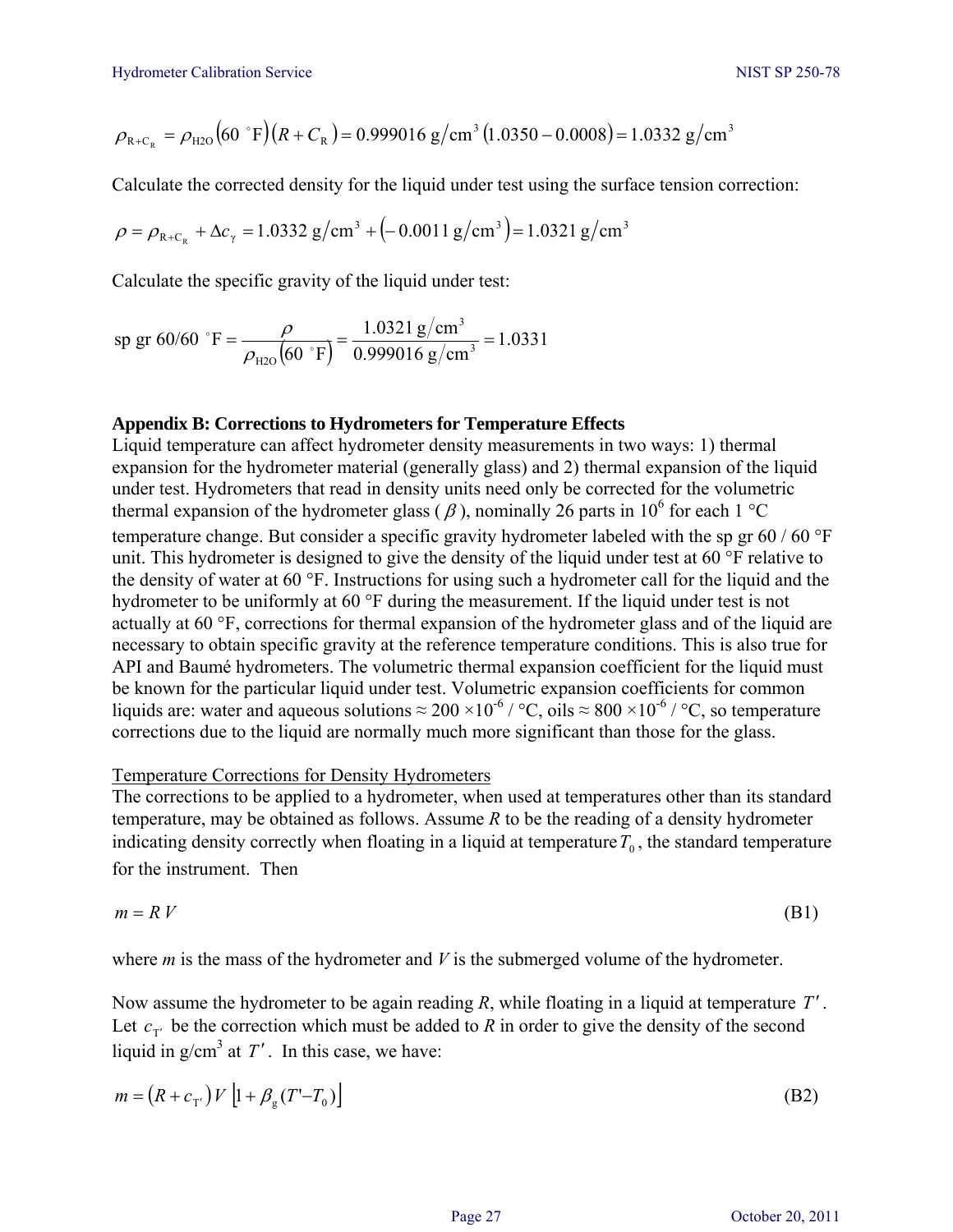where  $\beta_{\rm g}$  is the volumetric thermal expansion coefficient of the glass of which the hydrometer is made.

Solving Equations B1 and B2 for  $c_{\text{T}}$ , we obtain:

$$
c_{T'} = -\frac{R \beta_{g} (T' - T_{0})}{1 + \beta_{g} (T' - T_{0})}.
$$
 (B3)

Since  $\beta_{\rm g}$  is small compared to 1, we may write:

$$
c_{\mathrm{T}'} \cong -R \beta_{\mathrm{g}} \left( T - T_0 \right) \tag{B4}
$$

#### *Example B1:*

*Given:* A density hydrometer with reference temperature of 20 °C is used to determine the density of a liquid at 30 °C. The hydrometer reads 1.0000  $g/cm<sup>3</sup>$  and the volumetric thermal expansion coefficient for the hydrometer glass is  $26 \times 10^{-6}$  / °C. What is the density of the liquid?

*Solution:* Calculate the correction using Equation B4:

$$
c_{\text{T}'} = -R\beta_{\text{g}} \left( T' - T_0 \right) = -1 \text{ g/cm}^3 \left( 26 \times 10^{-6} / \text{°C} \right) \left( 30 \text{ °C} - 20 \text{ °C} \right) = -0.0003 \text{ g/cm}^3
$$

Add the correction to the reading to obtain the liquid density:

$$
\rho = R + c_{\text{T}'} = 1.0000 \text{ g/cm}^3 - 0.0003 \text{ g/cm}^3 = 0.9997 \text{ g/cm}^3
$$

Note that this is the density of the liquid at 30 °C, not its density at 20 °C.

#### Temperature Corrections for Specific Gravity Hydrometers

The temperature correction for specific gravity hydrometers is obtained as follows. Assume *S* to be the reading of a hydrometer indicating specific gravity correctly at  $T_0$  °C relative to the density of water at  $T_0$  °C (a sp gr  $T_0$  /  $T_0$  hydrometer). Then

$$
m = V \rho_{\rm L}(T_0) = V S \rho_{\rm H2O}(T_0) \tag{B5}
$$

where *m* is the mass of the hydrometer, *V* is the submerged volume of the hydrometer,  $\rho_L(T_0)$ is the density of the liquid under test at  $T_0$ , and  $\rho_{\text{H2O}}(T_0)$  is the density of water at  $T_0$ .

Now assume the hydrometer is placed in a liquid at *T*′such that the instrument again reads *S*. Let  $c_{\tau}$  be the correction added to *S* to give the correct sp gr T<sub>0</sub> / T<sub>0</sub> for the liquid, then:

$$
m = (S + c_{T'}) V [1 + \beta_{g} (T' - T_{0})] \rho_{H2O}(T_{0}) [1 + \beta_{L} (T' - T_{0})],
$$
\n(B6)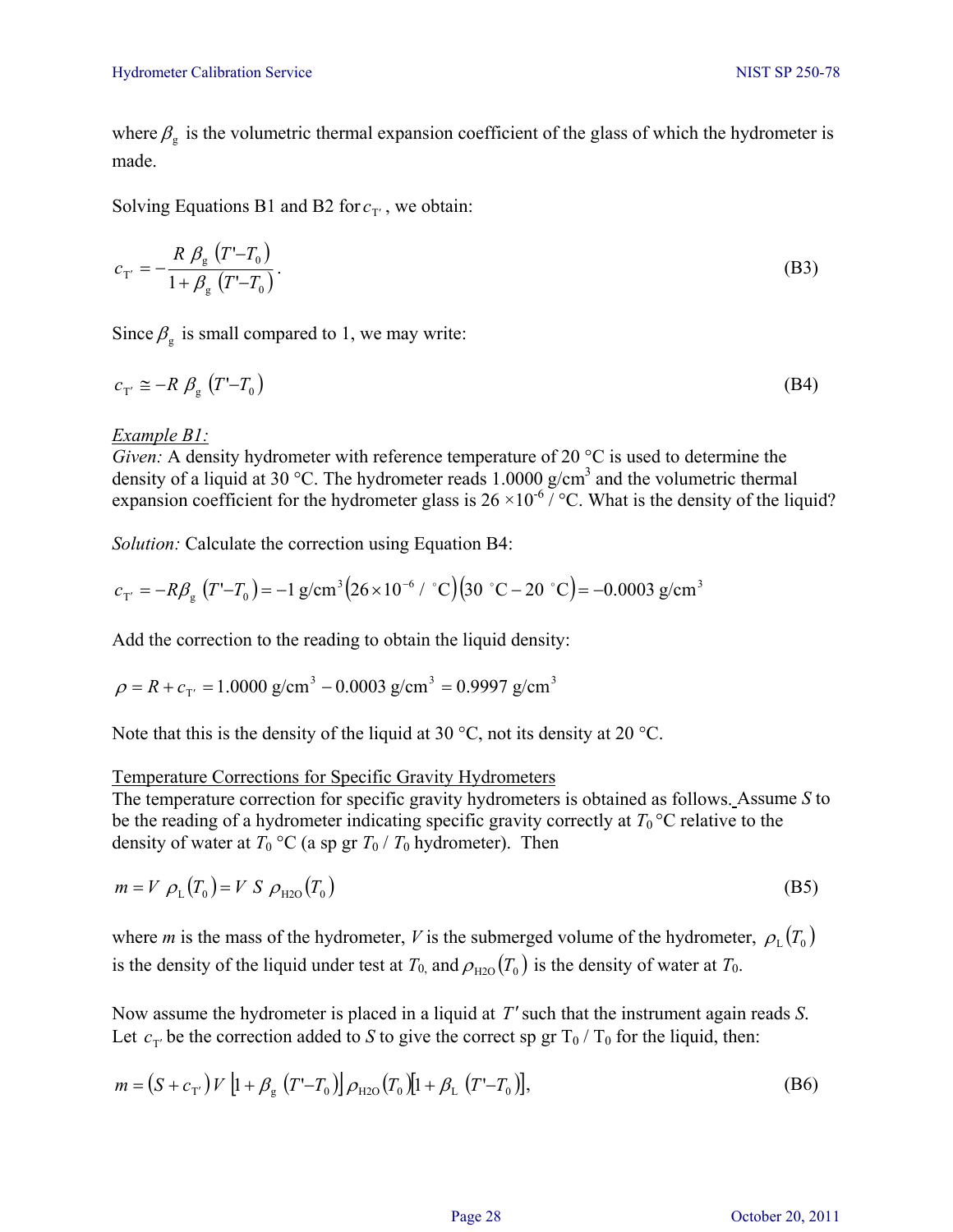where  $\beta_L$  is the volumetric thermal expansion coefficient of the liquid under test. In Equation B6, we have used the definition of sp gr 60/60 °F for the corrected hydrometer reading:  $(S + c_{\tau'}) = \rho_{\tau}(T_0) / \rho_{\text{H2O}}(T_0)$ .

Solving Equations B5 and B6 for  $c_{\text{T}}$ , we obtain:

$$
c_{\mathbf{T}'} = S \left[ \frac{1 - [1 + \beta_{\mathbf{L}} (T' - T_0)][1 + \beta_{\mathbf{g}} (T' - T_0)]}{[1 + \beta_{\mathbf{L}} (T' - T_0)][1 + \beta_{\mathbf{g}} (T' - T_0)]} \right],
$$
(B7)

from which it is clear that the expansion of the liquid as well as the expansion of the hydrometer glass must be taken into account. Neglecting second order terms, Equation B7 can be simplified to:

$$
c_{\mathcal{T}'} \cong -S(T'-T_0)(\beta_{\mathcal{L}} + \beta_{\mathcal{L}})
$$
 (B8)

#### *Example B2:*

*Given:* A specific gravity 60/60 hydrometer is used to measure the density of an oil sample that is at 25 °C and it reads 0.7800. The volumetric thermal expansion coefficient of the oil is known to be  $900 \times 10^{-6}$  / °C and the volumetric thermal expansion coefficient for the hydrometer glass is 26  $\times$ 10<sup>-6</sup> / °C. What is the sp gr 60/60 of the oil? Assume that surface tension effects are already accounted for in the 0.7800 reading.

*Solution:* Use Equation B8 to calculate the temperature correction for the hydrometer:

$$
c_{\text{T'}} = -S(T'-T_0)(\beta_{\text{L}} + \beta_{\text{g}}) = -0.7800 \left(25^{\circ}\text{C} - 15.56^{\circ}\text{C}\right) \left(900 \times 10^{-6} \text{ /}^{\circ}\text{C} + 26 \times 10^{-6} \text{ /}^{\circ}\text{C}\right) = -0.0068
$$
\nsp gr 60/60 °F = S + c\_{\text{T'}} = 0.7800 + (-0.0068) = 0.7732

The correction of Equation B8 can be applied to other hydrometer scales that are functions of specific gravity  $T_0 / T_0$  scales by converting them to specific gravity, making the necessary temperature corrections, and then returning them to the original scale.

## *Example B3:*

*Given:* An API gravity hydrometer reads 45.40 when floated in oil at 22 °C. The volumetric thermal expansion coefficient of the oil is known to be  $800 \times 10^{-6}$  / °C and the volumetric thermal expansion coefficient for the hydrometer glass is  $26 \times 10^{-6}$  / °C. What is the temperature corrected API gravity of the oil? Assume that surface tension effects are already accounted for in the 45.40 reading.

*Solution:* First use the rearranged definition of API gravity to obtain the uncorrected sp gr 60/60 °F reading for the oil: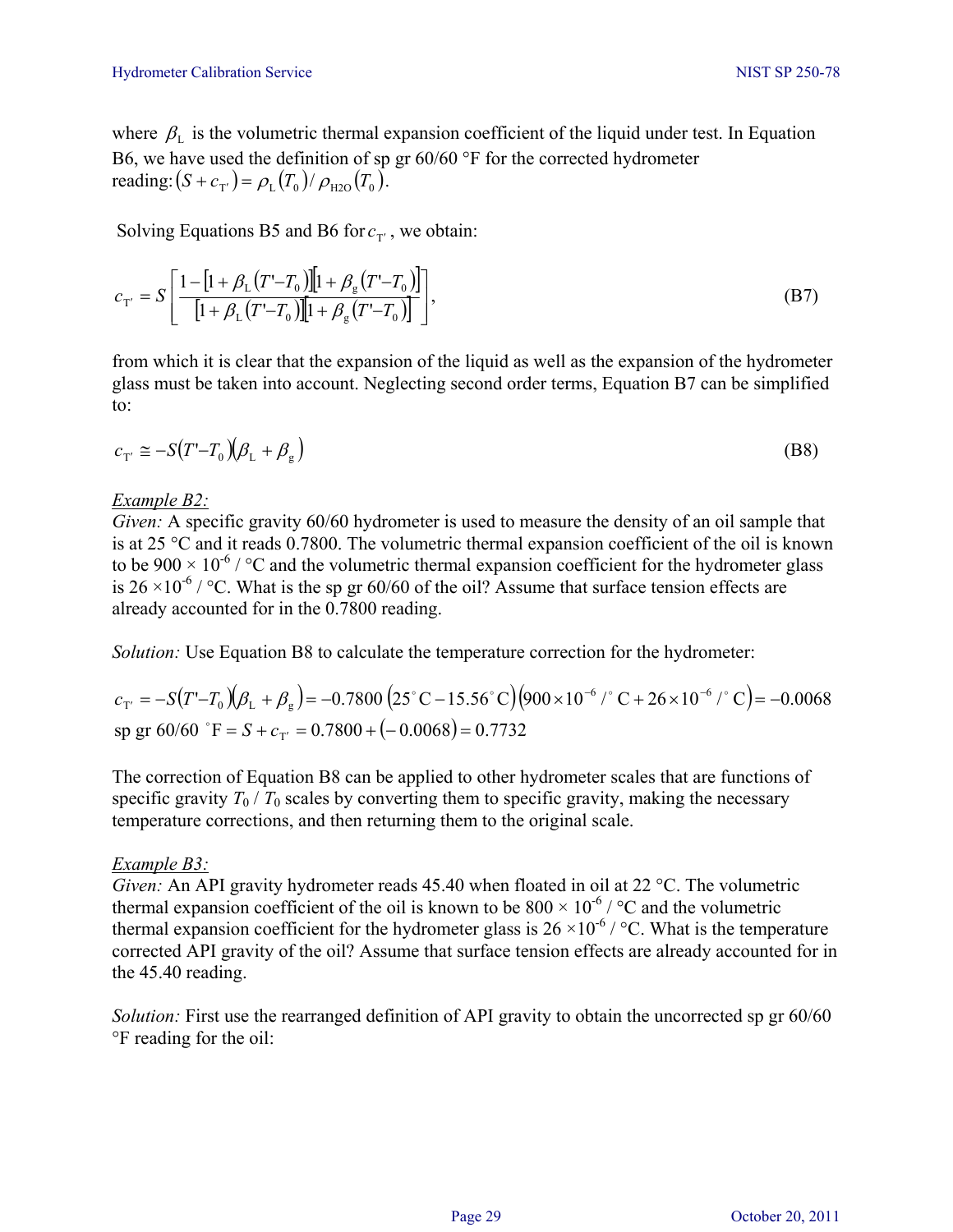Hydrometer Calibration Service NIST SP 250-78

sp gr 60/60 °F = 
$$
\frac{141.5}{API Gravity, deg + 131.5} = \frac{141.5}{45.4 + 131.5} = 0.7999.
$$

Calculate the temperature correction and the corrected specific gravity:

 $c_{\scriptscriptstyle T'} = - S\bigl( T'-T_0 \bigr) \bigl( \beta_{\scriptscriptstyle\rm L} + \beta_{\scriptscriptstyle\rm g} \bigr)$  =  $- 0.7999 \, \bigl( 22^\circ\, {\rm C} - 15.56^\circ\, {\rm C} \bigr) \bigl( 800 \times 10^{-6}\,$  /  $^\circ\, {\rm C} + 26 \times 10^{-6}\,$  /  $^\circ\, \rm C \bigr)$  =  $- 0.0043\,$ sp gr  $60/60$  °F =  $S + c_T$ ' = 0.7999 + (-0.0043) = 0.7956.

Convert the corrected specific gravity back to API gravity:

API Gravity, deg = 
$$
\frac{141.5}{\text{sp gr } 60/60 \text{°F}} - 131.5 = \frac{141.5}{0.7956} - 131.5 = 46.35
$$
.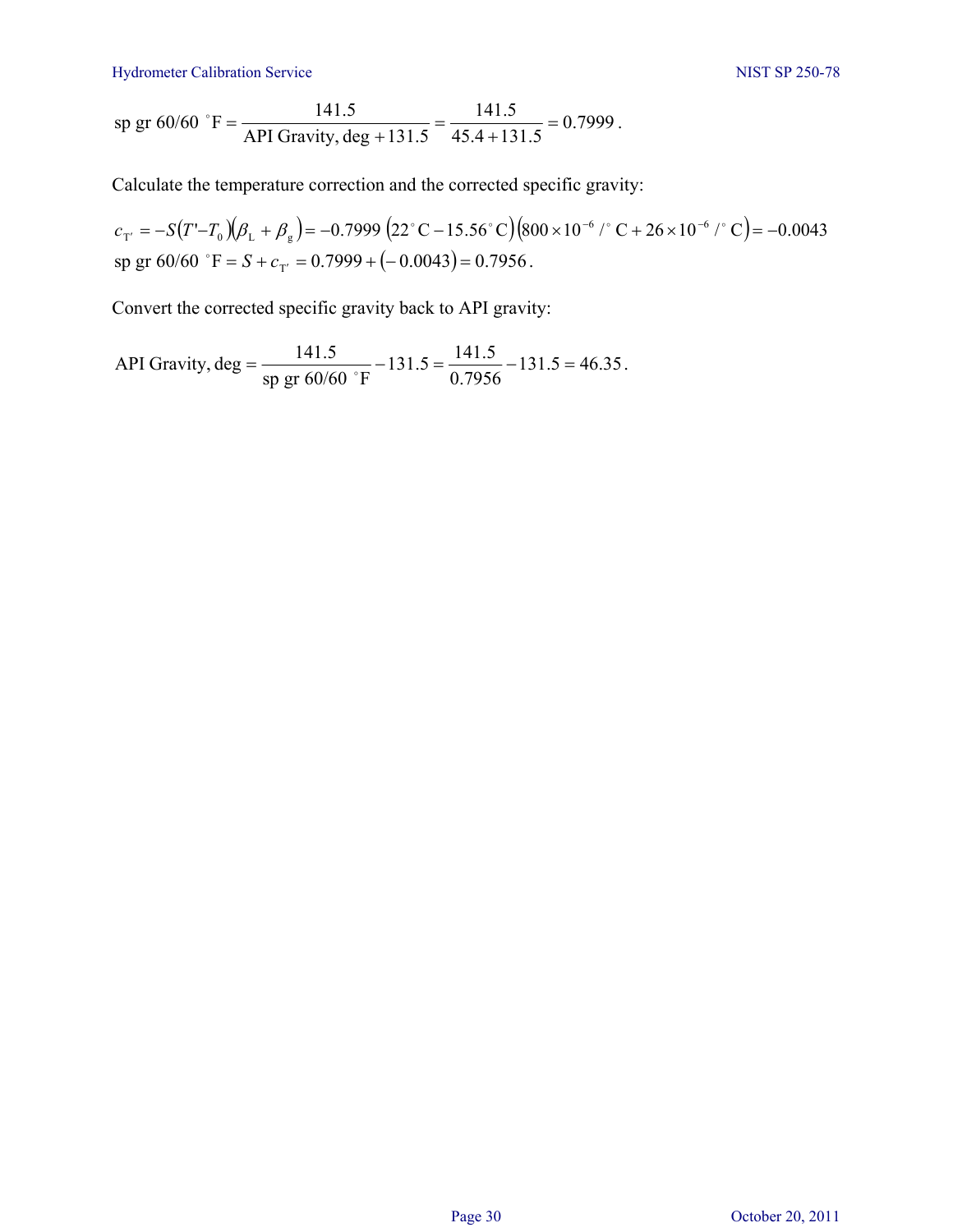### **Appendix C. Conversion of Liquid Density to Other Hydrometer Scales [7, 4]**

Hydrometers calibrated in degrees Baumé at 20 °C are used to determine the percentage of cane sugar by weight in solution. The scale is defined by

degrees Baumé at 20 °C = 145 – 145/(specific gravity 20 °C/20 °C).

Expressed in terms of density,  $\rho$  (g/cm<sup>3</sup>), the scale is defined by

degrees Baumé at 20 °C = 145 – 145/ $\lceil \rho(20 \text{ °C})/0.998206 \text{ g/cm}^3 \rceil$ .

The scale for indicating degrees Baumé of liquids lighter than water is defined by

degrees Baumé =  $140/$  specific gravity 60 °F/60 °F) – 130.

Expressed in terms of density,  $\rho$ , the scale is defined by

degrees Baumé =  $140/[p(60 \degree F)/0.999016 g/cm^3] - 130$ .

The scale indicating degrees Baumé for liquids heavier than water is defined by

degrees Baumé =  $145 - 145$ /( specific gravity 60 °F/60 °F).

Expressed in terms of density,  $\rho$ , the scale is defined by

degrees Baumé =  $145 - 145/[p(60 \degree F)/0.999016 g/cm^3]$ .

The hydrometers in general use in the petroleum industry in the United States are based on the American Petroleum Institute (API) scale. The relationship between specific gravity and the API scale is

degrees API = 141.5/( specific gravity 60 °F/60 °F) – 131.5.

Expressed in terms of density,  $\rho$ , the scale is defined by

degrees API =  $141.5/[p(60 \text{ °F})/0.999016 \text{ g/cm}^3] - 131.5$ .

a<br>B [4] *Standard Density and Volumetric Tables*, NBS Circular 19, U.S. Government Printing Office, Washington D.C., 1924.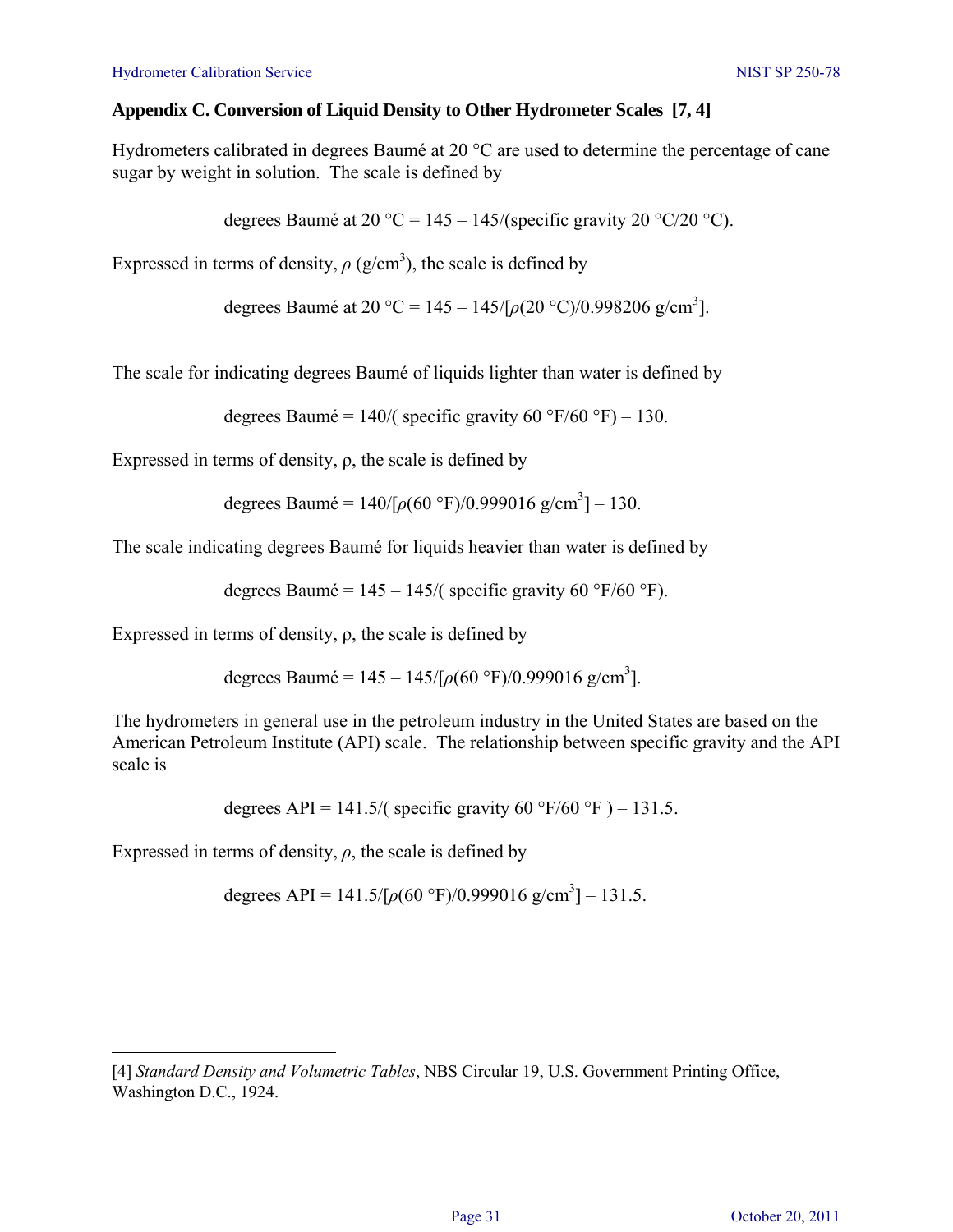## **Appendix D. Nomenclature**

| $\mathcal{C}_{0}^{(n)}$                      | hydrometer correction, = $c_s + c_\gamma$                                                      |
|----------------------------------------------|------------------------------------------------------------------------------------------------|
| $C_{\rm R}$                                  | hydrometer correction for a reference liquid R                                                 |
| $C_{\rm L}$                                  | hydrometer correction for a particular liquid under test L                                     |
| $c_{\rm s}$                                  | scale correction                                                                               |
| $c_{\gamma}$                                 | surface tension correction                                                                     |
| $c_{\gamma R}$                               | surface tension correction for a reference liquid                                              |
| $c_{\gamma \rm L}$                           | surface tension correction for a particular liquid under test                                  |
| $\Delta c_{\gamma}$                          | change in surface tension correction between two liquids, = $c_{\gamma L}$ – $c_{\gamma R}$    |
| $c_{\scriptscriptstyle T'}$                  | hydrometer correction for temperature effects                                                  |
| $\boldsymbol{B}$                             | coefficient for surface tension correction from Cuckow's method                                |
| D                                            | hydrometer stem diameter                                                                       |
| g<br>$\boldsymbol{m}$                        | gravitational constant, = $980.665$ cm/s <sup>2</sup><br>mass of a hydrometer                  |
| $\boldsymbol{R}$                             | density hydrometer reading                                                                     |
| ${\cal S}$                                   | specific gravity hydrometer reading                                                            |
| sp gr $60/60$ °F                             | specific gravity hydrometer scale, = $\rho_L$ (60 °F)/ $\rho_{H2O}$ (60 °F)                    |
| T                                            | temperature                                                                                    |
| $T_{0}$                                      | reference temperature                                                                          |
| T'                                           | temperature at which a hydrometer measurement is performed                                     |
| V<br>$\mathcal V$                            | submerged volume of a hydrometer<br>volume of the hydrometer stem above the liquid surface     |
| $V_{\rm R}$                                  | submerged volume for a reference hydrometer                                                    |
| $\beta_{\rm g}$                              | volumetric thermal expansion coefficient for glass                                             |
| $\beta_{\text{\tiny L}}$                     | volumetric thermal expansion coefficient for liquid under test L                               |
| $\gamma_{\rm L}$                             | surface tension for liquid under test L                                                        |
| ${\mathcal Y}_\mathrm{R}$                    | surface tension for reference liquid R                                                         |
| $\rho$                                       | density                                                                                        |
| $\rho_{\scriptscriptstyle{\text{a}1}}$       | density of air surrounding stem                                                                |
| $\rho_{\text{\tiny L}}$                      | density of a liquid under test L                                                               |
| $\rho_{\textrm{\tiny R}}$                    | density of a reference liquid R                                                                |
| $\rho_{\text{\tiny H2O}}(T)$                 | density of water at temperature T, $\rho_{\text{H2O}}(60 \text{°F}) = 0.999016 \text{ g/cm}^3$ |
| $\rho_{\rm mid}$                             | density represented by the middle of the hydrometer range                                      |
| $\rho_{\textrm{\tiny R+C}_\textrm{\tiny R}}$ | density according to a reference hydrometer, without surface tension corrections               |
| $\theta_{\text{\tiny L}}$                    | contact angle for liquid under test L                                                          |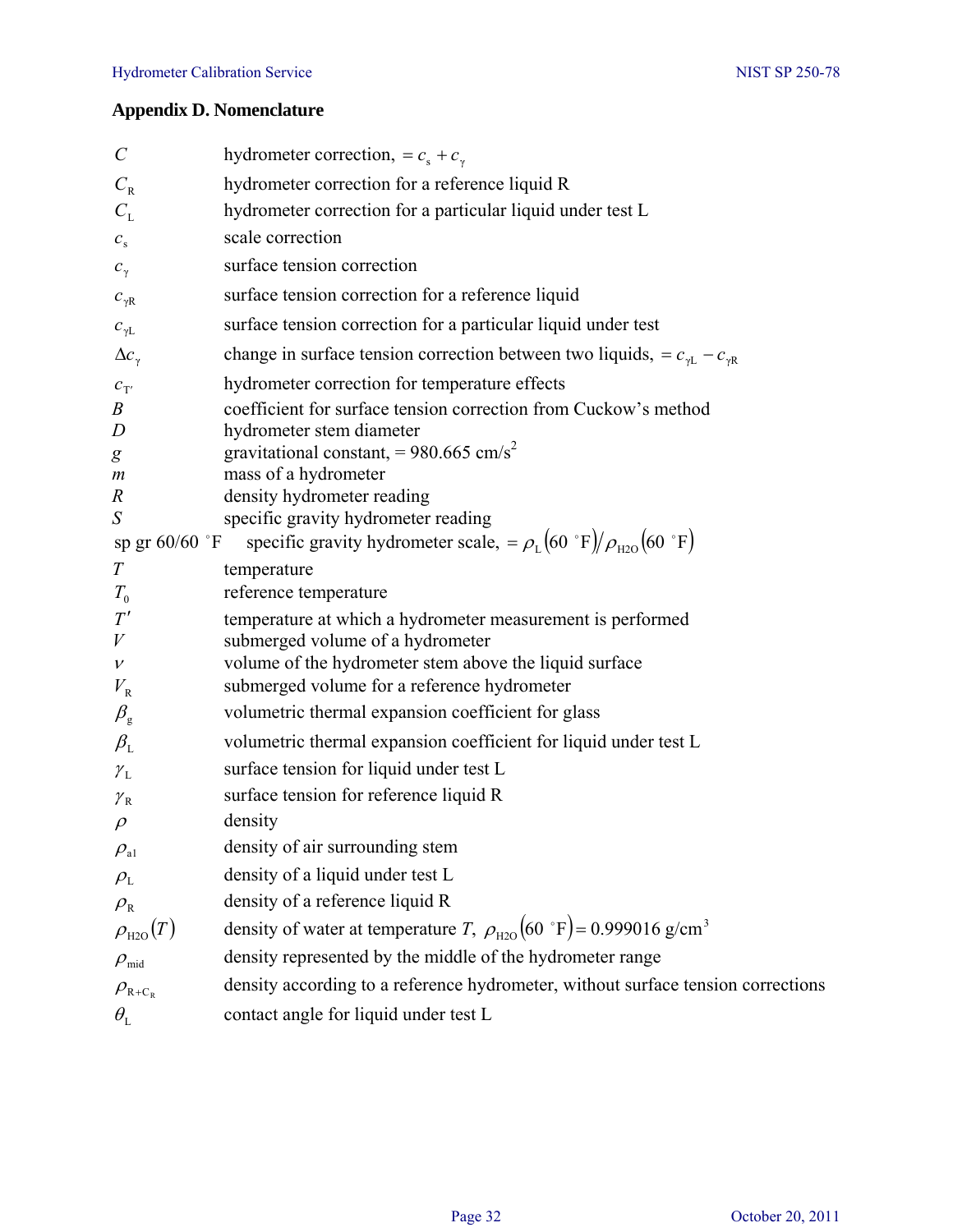

**National Institute of Standards and Technology** Technology Administration, U.S. Department of Commerce **Appendix E. Sample Calibration Report** 

# **REPORT OF CALIBRATION**

FOR A

## **HYDROMETER**

May 18, 2007

Maker: Hydrometer Co. Serial No.: 123456 Indication: Specific Gravity 60/60 Hydrometer Scale: 0.850 to 0.875

submitted by Hydrometer User Co. 124 Water Way Gaithersburg, MD 20899

(Purchase Order Number 3456, dated April 17, 2007)

The hydrometer identified above was calibrated by hydrostatic weighing (Cuckow's method) $\,$ <sup>1</sup> at three stem scale marks at approximately 10 %, 50 %, and 90 % of the hydrometer range. The calibration method requires weighing the hydrometer in air and while the hydrometer is suspended at the stem scale mark to be calibrated in a liquid of known density and surface tension. These data were used to calculate the density of the liquid (with zero surface tension) that would freely float the hydrometer at the calibrated stem scale marks. The Cuckow's method density measurements were converted to the units displayed on the hydrometer under test (specific gravity 60/60) by dividing by the density of water at 60  $\mathrm{^{\circ}F}$  (0.999016 g/cm<sup>3</sup>).

The NIST calibration results are given as a correction to the hydrometer reading in the following form:

$$
C_{\rm L} = A + B\gamma_{\rm L}\cos\theta_{\rm L} \tag{1}
$$

where  $C_L$  is the correction (for the customer's liquid, L) to be added to the hydrometer reading, *A* and *B* are calibration constants,  $\gamma_L$  is the surface tension of the customer's liquid (in dynes/cm), and  $\theta_L$  is the contact angle of the customer's liquid on the hydrometer stem (normally assumed to be zero). The quantity *A* is the correction to the hydrometer for a liquid with zero surface tension and *A* has the same units as the hydrometer scale. The second term in Equation (1) corrects for the effects of hydrometer and liquid surface interactions and *B* has the units of the hydrometer scale units divided by dynes/cm. Typically, ignoring the second term will affect density measurements by about 0.2 % for aqueous solutions and about 0.1 % for hydrocarbon liquids. Table 1 lists the calibrated hydrometer marks, the values of *A* and *B* at each calibrated mark, the uncertainty of the density measurements made at NIST, and example hydrometer corrections from Equation (1) assuming a customer surface tension of 25 dynes/cm and a contact angle of zero.

**Table 1.** Calibration results and example correction values for  $\gamma_L = 25$  dynes/cm.

<sup>1</sup> Aguilera, J., Wright, J., and Bean, V., *Hydrometer Calibration by Hydrostatic Weighing with Automated Liquid Surface Positioning*, Meas. Sci. Technol. 19 (2008) 015104.